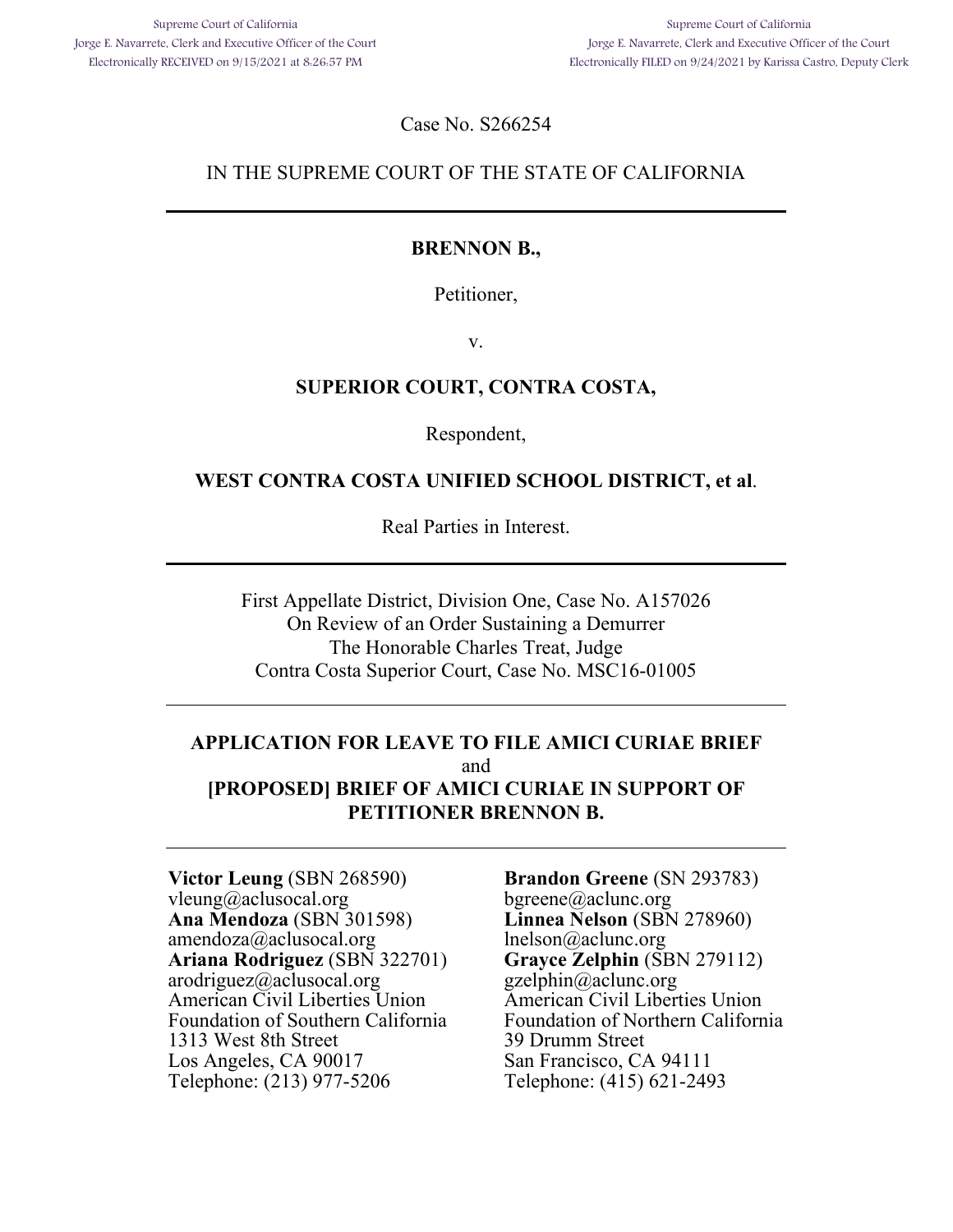#### **Melissa DeLeon** (SBN 272792)

mdeleon@aclusandiego.org American Civil Liberties Union Foundation of San Diego and Imperial Counties P.O. Box 87131 San Diego, CA 92138-7131 Telephone: (619) 398-4489

*Attorneys for Amici Curiae*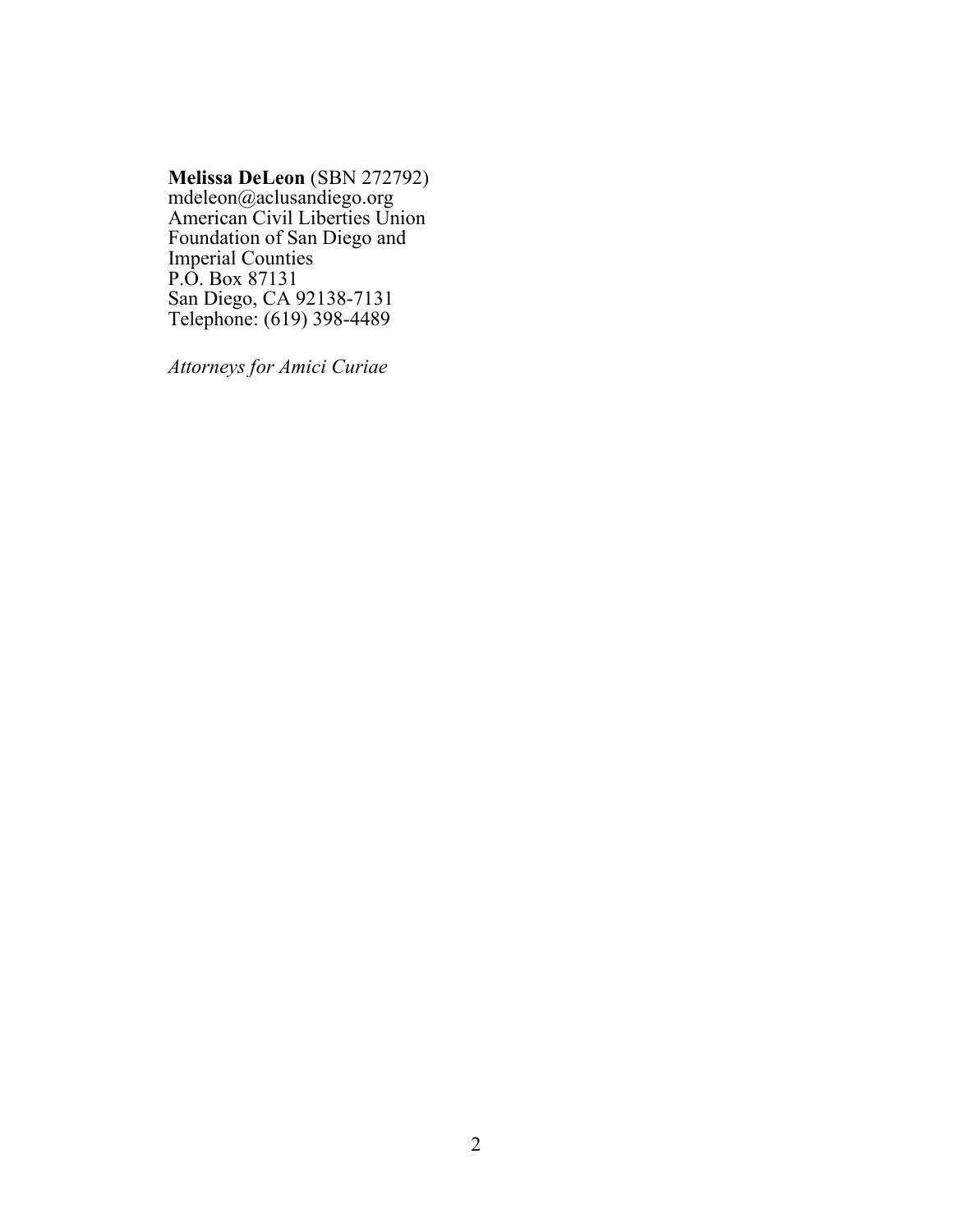### **CERTIFICATE OF INTERESTED PARTIES**

Pursuant to Rules 8.208(e) and 8.488 of the California Rules of Court, Amici certify that they know of no other person or entity that has a financial or other interest in this case.

Dated: September 15, 2021 By: /s/ Ana Mendoza

Ana Mendoza AMERICAN CIVIL LIBERTIES UNION FOUNDATION OF SOUTHERN CALIFORNIA

*Attorney for Amici Curiae*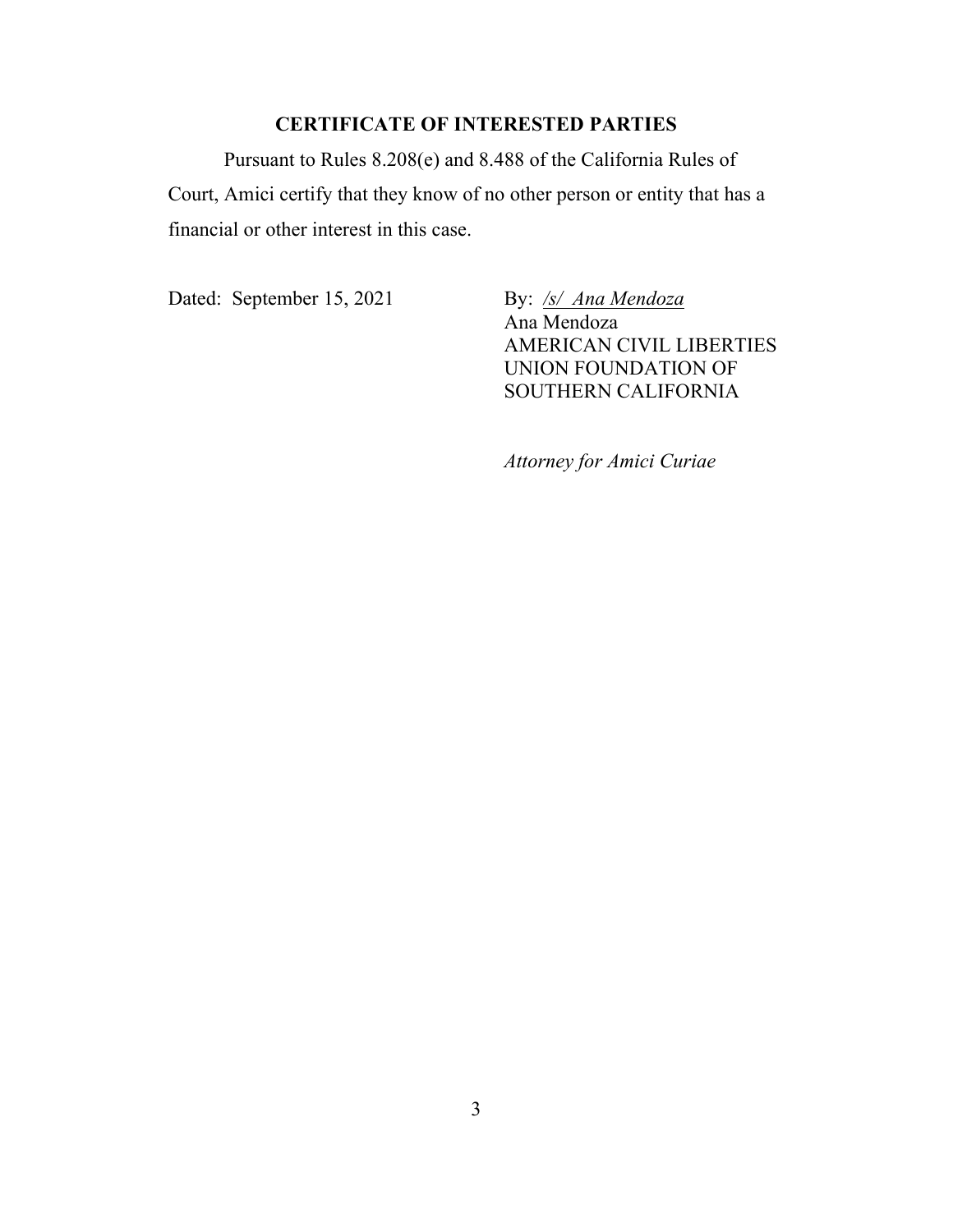|     |           | APPLICATION FOR LEAVE TO FILE AMICI CURIAE BRIEF IN                                                            |
|-----|-----------|----------------------------------------------------------------------------------------------------------------|
|     |           | BRIEF OF AMICI CURIAE IN SUPPORT OF PETITIONER                                                                 |
|     |           |                                                                                                                |
|     |           |                                                                                                                |
| I.  |           | THE BRENNON B. DECISION UPENDS DECADES<br>OF SETTLED-AND CORRECT-CONSTRUCTION<br>THAT THE UNRUH ACT APPLIES TO |
|     | A.        | The Court of Appeal's Brennon B. Decision Is<br>Premised on Erroneous Legislative                              |
|     | <b>B.</b> | Courts Have Widely and Consistently Held<br>that the Unruh Act Applies to Public                               |
|     | C.        | The Legislature Has Reiterated that the Unruh Act                                                              |
|     | D.        | State Enforcement Agencies Have Applied the                                                                    |
|     | Ε.        | School Districts Acknowledge that the Unruh Act                                                                |
| II. |           | <b>CALIFORNIA'S HISTORY OF LEGALIZED</b><br>DISCRIMINATION IN PUBLIC SCHOOLS36                                 |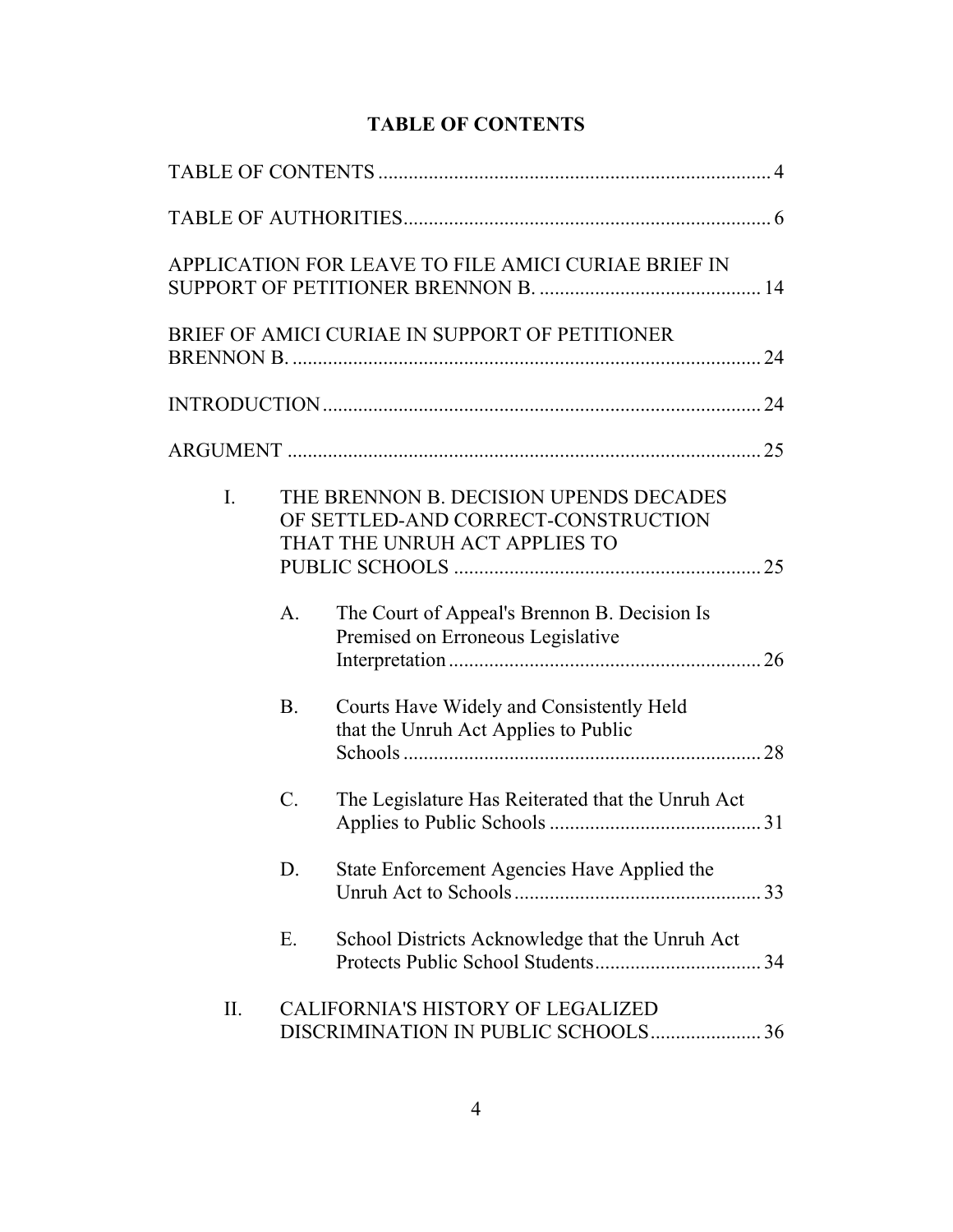| III. | THE UNRUH ACT IS CRITICAL TO PROTECTING<br>MILLIONS OF PUBLIC SCHOOL STUDENTS |                                                                                                 |  |
|------|-------------------------------------------------------------------------------|-------------------------------------------------------------------------------------------------|--|
|      |                                                                               |                                                                                                 |  |
|      | А.                                                                            | California's K-12 Student Population is Highly                                                  |  |
|      | Β.                                                                            | Students in K-12 Schools Routinely Face<br>Harassment and Discrimination in Schools  43         |  |
|      | C.                                                                            | Education Equity Amici and Other Civil Rights<br>Organizations Rely on the Unruh Act to Protect |  |
|      | D.                                                                            | The Unruh Act Provides Critical Remedies for<br>Californians Who Endure Discrimination 49       |  |
|      |                                                                               |                                                                                                 |  |
|      |                                                                               |                                                                                                 |  |
|      |                                                                               |                                                                                                 |  |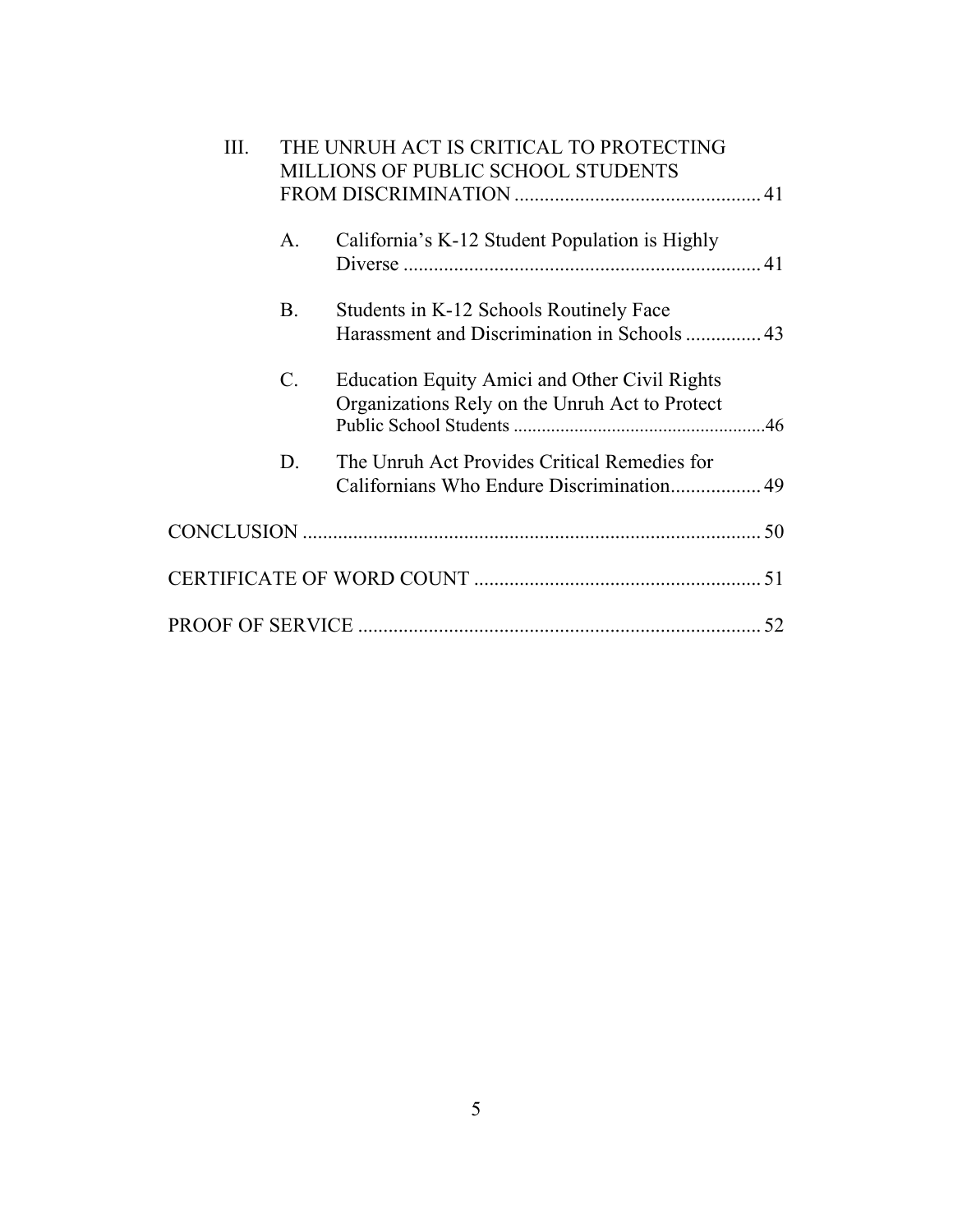### **TABLE OF AUTHORITIES**

| <b>Cases</b>                                                                                           | Page(s) |
|--------------------------------------------------------------------------------------------------------|---------|
| Angelucci v. Century Supper Club                                                                       |         |
| Annamaria M v. Napa Valley Unified School Dist.<br>(N.D. Cal., May 30, 2006, No. C 03-0101 VRW) 2006   |         |
| Association of Mexican-American Educators v. State of<br>California                                    |         |
| <b>Blanchard v. Morton School District</b>                                                             |         |
| Brennon B. v. Superior Court of Contra Costa County                                                    |         |
| Brown v. Board of Education of Topeka                                                                  |         |
| Burks v. Poppy Construction Co.                                                                        |         |
| $C.N.$ v. Wolf                                                                                         |         |
| Clark v. West Contra Costa Unified School Dist.<br>(N.D. Cal., Mar. 15, 2000, No. 4884-CRB) 2000 WL    | 30      |
| Curran v. Mount Diablo Council of the Boy Scouts                                                       |         |
| D.K. ex rel. G.M. v. Solano County Office of Educ.<br>(E.D. Cal., Dec. 2, 2008, No. 2:08CV00534MCEDAD) |         |
| Doe By & Through Doe v. Petaluma City School Dist.                                                     |         |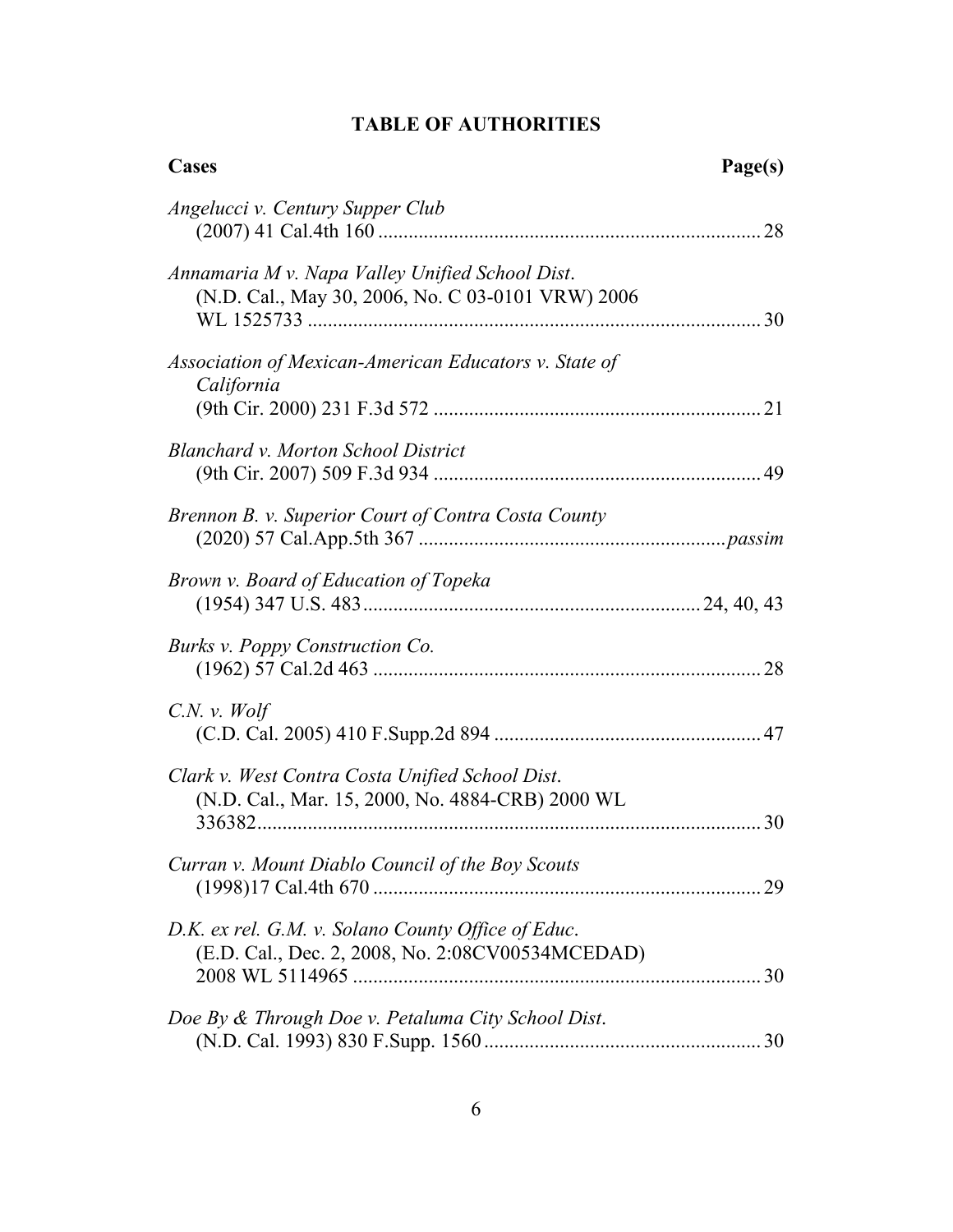| Doe v. Newport-Mesa Unified School Dist.<br>(Orange Cnty. Super. Ct. Sept. 9, 2009, No. 30-2009-             |    |
|--------------------------------------------------------------------------------------------------------------|----|
| Donorovich-Odonnell v. Harris                                                                                |    |
| E.F. v. Delano Joint Union High School Dist.<br>(E.D. Cal., Oct. 6, 2016, No. 116CV01166LJOJLT) 2016         |    |
| Gay-Straight Alliance Network v. Visalia Unified School Dist.                                                |    |
| Guerra v. West Los Angeles College<br>(C.D. Cal., June 14, 2017, No. CV 16-6796-MWF (KSX))                   |    |
| Isbister v. Boys' Club of Santa Cruz, Inc.<br>(1985) 40 Cal.3d 72, as modified on denial of reh'g (Dec.      |    |
| J.F. by Abel-Irby v. New Haven Unified School Dist.<br>(N.D. Cal., Jan. 22, 2014, No. C 13-03808 SI) 2014 WL |    |
| Jessica K. v. Eureka City Schools<br>(N.D. Cal., Feb. 21, 2014, No. 3-13-cv-05854-JSC) 2014                  | 47 |
| K.T. v. Pittsburg Unified School Dist.                                                                       | 30 |
| Larry P. v. Riles                                                                                            |    |
| M.M. v. San Juan Unified School Dist.<br>(E.D. Cal., Sept. 24, 2020, No. 219CV00398TLNEFB)                   |    |
| Massey v. Banning Unified School Dist.                                                                       |    |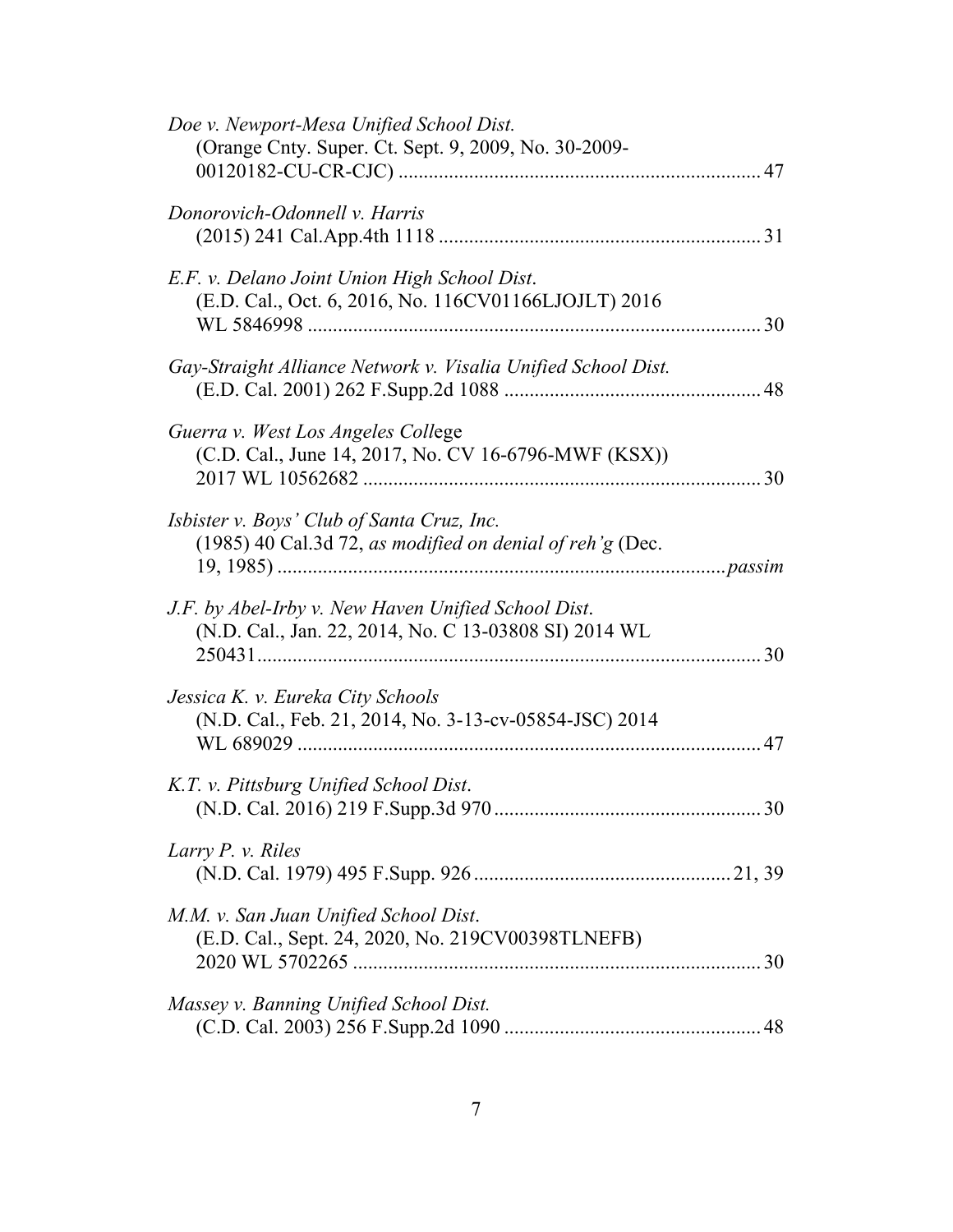| Mendez v Westminster School Dist. of Orange County                                                              |  |
|-----------------------------------------------------------------------------------------------------------------|--|
| Michelle M. v. Dunsmuir Joint Union School Dist.<br>(E.D. Cal., Apr. 12, 2005, No. CIVS042411MCEPAN)            |  |
| Nicole M. By $\&$ Through Jacqueline M. v. Martinez Unified<br>School Dist.                                     |  |
| Officers for Justice v. Civil Service Com'n of City and County<br>of San Francisco                              |  |
| Osborne v. Yasmeh                                                                                               |  |
| People v. Rodriguez                                                                                             |  |
| R.N. by and through Neff v. Travis Unified School Dist.<br>(E.D. Cal., Dec. 8, 2020, No. 220CV00562KJMJDP) 2020 |  |
| Reed v. Hollywood Professional School                                                                           |  |
| Reeder v. Chawanakee Unified School Disrict.                                                                    |  |
| Roe by and through Slagle v. Grossmont Union High School<br>Dist.                                               |  |
| Serrano v. Priest                                                                                               |  |
| Sullivan By and Through Sullivan v. Vallejo City Unified<br>School. Dist.                                       |  |
|                                                                                                                 |  |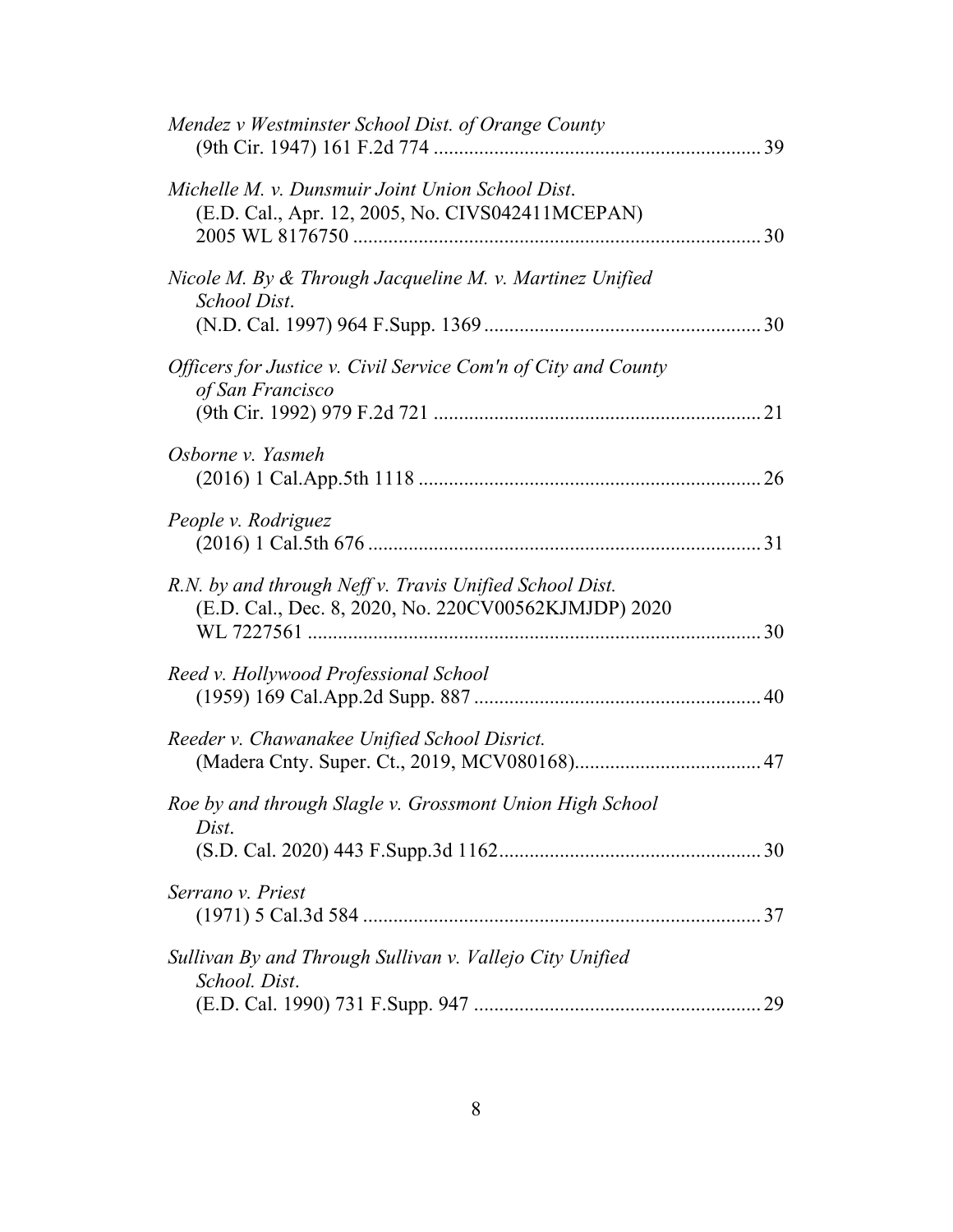| Sutta ex rel. Sutta v. Acalanes Union High School Dist.<br>(N.D. Cal., Oct. 3, 2001, No. C01-1519 BZ) 2001 WL                                                                                                  |  |
|----------------------------------------------------------------------------------------------------------------------------------------------------------------------------------------------------------------|--|
| Walsh v. Tehachapi Unified School Dist.                                                                                                                                                                        |  |
| Ward v. Flood                                                                                                                                                                                                  |  |
| Warfield v. Peninsula Golf & Country Club                                                                                                                                                                      |  |
| White v. State of California                                                                                                                                                                                   |  |
| Whooley v. Tamalpais Union High School Dist.                                                                                                                                                                   |  |
| Woodland Hills Residents Association, Inc. v. City Council of<br>Los Angeles                                                                                                                                   |  |
| The People of the State of California ex rel. Xavier Becerra,<br>Attorney General of the State of California v. Sausalito<br>Marin City School Dist.<br>(S.F. Super. Ct., Aug. 8, 2019, No. CGC-19-578227)  44 |  |
| Yates v. East Side Union High School District<br>(N.D. Cal., Feb. 20, 2019, No. 18-CV-02966-JD) 2019                                                                                                           |  |
| Z. T. by and through Hunter v. Santa Rosa City Schools<br>(N.D. Cal., Oct. 5, 2017, No. C 17-01452 WHA) 2017                                                                                                   |  |
| <b>State Statutes</b>                                                                                                                                                                                          |  |
|                                                                                                                                                                                                                |  |
|                                                                                                                                                                                                                |  |
|                                                                                                                                                                                                                |  |
| 9                                                                                                                                                                                                              |  |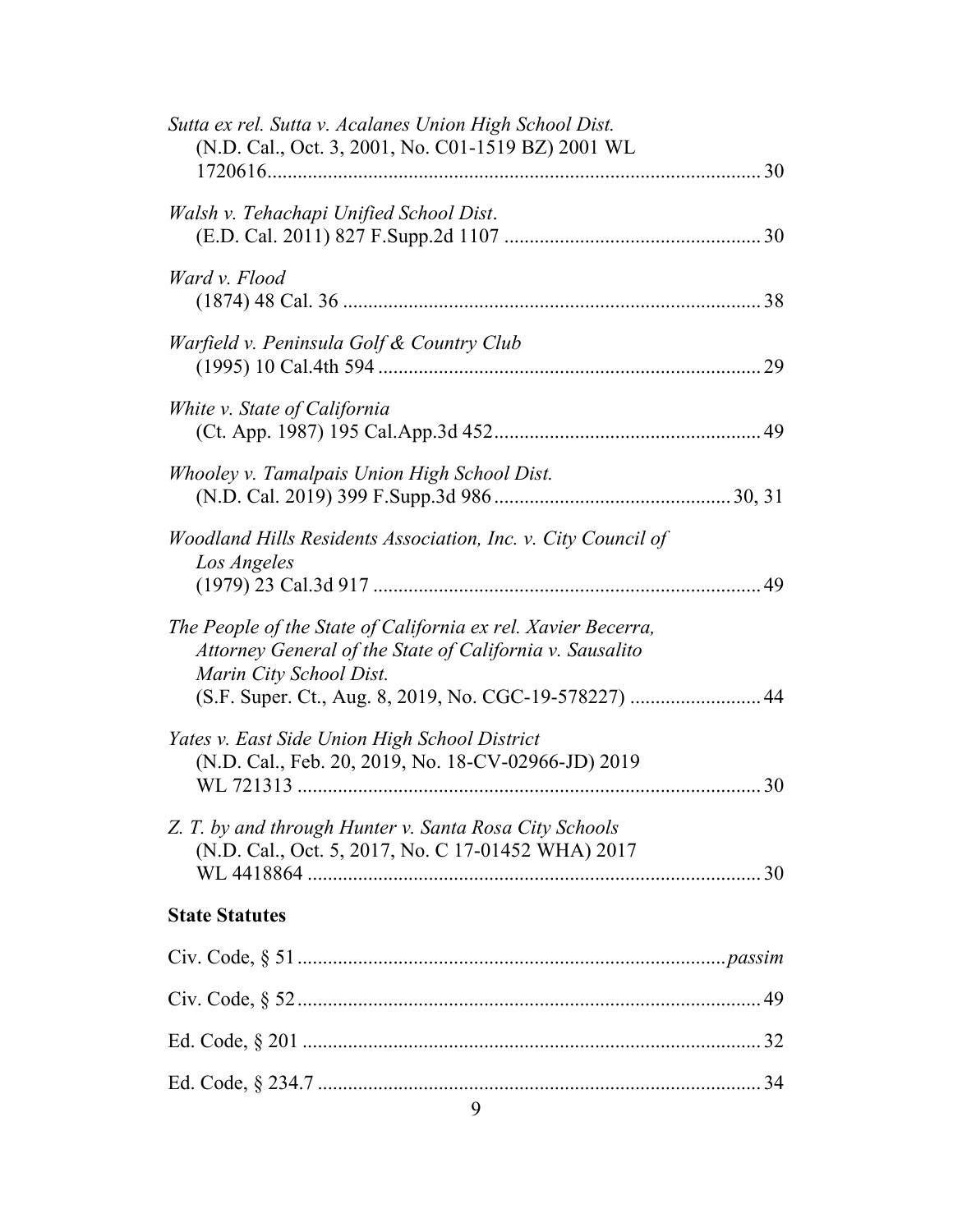| <b>State Statutory Record</b>                                                                                                |
|------------------------------------------------------------------------------------------------------------------------------|
|                                                                                                                              |
|                                                                                                                              |
|                                                                                                                              |
|                                                                                                                              |
| <b>Federal Statutes</b>                                                                                                      |
|                                                                                                                              |
| <b>Court Rules</b>                                                                                                           |
|                                                                                                                              |
|                                                                                                                              |
| <b>State School District Board Policies</b>                                                                                  |
| Corona-Norco Unified School District, Board Policy 5146:<br>Married/Pregnant/Parenting Students (last revised Oct. 20,<br>36 |
| Fontana Unified School Dist., Board Policy 5146:<br>Married/Pregnant/Parenting Students (adopted September                   |
| Fresno Unified School Dist., Board Policy 5146:<br>Married/Pregnant/Parenting Students (last revised May 9,                  |
| Grove Unified School Dist., Board Policy 5146:<br>Married/Pregnant/Parenting Students (adopted October 6,                    |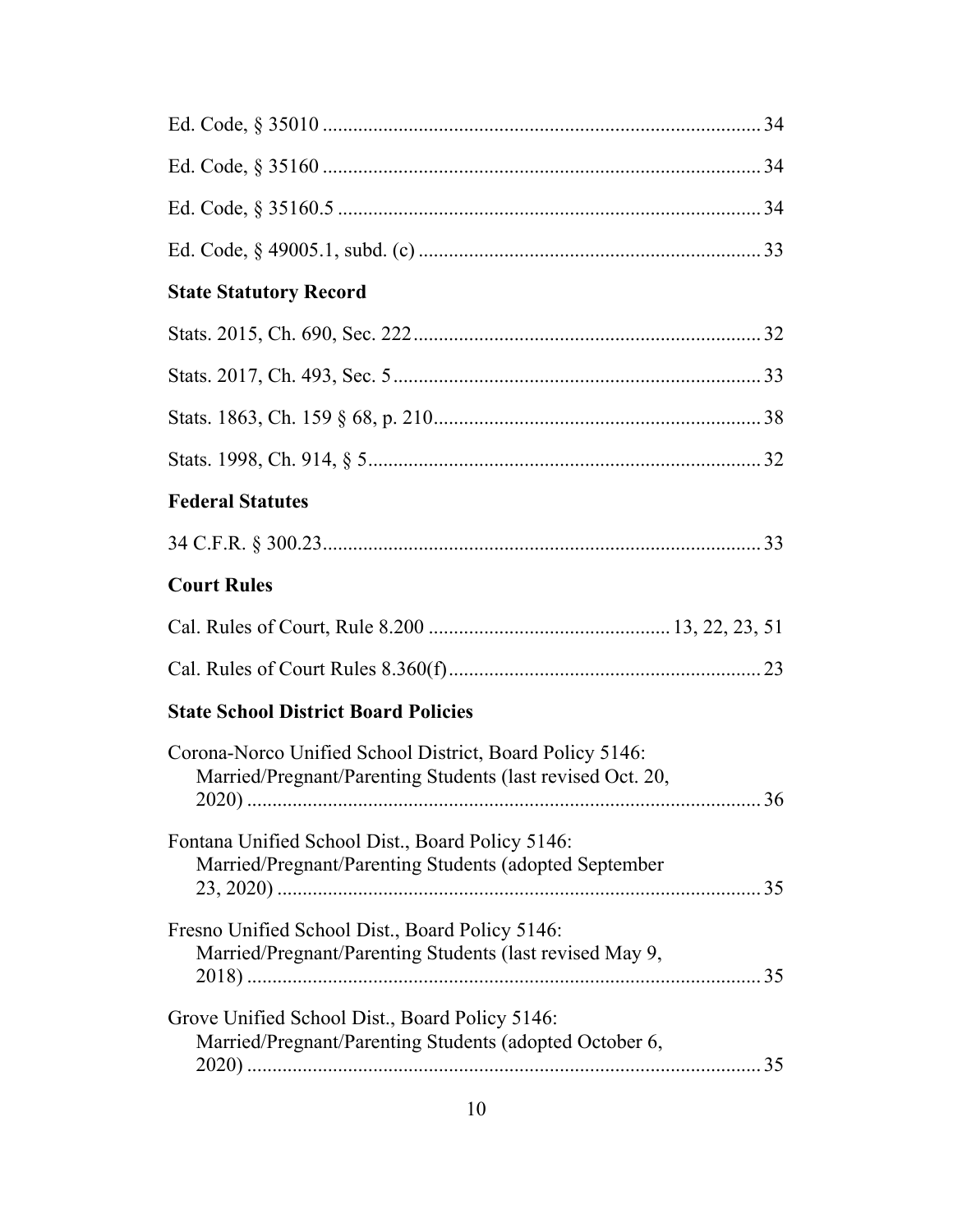| Long Beach Unified School District, Board Policy 5146:<br>Married/Pregnant/Parenting Students (last revised October                                 |    |
|-----------------------------------------------------------------------------------------------------------------------------------------------------|----|
| Poway Unified School Dist., Board Policy 5146(a):<br>Married/Pregnant/Parenting Students (adopted May 10,                                           | 35 |
| Ravenswood City School Dist., Board Policy 5146:<br>Married/Pregnant/Parenting Students (adopted Nov. 14,                                           |    |
| Riverside Unified School Dist., Board Policy 5146:<br>Married/Pregnant/Parenting Students (adopted May 21,                                          |    |
| San Bernardino Unified School Dist., Administrative<br>Regulation 4032: Reasonable Accommodation (approved                                          |    |
| San Francisco Unified School District and County Office of<br>Education, Board Policy 5146:<br>Married/Pregnant/Parenting Students (adopted October |    |
| Sequoia Union High School Dist., Board Policy 5146:<br>Married/Pregnant/Parenting Students (adopted March 27,                                       | 35 |
| Stockton Unified School Dist., Board Policy 5146:<br>Married/Pregnant/Parenting Students (adopted February                                          |    |
| Sweetwater High School Dist., Board Policy 5146:<br>Married/Pregnant/Parenting Students (adopted November                                           |    |
| Twin Rivers Unified School Dist., Board Policy 5146:<br>Married/Pregnant/Parenting Students (adopted March 26,                                      |    |
|                                                                                                                                                     |    |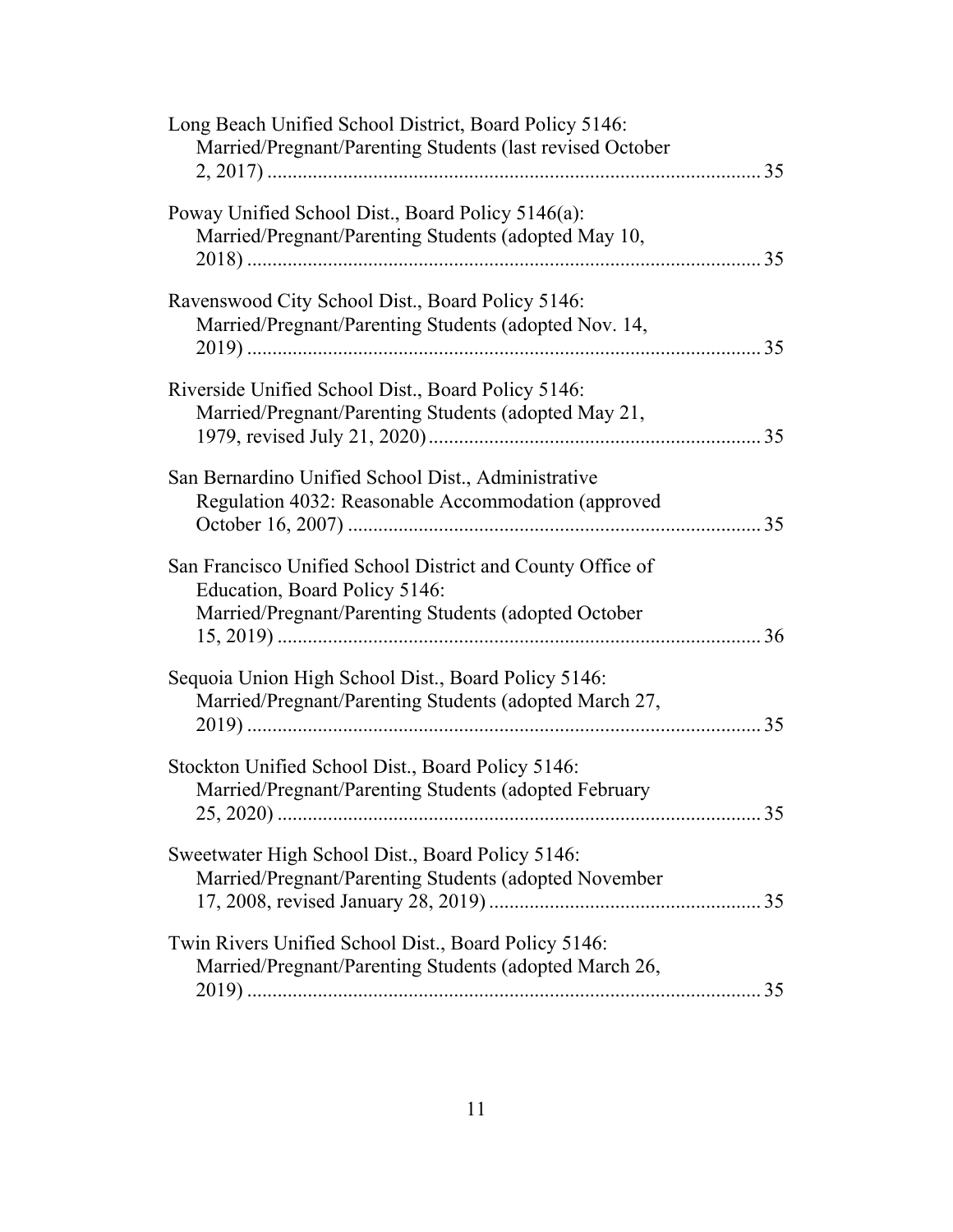### **Other Authorities**

| Adams, Settlement in Kern discrimination lawsuit for new<br>school discipline policies, EdSource (July 24, 2017)  44                                                                                                                 |
|--------------------------------------------------------------------------------------------------------------------------------------------------------------------------------------------------------------------------------------|
| Cal. Att'y Gen., Attorney General Becerra Secures<br>Settlements with Barstow and Oroville School Districts to<br>Address Discriminatory Treatment of Students Based on<br>Race and Disability Status, Cal. Dep't of Just. (Aug. 25, |
| Cal. Dept. of Education—Cal. School Dashboard, 2020 State                                                                                                                                                                            |
| Cal. Dept. of Education—DataQuest, State Report: 2020-21                                                                                                                                                                             |
| Cal. Dept. of Education-DataQuest, State Report:                                                                                                                                                                                     |
| Cal. Office of the Attorney General, Promoting a Safe and<br>Secure Learning Environment for All: Guidance and<br>Model Policies to Assist California's K-12 Schools in                                                              |
| Carlson, Modesto school district, charged with unfair<br>discipline practices, reaches settlement, The Modesto Bee                                                                                                                   |
| Choi, Baams & Wilson, LGBTQ Youth in California's Public<br>Schools: Differences Across the State (The Williams                                                                                                                      |
| Craig & Richeson, More Diverse Yet Less Tolerant? How the<br>Increasingly Diverse Racial Landscape Affects White<br>Americans' Racial Attitudes (2014) 40 Personality and                                                            |
| Darling-Hammond & Cook-Harvey, Educating the Whole<br>Child: Improving School Climate to Support Student                                                                                                                             |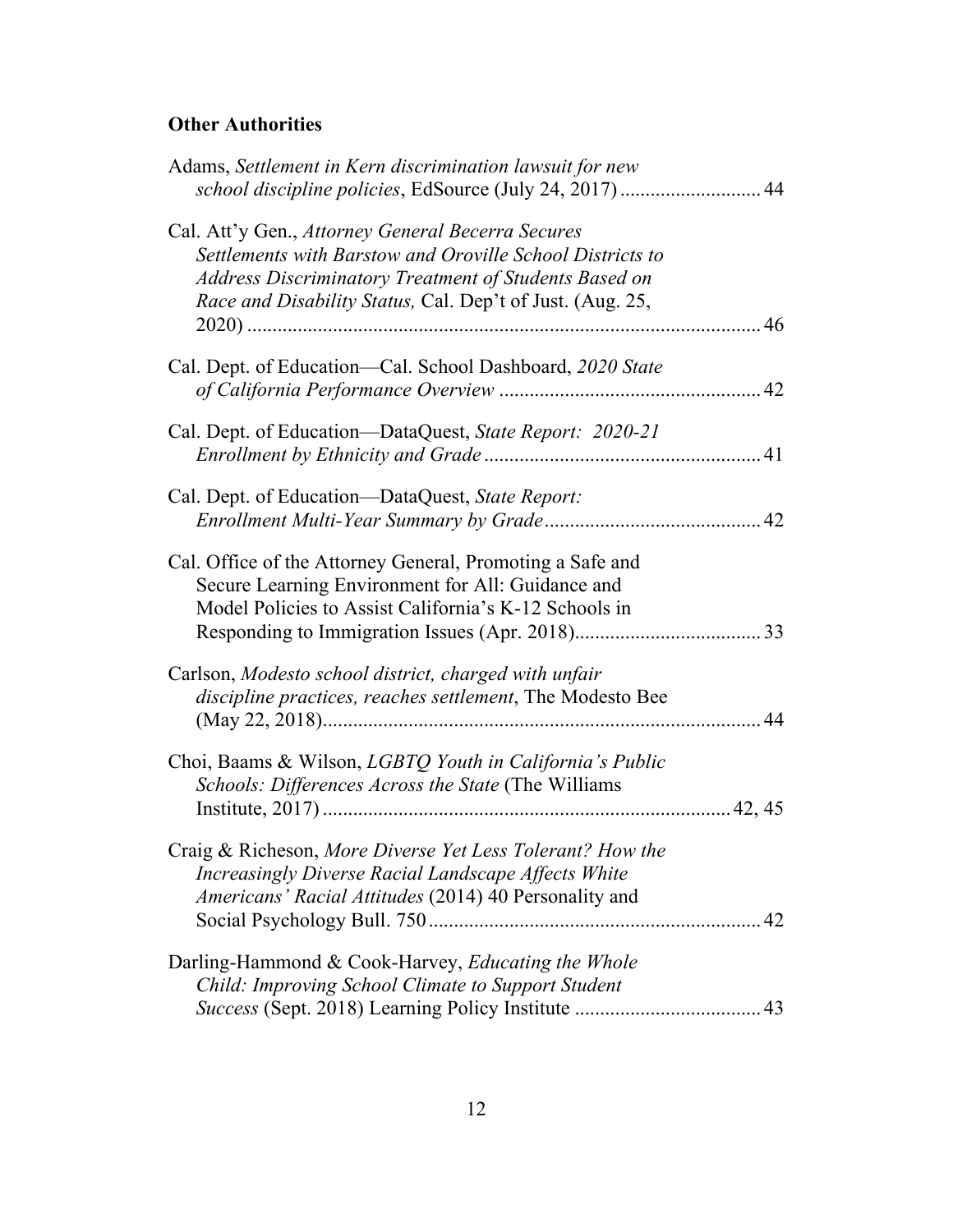| Hanson, Zhang, Cerna, Stern, & Austin, Understanding the<br>Experiences of LGBTQ Students in California (2019)                                                                |    |
|-------------------------------------------------------------------------------------------------------------------------------------------------------------------------------|----|
| Hendrick, Public Policy Toward the Education of Non-White<br>Minority Group Children in California, 1849-1970 (1975)                                                          |    |
| Horowitz, The 1959 California Equal Rights in Business<br>Establishments Statute-A Problem in Statutory                                                                       |    |
| In the Matter of the Accusation of the Department of Fair<br><b>Employment &amp; Housing</b>                                                                                  |    |
| Kuo, Excluded, Segregated and Forgotten: A Historical View<br>of the Discrimination of Chinese Americans in Public                                                            |    |
| Scharf, The Lemon Grove Incident (1986) 32 J. San Diego                                                                                                                       |    |
| Schwebke, Parents of 11-year-old Black student repeatedly<br>handcuffed by deputies file complaint against Moreno<br>Valley Unified, The Press-Enterprise (July 16, 2020)  45 |    |
| Spears Brown, The Educational, Psychological, and Social<br>Impact of Discrimination on the Immigrant Child (Sept.                                                            | 43 |
| U.S. Dept. of the Interior & National Park Service, Theme<br>Study: Racial Desegregation in Public Education in the                                                           |    |
| Washburn, Stockton Unified settles state complaint over<br>discriminatory policing practices, EdSource (Jan. 22,                                                              |    |
| Wollenberg, All Deliberate Speed: Segregation and Exclusion                                                                                                                   |    |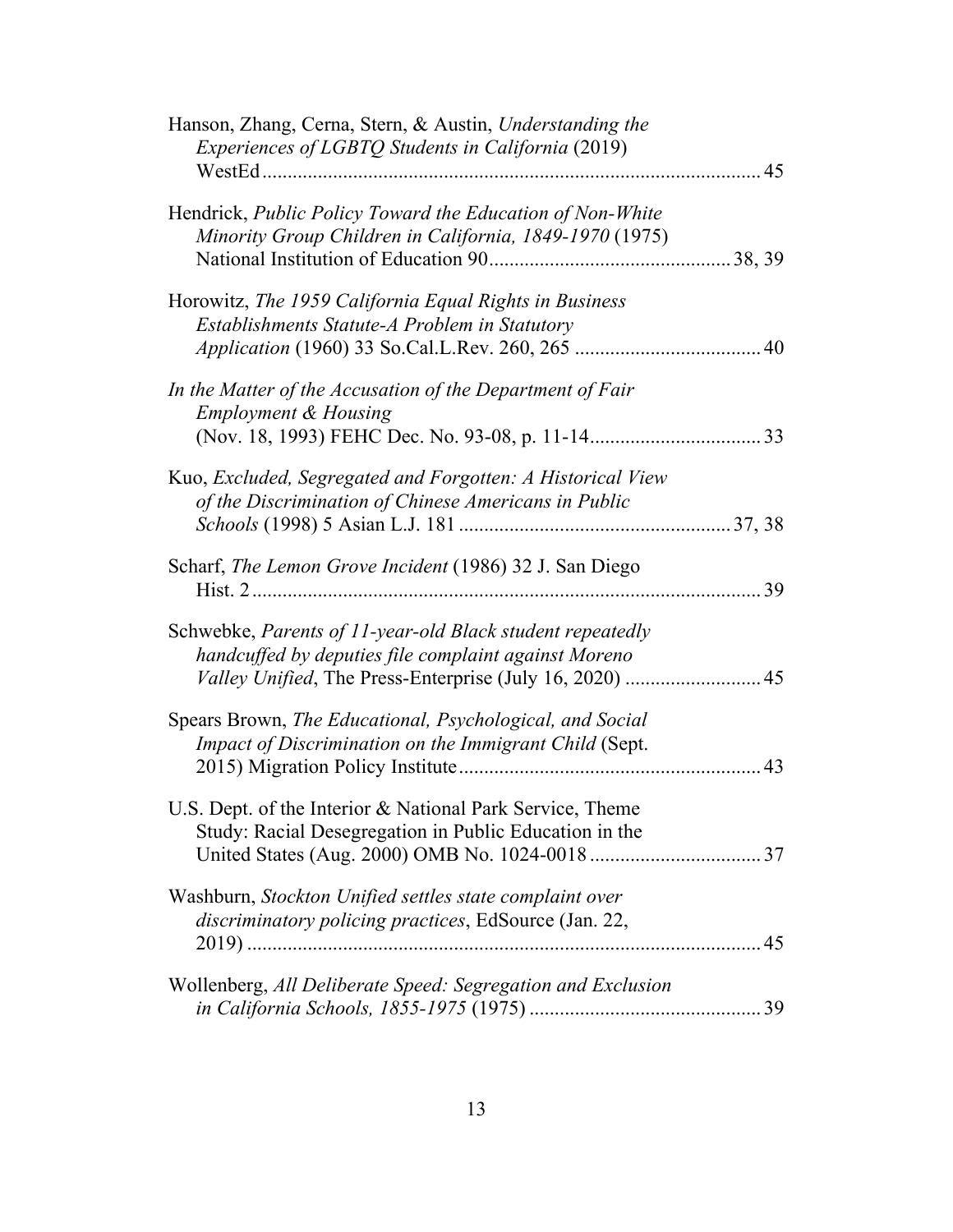## **APPLICATION FOR LEAVE TO FILE AMICI CURIAE BRIEF IN SUPPORT OF PETITIONER BRENNON B.**

<span id="page-13-0"></span>Pursuant to California Rules of Court, Rule 8.200(c), proposed amici curiae American Civil Liberties Union ("ACLU") of Southern California, ACLU of Northern California, ACLU of San Diego and Imperial Counties (collectively "ACLU of California Affiliates"), Alliance for Children's Rights, California Rural Legal Assistance, Collective for Liberatory Lawyering, East Bay Community Law Center, Equal Justice Society, Law Foundation of Silicon Valley, Lawyers' Committee for Civil Rights of the San Francisco Bay Area, Learning Rights Law Center, National Center for Youth Law, Neighborhood Legal Services of Los Angeles County, Public Advocates, Public Counsel, and Youth Justice Education Clinic—Loyola Law School (collectively "Education Equity Amici") respectfully request leave to file the accompanying [Proposed] Amicus Curiae Brief in Support of Plaintiff and Appellant Brennon B.

The **ACLU of California Affiliates** are regional affiliates of the ACLU, a national nonprofit, nonpartisan organization dedicated to furthering the principles of liberty and equality embodied in the United States Constitution and this Nation's civil rights laws. The ACLU works to advance the civil rights and civil liberties of Californians in the courts, in legislative and policy arenas, and in the community. The ACLU has participated in numerous prior cases, both as direct counsel and as amicus, that involve enforcing the state and federal constitutions' guarantees of equal protection and due process, as well as statutory substantive civil rights protections and procedural safeguards, including the California Unruh Act. The ACLU of California Affiliates recognize that the educational system in the U.S. was built on a foundation of white supremacy, attempted cultural genocide, and racial capitalism. The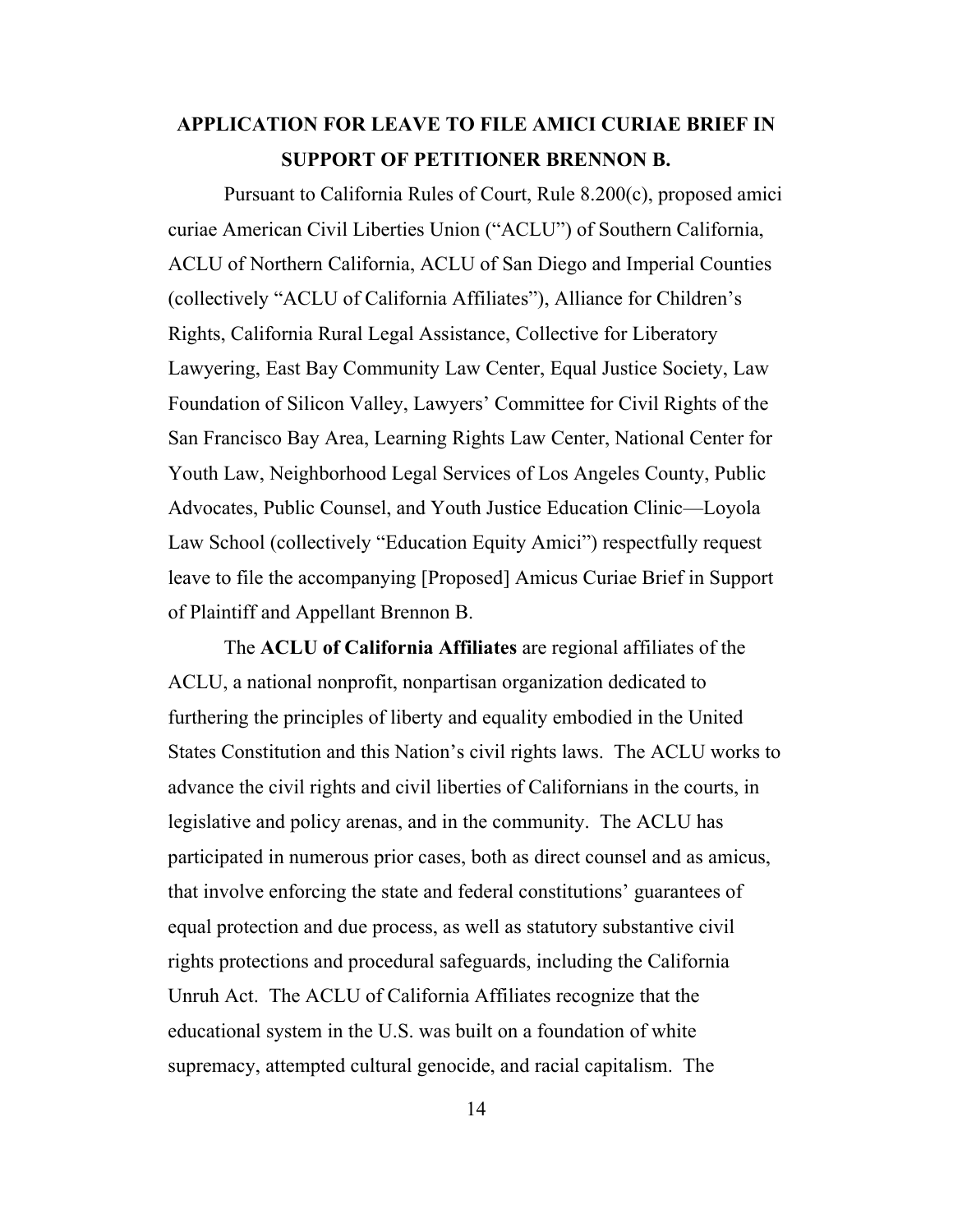organizations seek to reimagine, redesign, and reinvest in a substantially different education system where Black, Indigenous, and other students of color are authentically supported; their experiences, culture and history are reflected; and their needs are prioritized. Accordingly, the ACLU of California Affiliates have spent decades advocating for education equity, including ensuring the equal treatment of students in California's education system based on protected characteristics, such as race, wealth, sexual orientation, gender identity, immigration status, and others.

The **Alliance for Children's Rights** ("Alliance") is a nonprofit legal services organization dedicated to protecting the rights of impoverished, abused, and neglected children and youth by providing free legal and social services and promoting systemic solutions. The Alliance provides a continuum of legal services, training, and support for children, youth, young adults, and families involved in the foster care system. Children and teens impacted by foster care experience the poorest education outcomes of any student population. By advocating for thorough assessments and appropriate educational services, the Alliance meets the specialized needs of our young clients, so that they can thrive in their school settings. Alliance attorneys have helped over 3,000 children receive education services to overcome trauma, instability, and developmental delays. The Alliance provides direct education advocacy for youth, and empowers caregivers and other service providers to advocate for the children they serve. We work to promote paths to learning and ensure that children and young adults impacted by foster care can access an equitable education.

**California Rural Legal Assistance** ("CRLA") is a non-profit legal services organization funded, in part, by the Legal Services Corporation and California's IOLTA trust fund program administered by the California State Bar Association. CRLA has 16 field offices, located in rural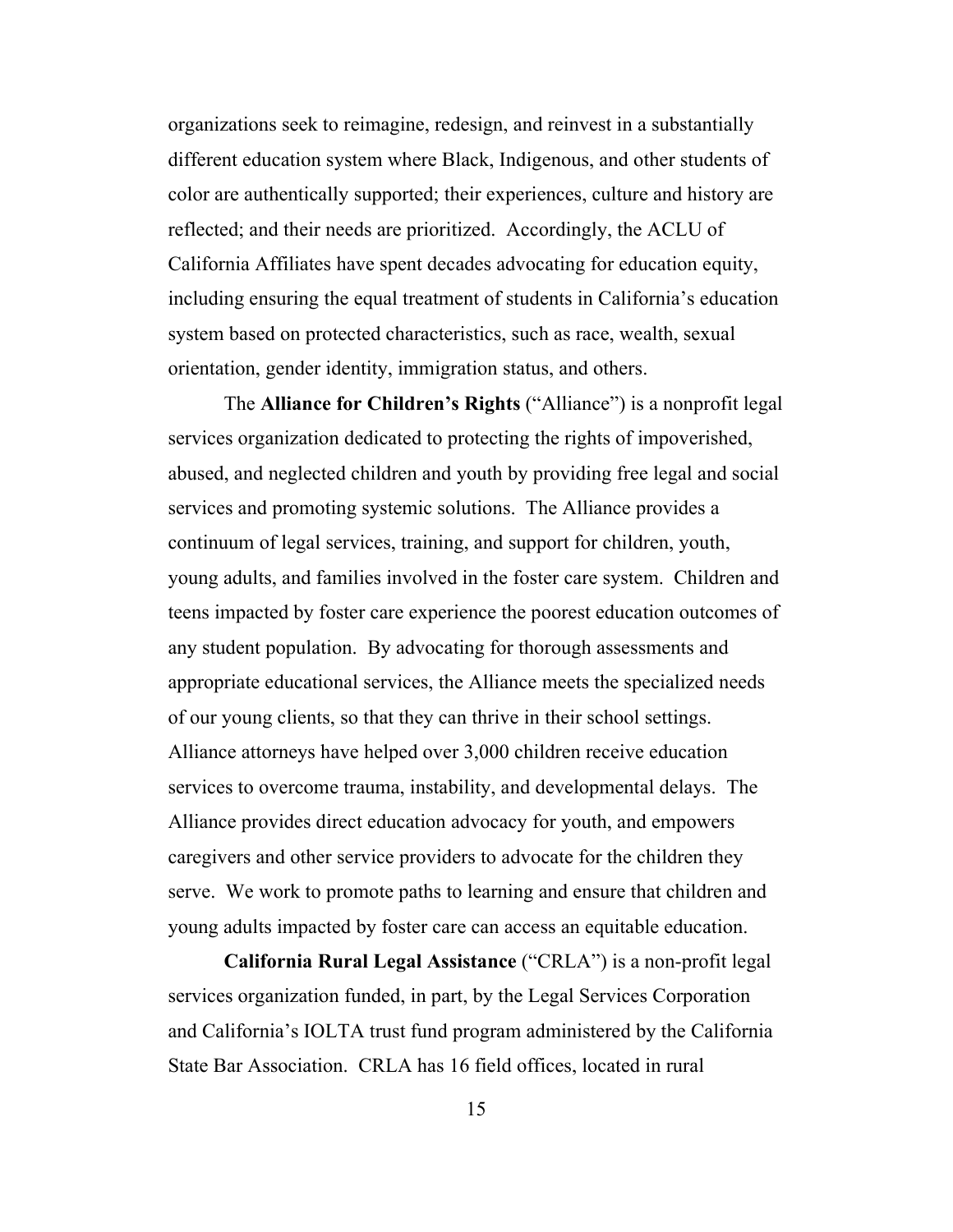California, that provide outreach, education and direct legal representation to low-income communities in over 25 counties. Education is a program priority for CRLA, which has a long history of education advocacy on behalf of vulnerable student groups including low-income students, English Learners, immigrant, migrant, indigenous, and LGBTQ+ students, and students with disabilities. CRLA provides legal assistance to students and parents in a variety of education matters including issues involving language access, discriminatory discipline and harassment. CRLA has provided direct representation to students who suffered discrimination at school based on primary language, immigration status, national origin, race, sex and sexual preference. The Unruh Civil Rights Act has provided victims of such discrimination with a cause of action, as well as minimum damages, penalties and the right to attorney's fees. Civil rights enforcement will be seriously impeded if the lower Court's decision is upheld.

The **Collective for Liberatory Lawyering** provides movement lawyering support to base-building organizations fighting to end the school to prison pipeline. We work alongside parents and students affected by school push-out and criminalization, and know there is a critical need for more extensive remedies to address discrimination in schools, not less. Parents, students and families deserve to be treated with dignity and respect and have access to their education--and to have adequate redress under protection like the Unruh Act when public schools deny those rights and dignity.

<span id="page-15-0"></span>The **East Bay Community Law Center** ("EBCLC") is the largest nonprofit provider of free legal services in Alameda County, serving more than 5,000 clients each year. EBCLC's advocacy is client-centered and community-driven and its services are culturally-responsive. EBCLC also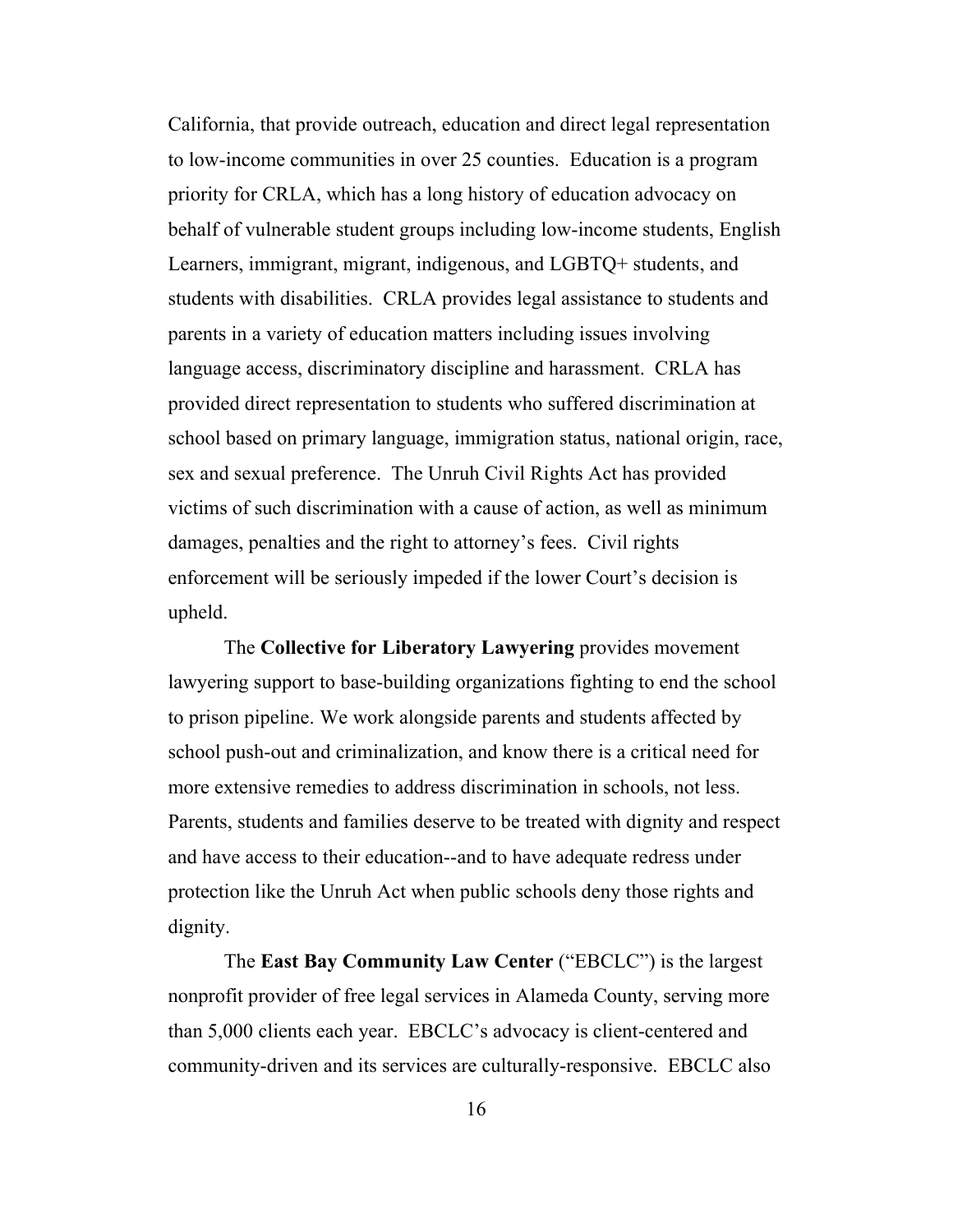engages in legislative and policy advocacy to combat the systemic oppression that impacts its clients. EBCLC's Education Defense & Justice for Youth ("EDJY") program represents young people caught at the intersection of the juvenile justice and education systems. The EDJY program daily witnesses the myriad harms its clients experience in public schools as a result of discrimination on the bases of race and disability status, among others. Thus, EBCLC wholeheartedly agrees with amici that California's six million public school students must continue to be protected from discrimination in school by the Unruh Act.

The **Equal Justice Society** ("EJS") is a national civil rights nonprofit organization whose mission is to transform the nation's consciousness on race through law, social science, and the arts. Through litigation in the federal and California courts, policy advocacy, and training, EJS combats race, disability, and other forms of discrimination in schools and other societal institutions. Litigating cases that challenge school district practices that discriminate against Black and Latinx students and deprive these students of their right to a quality public education is at the core of EJS's work. Ensuring that students harmed by discrimination are protected by the Unruh Act and other critical anti-discrimination laws is of vital interest to EJS.

The **Law Foundation of Silicon Valley**, a nonprofit, nonpartisan legal services and social justice organization, was founded over 40 years ago and is based in Santa Clara County dedicated to advancing the rights of historically excluded and marginalized individuals and families across Santa Clara County and beyond through legal services, strategic advocacy, and educational outreach. The Law Foundation's Health program has an abiding interest in ensuring fair and due process and the promotion of the guaranteed rights of residents of Santa Clara County and California. The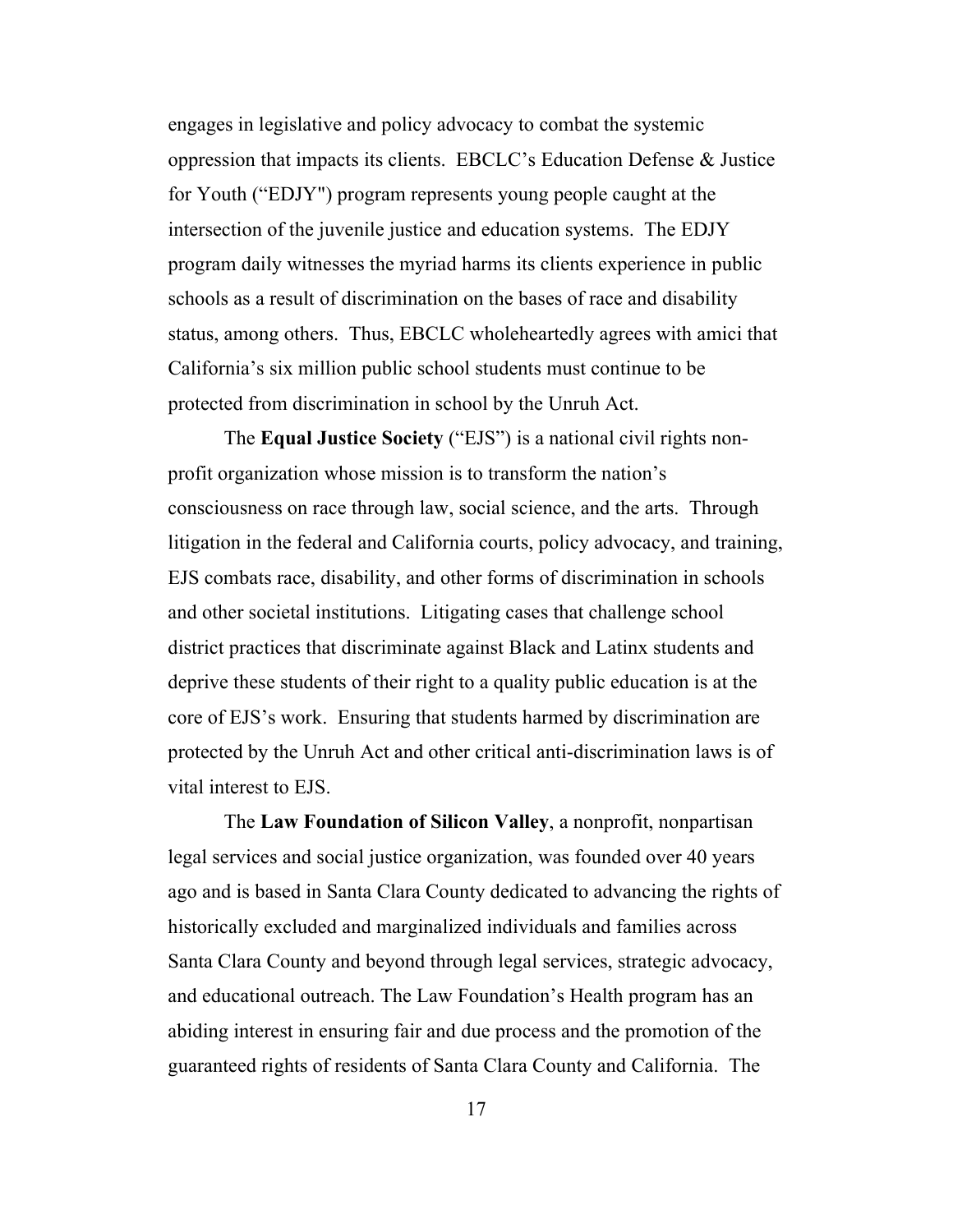Health and Children and Youth Programs incorporate community and movement lawyering along with grassroots advocacy to help our clients based on our direct legal services work. LFSV's direct services and impact advocacy and litigation in education and civil liberties includes representation on matters regarding IDEA and 504, OCR complaints, mental health consumer patients' rights, jail conditions, school discipline and school suspensions and expulsions.

As one of the oldest civil rights institutions on the West Coast, the **Lawyers' Committee for Civil Rights of the San Francisco Bay Area** (LCCRSF) works to dismantle systems of oppression and racism, and to build an equitable and just society. Formed in 1968 to bridge the legal community and the Civil Rights Movement, LCCRSF advances the rights of people of color, immigrants, refugees and low-income individuals. LCCRSF is grounded in community and its legal services help identify the most pressing civil rights issues and informs its broader impact litigation and policy advocacy. LCCRSF's anti-discrimination work spans decades, including a landmark discrimination case for Black firefighters and winning protections for minority contractors. Its education work includes fighting discriminatory school discipline, enforcing education access for immigrant students and education equity for English Learner students, and preventing discriminatory school closures.

The **Learning Rights Law Center** ("LRLC") is a non-profit legal aid organization in Southern California founded in 2005 to provide free and low-cost legal representation, advice, advocacy and training to families and communities whose children, as a consequence of disability or discrimination, have been denied equal access to a public education. LRLC provides hands-on self-advocacy training to parents in economicallymarginalized communities to educate and empower them to better access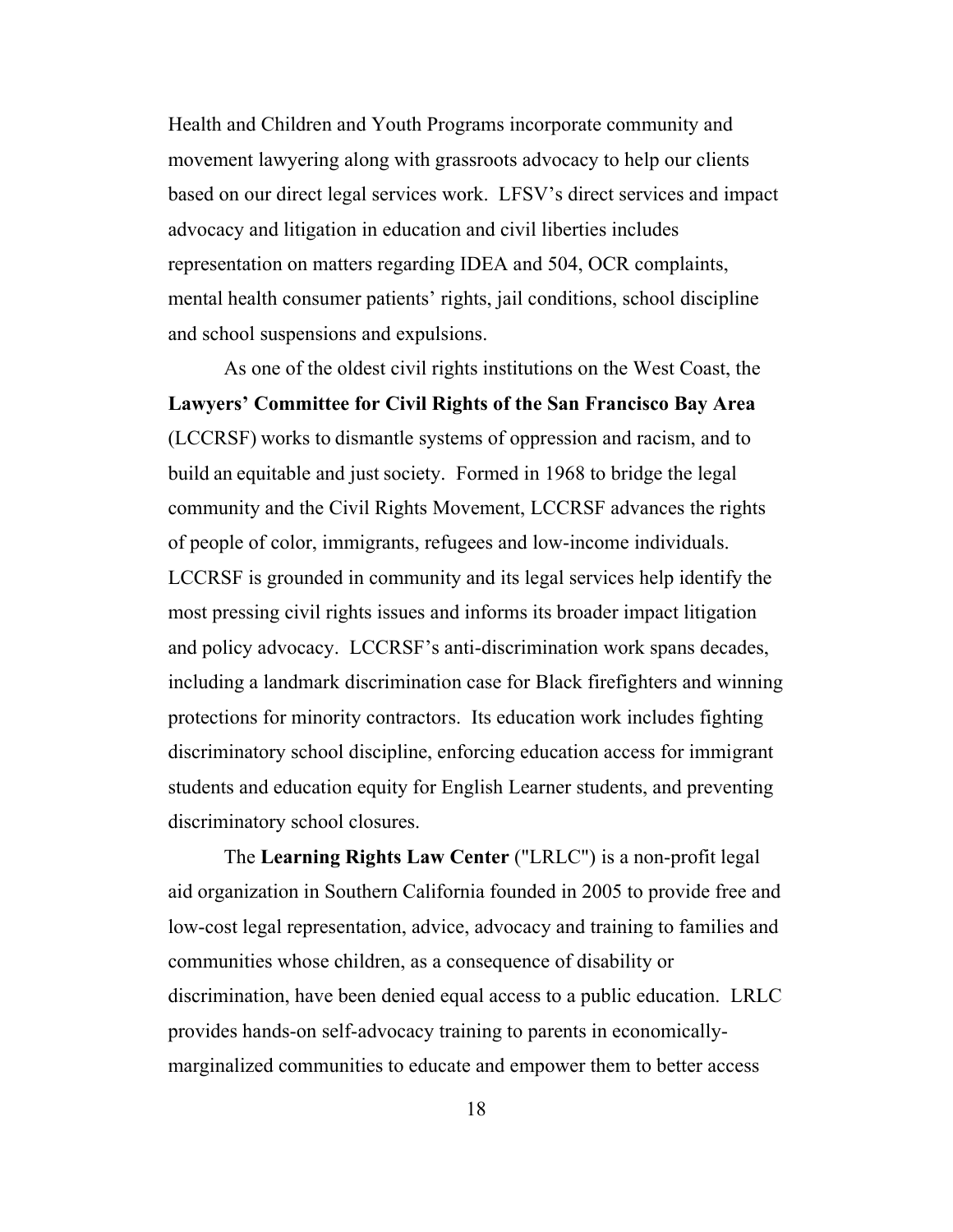the special education system through the Training Individuals for Grassroots Education Reform ("TIGER") program. This community work allows LRLC to bring to the Court our direct observations of the broader systemic issues facing socio-cultural and economically diverse students. LRLC also offers a legal clinic to students and families experiencing educationally-related issues and develops individualized legal action plans for families to be able to self-advocate and resolve rights-based conflicts in the school setting through the Education Rights Clinic ("ERC"), and provides direct representation to students who have been wrongfully denied education-rights or who have experienced unlawful discrimination and exclusion in the public-school setting. Through LRLC's extensive work helping families address any type of educational exclusion—be they based on racial, language, socio-economic, disability, or other status—LRLC is fully aware of the ways in which the Unruh Act has served as a critical protection for students vulnerable to educational harm, and of the negative impact the underlying decision has had on students' abilities to work with their public-schools to resolve educational exclusion and harms.

The **National Center for Youth Law** ("NCYL") is a private, nonprofit law firm that uses the law to help children achieve their potential by transforming the public agencies that serve them. In California and throughout the United States, NCYL has worked for 50 years to protect the rights of low-income children and to ensure that they have the resources, support, and opportunities they need to become self-sufficient adults. One of NCYL's highest priorities is to ensure that youth of color and youth with disabilities have access to equitable education opportunities. NCYL provides representation to children and young people in cases that have broad impact, and has represented many students in individual and class litigation and administrative complaints to ensure their access to education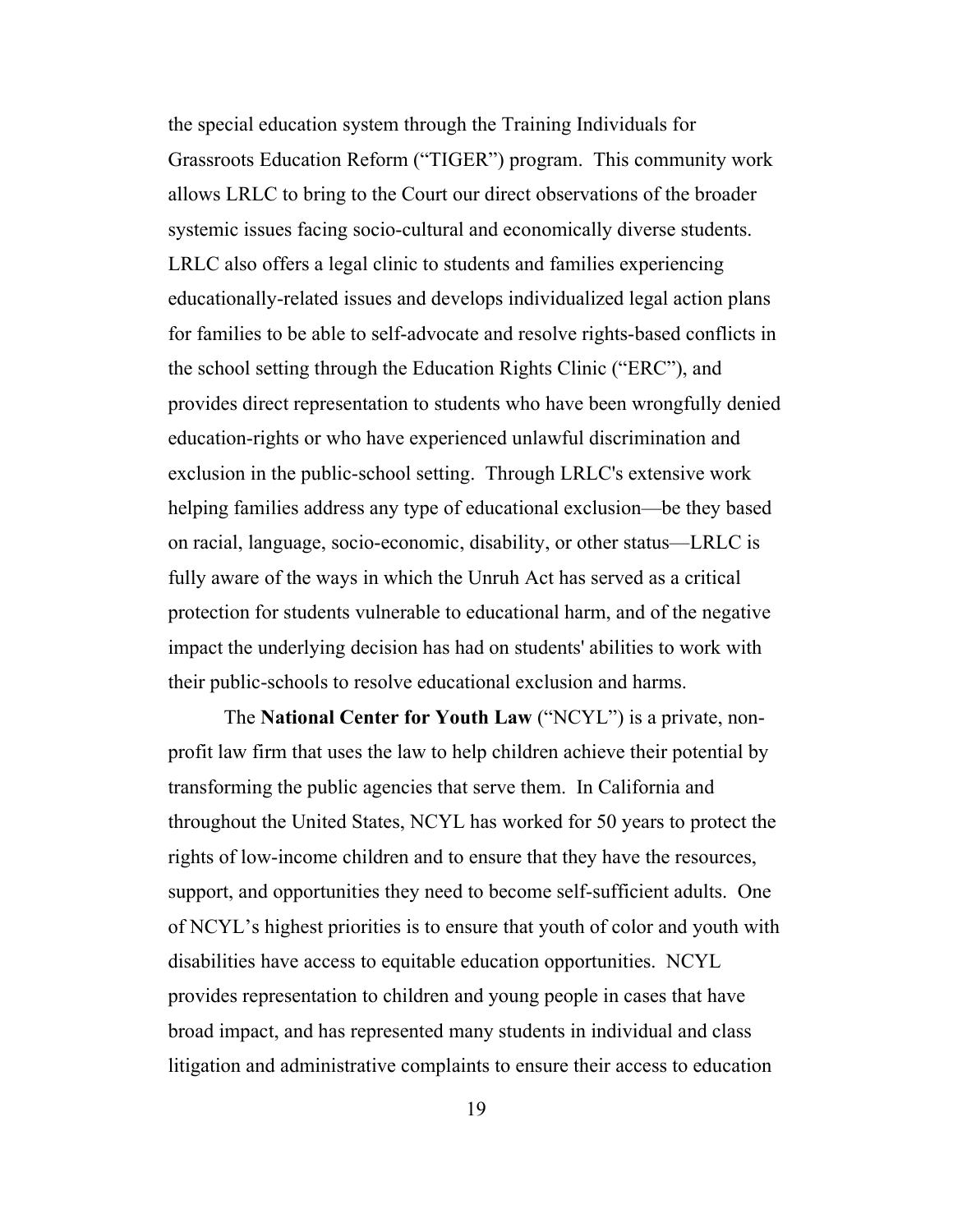is adequate, appropriate, and non-discriminatory. NCYL currently represents, and has represented, students in challenging the violation of their state and federal rights to education.

**Neighborhood Legal Services of Los Angeles County** ("NLSLA") is a nonprofit legal aid agency that serves low-income residents of Los Angeles County in the legal practice areas of housing, public benefits, healthcare, reentry, immigration, family law, employment law, and education law. NLSLA's Education Rights Project services students in the areas of school discipline, special education, harassment and discrimination, and incidents involving school police and security officers. While this project serves students throughout NLSLA's service area, its primary focus is in the Antelope Valley, a large, mostly rural, desert region 70 miles north of the city of Los Angeles. Black students and students with disabilities in Antelope Valley schools experience considerably disproportionate rates of school discipline and policing. Consequently, this project has a particular mission to work alongside parents, students, and community organizations and leaders to eradicate racial and disability disparities and the criminalization of students of color in Antelope Valley schools. Given the environment of pervasive racism in Antelope Valley schools, NLSLA student and parent clients have a strong interest in ensuring that they can utilize the Unruh Act to challenge the harassment and discrimination they face at school.

**Public Advocates Inc.** is a non-profit, public interest law firm and one of the oldest public interest law firms in the nation. The firm's mission has always been to challenge the systemic causes of poverty and discrimination by strengthening community voices in public policy and achieving tangible legal victories advancing education, housing and transit equity, and climate justice. Since 1971, Public Advocates has focused on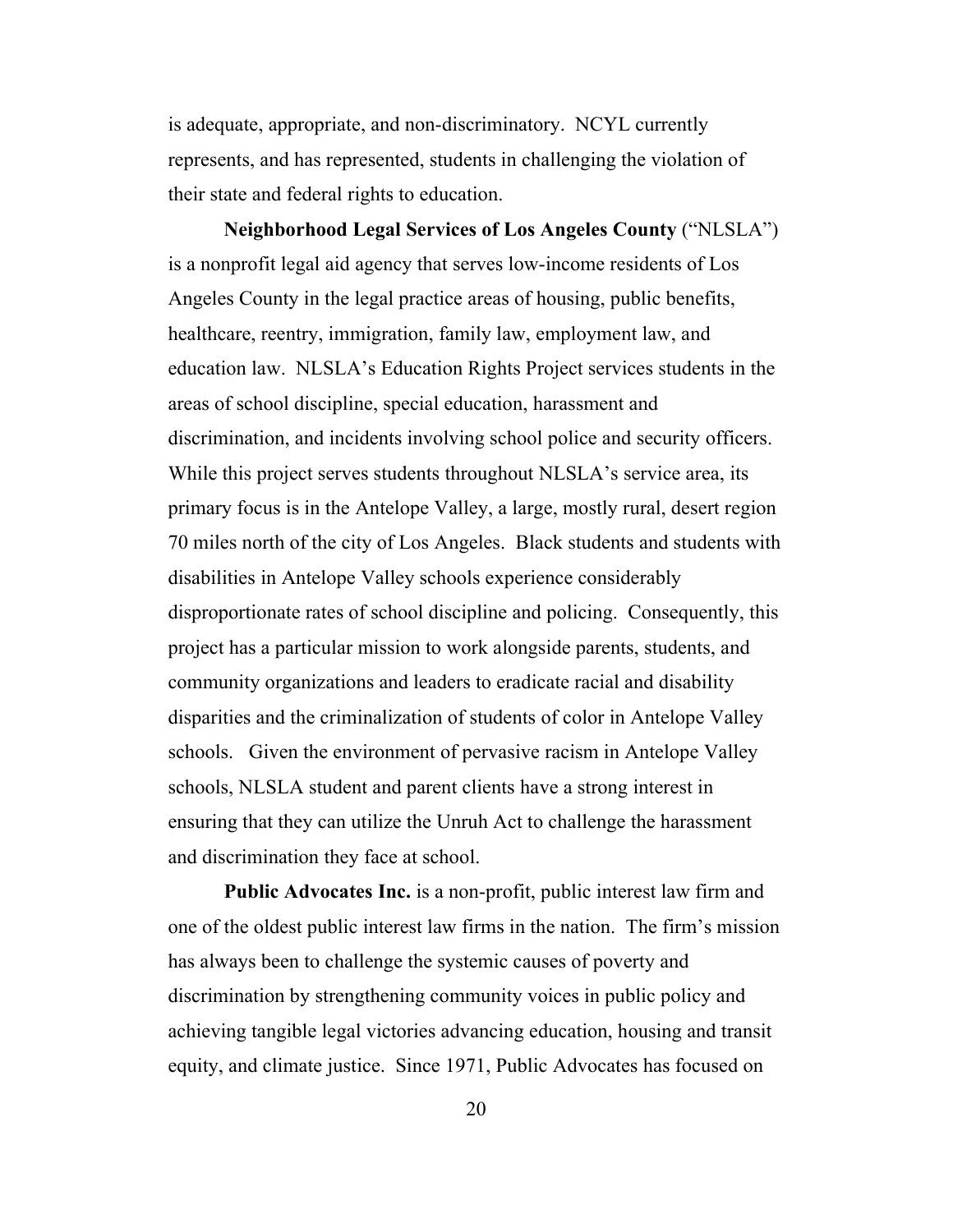<span id="page-20-2"></span><span id="page-20-1"></span>"making rights real" across California by collaborating with grassroots groups representing people of color, immigrants, and low-income individuals to achieve strategic policy reform, enforce civil rights, and support movement-building. Public Advocates frequently brings class action and institutional reform civil rights lawsuits to carry out its mission, including cases that challenge discrimination. (See, e.g., *Larry P. v. Riles* (N.D. Cal. 1979) 495 F.Supp. 926, *aff'd in part, rev'd in part sub nom. Larry P. By Lucille P. v. Riles* (9th Cir. 1984) 793 F.2d 969 amended (9th Cir. 1986) [judgment halting California's use of discriminatory IQ tests with certain African-American special education students]; *Officers for Justice v. Civil Service Com'n of City and County of San Francisco* (9th Cir. 1992) 979 F.2d 721 [consent decree and various court orders ending race and sex discrimination in testing and selection procedures for hiring and promotion in SFPD]; *Association of Mexican-American Educators v. State of California* (9th Cir. 2000) 231 F.3d 572 (en banc) [establishing new precedent that state teacher tests are subject to non-discrimination and job-relatedness testing standards of Title VII].) As such, Public Advocates has a strong interest in maintaining Unruh Act protections against discrimination in the public school context, particularly given the unique opportunity for statutory damages and attorneys' fees.

<span id="page-20-0"></span>**Public Counsel** is the nation's largest pro bono public interest law firm. The firm employs lawyers, social workers, and community organizers to advocate on behalf of disadvantaged communities to redress societal inequities created and perpetuated by government and private entities that impair opportunities for full political participation and social mobility. This is especially true as relates to assuring that all children not be denied by school districts equal educational opportunities, the foundation for realizing full personhood. Public Counsel has historically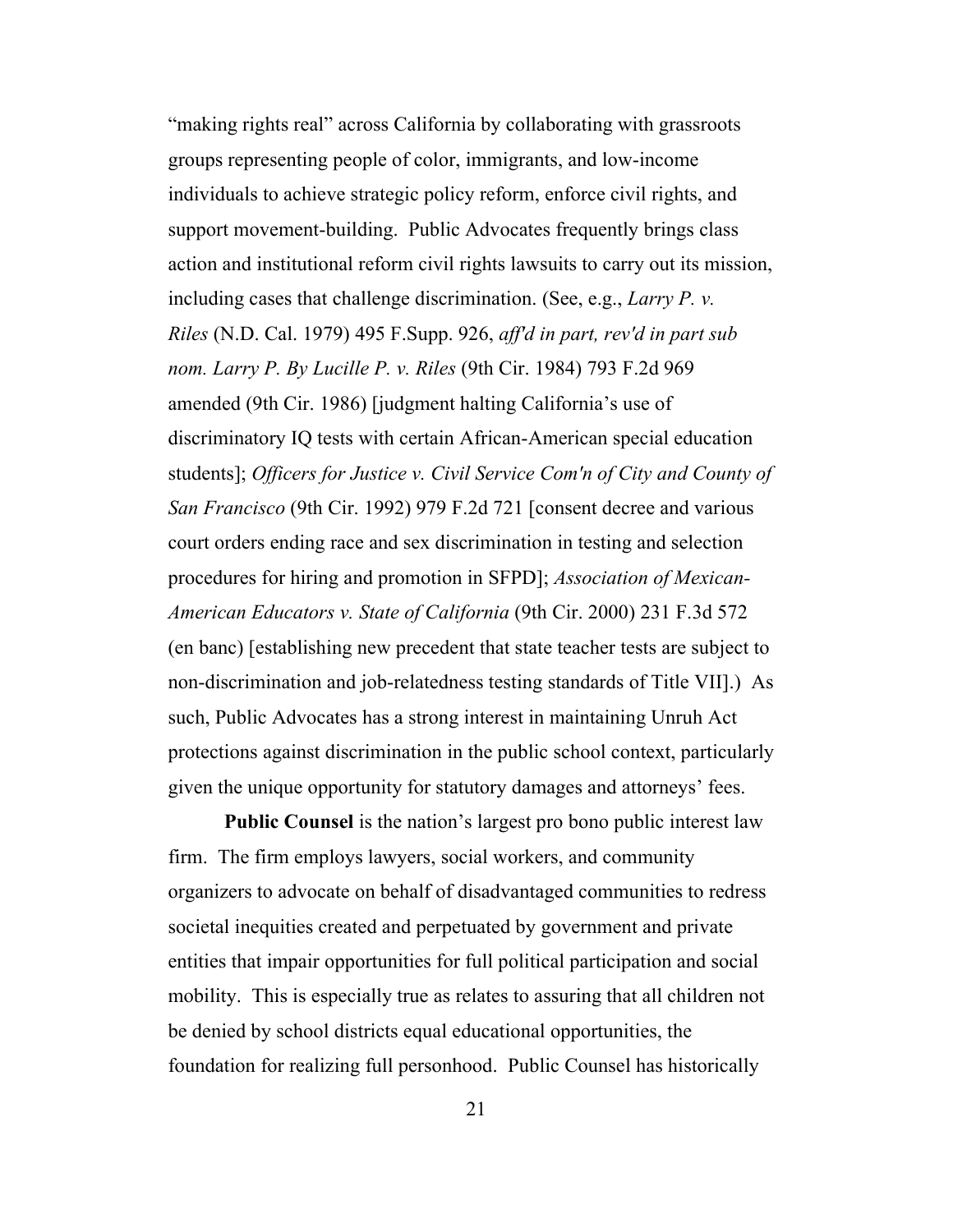relied on the Unruh Civil Rights Act as a bulwark of this protection in litigation to secure rights essential to affording these opportunities.

The **Youth Justice Education Clinic** ("YJEC") at Loyola Law School's Center for Juvenile Law and Policy represents system-involved young people with disabilities in special education and school discipline proceedings in Los Angeles County. Many of YJEC's clients face discrimination or harassment in schools, even by schools themselves. YJEC has a strong interest in ensuring that families can obtain legal recourse for discrimination and harassment in schools under every applicable statute including the Unruh Act, so that every student regardless of their disability, race, or sex can learn safely in school.

Education Equity Amici are nonprofit legal organizations with an interest in ensuring equal opportunity for students to access public education institutions free from discrimination. Education Equity Amici present this brief to provide history, context, and analysis regarding the Unruh Civil Rights Act's applicability to public schools. Education Equity Amici believe this brief will assist the Court in considering this matter in the context of historical and current discrimination that students continue to suffer on the basis of a protected characteristic in schools, underscoring the important role that legal remedies, including the Unruh Act, have in achieving educational equity for marginalized students.

This application is timely under Rule  $8.200(c)(1)$  of the California Rules of Court.

In accordance with California Rules of Court, Rule 8.200(c)(3), no party or counsel for any party in the pending appeal authored this brief in whole or in part, and no party or counsel for any party in the pending appeal made a monetary contribution intended to fund the brief's preparation or submission. No person or entity other than counsel for the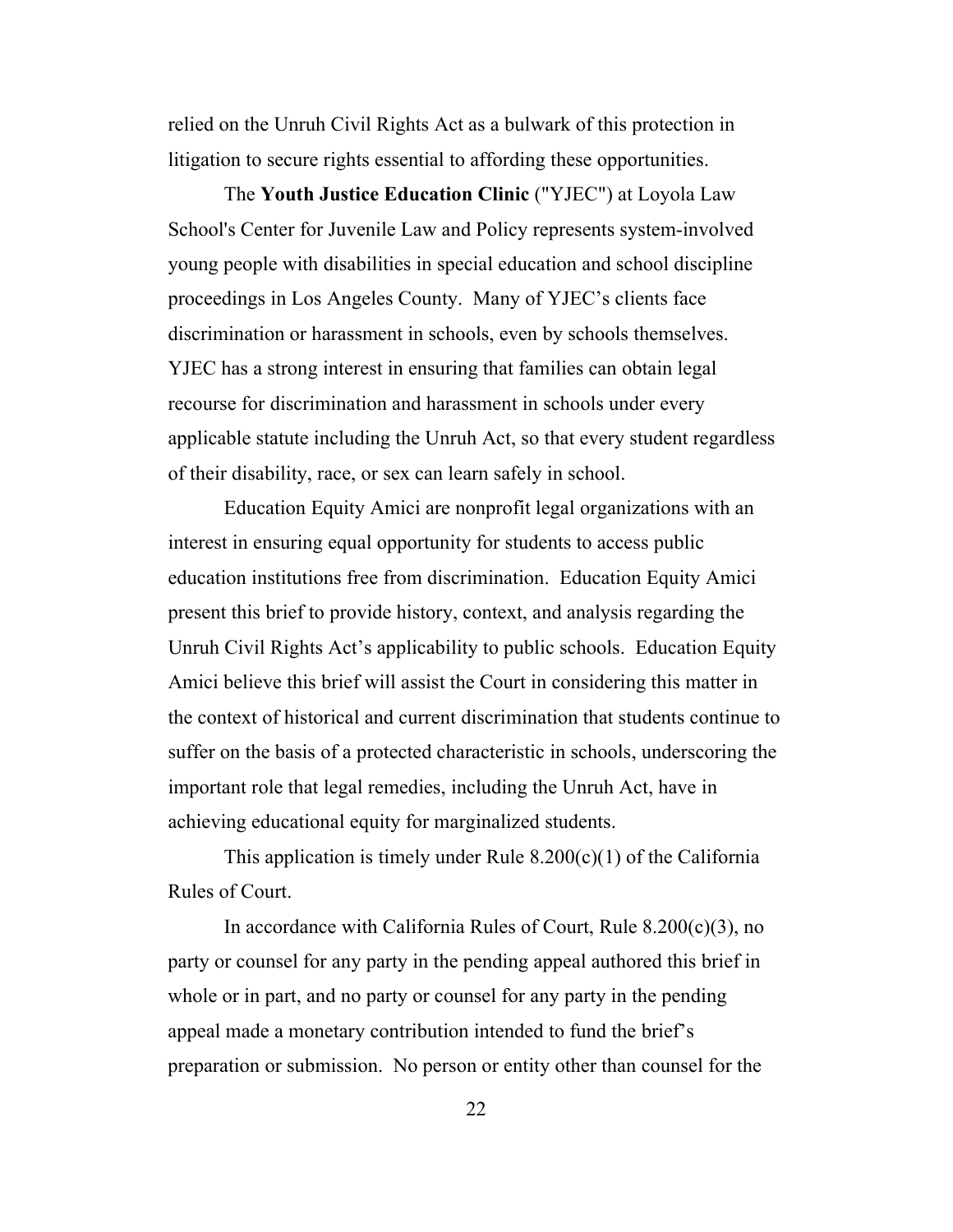proposed Education Equity Amici made a monetary contribution intended to fund the preparation or submission of this brief.

<span id="page-22-0"></span>Pursuant to Rules 8.360(f) and 8.200(c) of the California Rules of Court, Education Equity Amici respectfully request that they be granted leave to file the accompanying amicus curiae brief.

Dated: September 15, 2021 ACLU Foundation of Southern California

> ACLU Foundation of Northern California

ACLU Foundation of San Diego and Imperial Counties

By: */s/ Ana Mendoza* Ana Mendoza

*Attorney for Amici Curiae*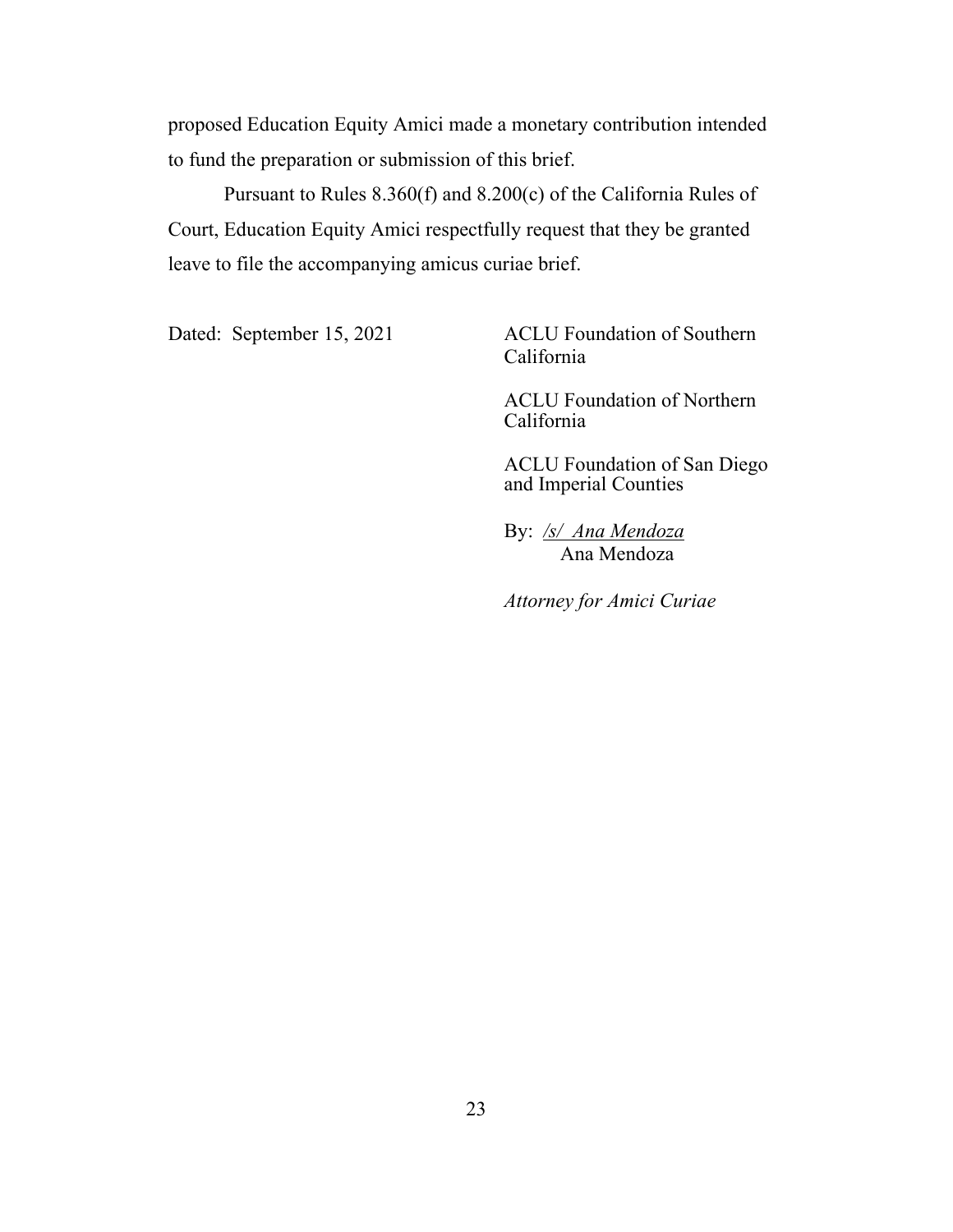# **BRIEF OF AMICI CURIAE IN SUPPORT OF PETITIONER BRENNON B. INTRODUCTION**

<span id="page-23-0"></span>Petitioner challenges the California Court of Appeal's incorrect and harmful holding that California's landmark civil rights statute, the Unruh Civil Rights Act (Civ. Code,  $\S$  51.) ("Unruh Act" or "Act"), does not apply to public schools. Amici firmly agree with Petitioner that *Brennon B. v. Superior Court of Contra Costa County* (2020) 57 Cal.App.5th 367 ("*Brennon B.*") was wrongly decided—precedent demands, and the California Legislature confirms, that a public school constitutes a "business establishment" within the meaning of the Unruh Act. Amici write separately to underscore the critical importance of maintaining the Unruh Act's longstanding protection of California's six million public school students.

Schoolchildren and their parents have relied on the Unruh Act as a crucial tool for combatting discrimination and harassment in California schools for decades. While the California Constitution promises that students have an equal opportunity to education and that K-12 public schools are safe, welcoming, and supportive, students have nonetheless faced enduring and severe discrimination in public schools. Even long after the U.S. Supreme Court held that segregation is unconstitutional in public schools in *Brown v. Board of Education of Topeka* (1954) 347 U.S. 483 ("*Brown*"), California's schoolchildren continue to experience discrimination in ways that infringe on their state constitutional right to equal educational opportunity. The Unruh Act has served as an effective tool to combat these harms.

<span id="page-23-1"></span>The Court must overturn the Court of Appeal's decision in *Brennon B.* because it is incorrect as a matter of law and statutory interpretation.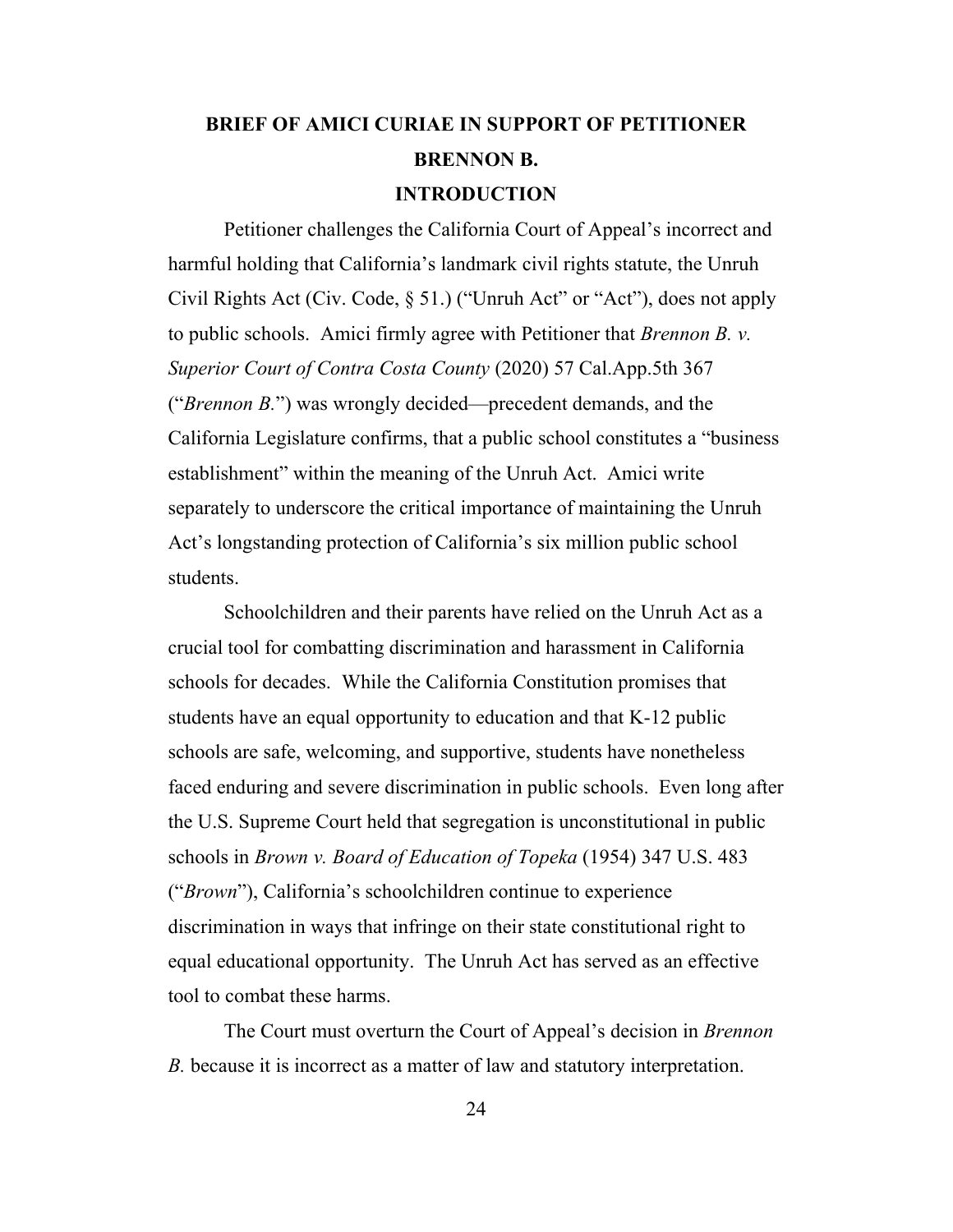Further, the decision cannot stand because it fails to consider properly the Unruh Act's function as California's broadest protection against unlawful discrimination and harassment and severely misjudges the critical need for these protections in public schools. Excising public schools from the domain of the Unruh Act would strip civil rights enforcement options from children across the state and undermine California's promise of ensuring equal access to safe and welcoming schools. Critically, the Court of Appeal's decision ignored that the California Legislature declared as recently as 2015 that public schools are "business establishments" for purposes of the Unruh Act. Amici therefore respectfully request that this Court overturn the decision and confirm that a public school is a "business establishment" within the meaning of the Unruh Act.

#### <span id="page-24-0"></span>**ARGUMENT**

# **I. THE** *BRENNON B.* **DECISION UPENDS DECADES OF SETTLED—AND CORRECT—CONSTRUCTION THAT THE UNRUH ACT APPLIES TO PUBLIC SCHOOLS**

For decades, the Unruh Act has been widely and correctly constructed to apply to public schools by the courts, the California Legislature, public agencies, and public schools themselves. The Court of Appeal's decision in *Brennon B.* contravenes this Court's guidance and is an incorrect interpretation as a matter of law. (See *Isbister v. Boys' Club of Santa Cruz, Inc.* (1985) 40 Cal.3d 72, 75, *as modified on denial of reh'g* (Dec. 19, 1985) ("*Isbister*") [declaring that Unruh Act is "this state's bulwark against arbitrary discrimination in places of public accommodation"].)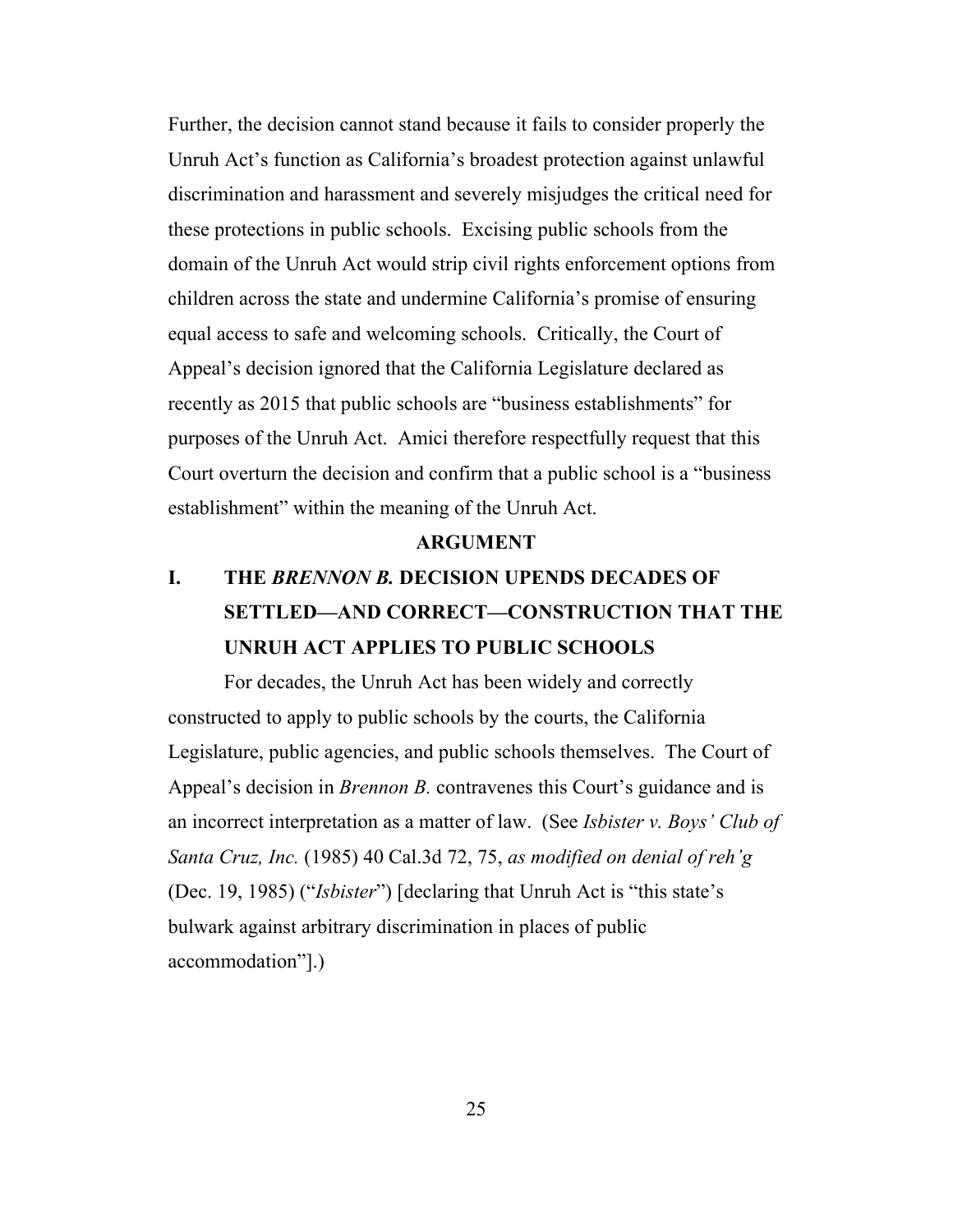# **A. The Court of Appeal's** *Brennon B.* **Decision Is Premised on Erroneous Legislative Interpretation**

The *Brennon B.* decision largely rests on an incorrect interpretation of the 1959 bill that enacted the Unruh Act and its failed amendments. Indeed, the amendments cited by the lower court support the opposite interpretation—that the Unruh Act applies broadly and includes public school districts. When introduced, the 1959 legislative bill expressly stated that the Unruh Act would apply to public schools. (*Brennon B.*, *supra*, 57 Cal.App.5th at p. 374.) A series of revisions followed, potentially narrowing the Act's application to an increasingly limited set of schools, with the final proposed amendments stating that the Act would apply to "schools which primarily offer business or vocational training." (*Id*. at pp. 376-377.) Ultimately, the Legislature rejected all of the proposed changes, including those constraining the Act to apply to only a subset of schools, and passed an act with the most sweeping language possible. Specifically, the Legislature confirmed that the Act would apply to "all business establishments of every kind whatsoever" and omitted any references limiting its applicability to schools. (*Id.* at p. 377; see also *Osborne v. Yasmeh* (2016) 1 Cal.App.5th 1118, 1130 [recognizing that the Legislature amended the Unruh Act to apply broadly to push back on a string of cases in the 1950s constraining the applicability of Act to certain establishments].)

The Court of Appeal's interpretation of the rejected bill amendments is contrary to what this Court concluded from the same amendments. In *Isbister*, *supra*, 40 Cal.3d at p. 79, this Court explained that:

> <span id="page-25-0"></span>The original version of the bill which became the Unruh Act extended its antidiscriminatory provisions to "all public or private groups,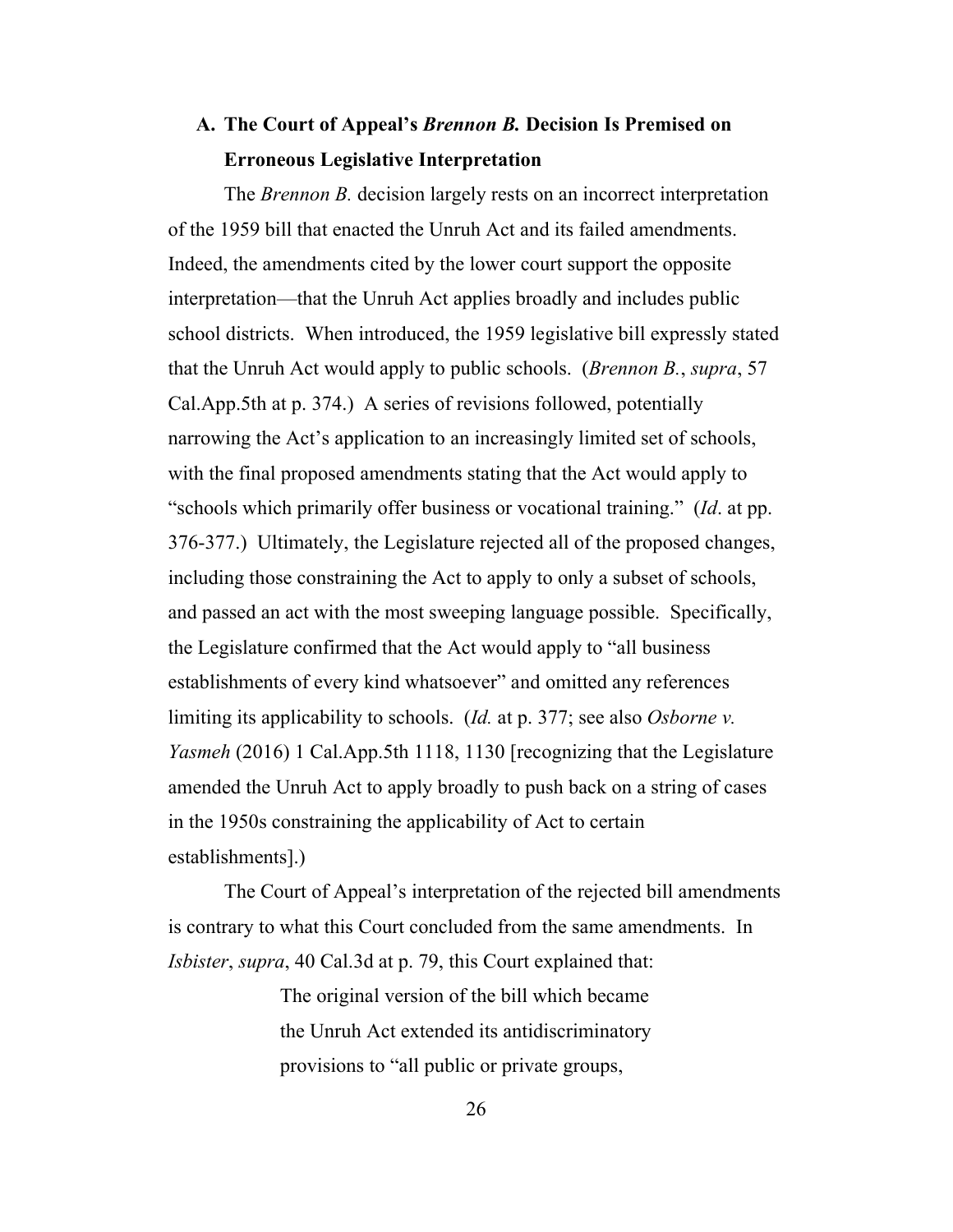organizations, associations, business establishments, schools, and public facilities; ..." (See Assem. Bill No. 594, as introduced Jan. 21, 1959.) Later versions dropped all the specific enumerations except "business establishments" but added to the latter phrase the modifying words "of every kind whatsoever."

"The broadened scope of business establishments in the final version of the bill, in our view, is indicative of an intent by the Legislature to include therein *all private and public groups or organizations* [specified in the original bill] that may reasonably be found to constitute 'business establishments of every type [sic] whatsoever.'" (*O'Connor v. Village Green Owners Assn.* (1983) 33 Cal.3d 790, 795–796, 191 Cal.Rptr. 320, 662 P.2d 427, italics added.)

(Emphasis and citations original.) Because this Court's view is that the "broadened scope of business establishments in the final version of the bill" (*Ibid.*) includes the groups and organizations in the original bill, then private and public schools, as referenced in the original 1959 bill, are subject to the Unruh Act. Accordingly, the specious conclusion the lower *Brennon B.* court drew from the 1959 bill amendments directly conflicts with the legislative history and this Court's guidance in *Isbister*, which confirms that the Act applies broadly, including to public schools.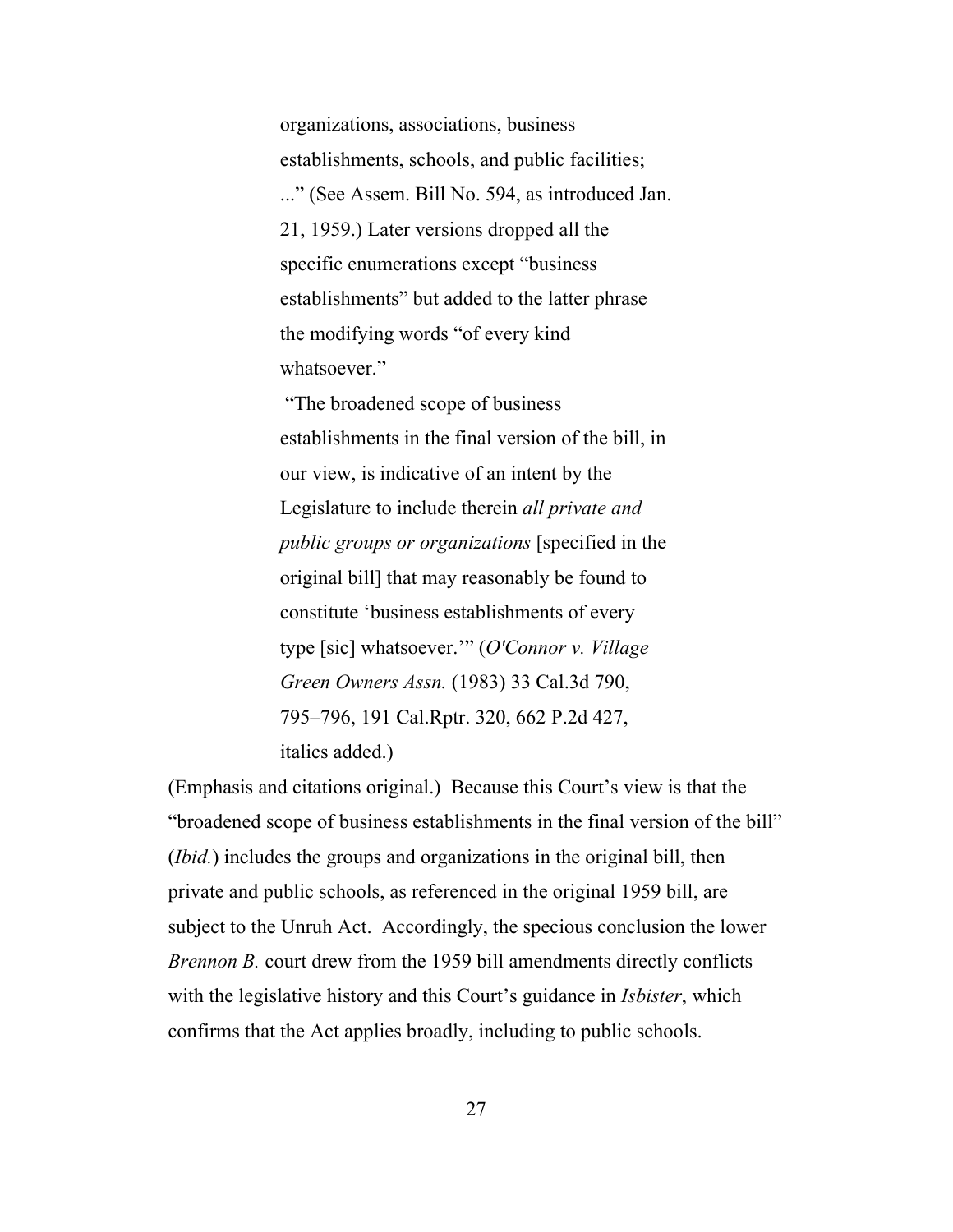# **B. Courts Have Widely and Consistently Held that the Unruh Act Applies to Public Schools**

California case law requires an expansive interpretation of the term "business establishment" and the approach taken by the Court of Appeal in *Brennon B.* is flawed and must be overturned. California Courts have long interpreted the Unruh Act broadly, recognizing it is one of the key vehicles for litigants to challenge exclusion and discrimination. In *Isbister*, *supra*, 40 Cal.3d, this Court reviewed the extensive legislative history of the Unruh Act. This analysis led the Court to unequivocally conclude that to meet "[t]he Legislature's desire to banish [discrimination] from California's community life" the Court must "*interpret the Act's coverage 'in the broadest sense reasonably possible*.'" (*Id.* at pp. 75-76 [*citing Burks v. Poppy Construction Co.* (1962) 57 Cal.2d 463, 468[ [italics added].) More recently, this Court has affirmed this interpretation by declaring that the Unruh Act "must be construed liberally in order to carry out its purpose" to "create and preserve a nondiscriminatory environment in California business establishments by 'banishing' or 'eradicating' arbitrary, invidious discrimination by such establishments." (*Angelucci v. Century Supper Club* (2007) 41 Cal.4th 160, 167); see also *Burks v. Poppy Const. Co.* (1962) 57 Cal.2d 463, 468 ["The Legislature used the words 'all' and 'of every kind whatsoever' in referring to business establishments covered by the Unruh Act (Civ. Code, § 51.) and the inclusion of these words, without any exception and without specification of particular kinds of enterprises, leaves no doubt that the term 'business establishments' was used in the broadest sense reasonably possible."].)

<span id="page-27-1"></span><span id="page-27-0"></span>The lower court's *Brennon B.* decision ignores the directive to interpret the Act broadly and instead relies on a narrow interpretation of "business establishment." This Court has explained that "the reach of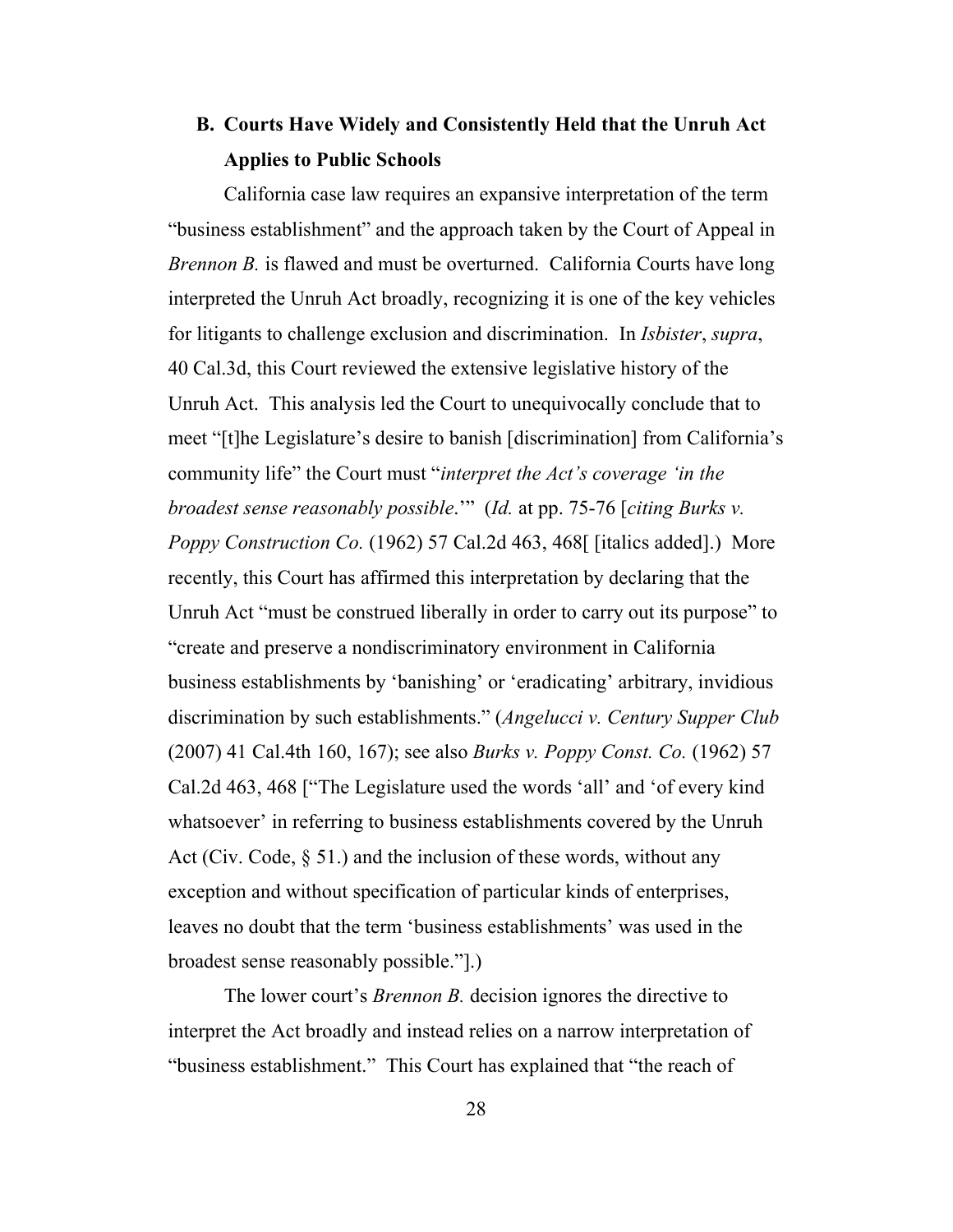<span id="page-28-3"></span>[Civil Code] section 51 cannot be determined invariably by reference to the apparent 'plain meaning' of the term 'business establishment.'" (*Warfield v. Peninsula Golf & Country Club* (1995) 10 Cal.4th 594, 616.) Rather, this Court requires a holistic analysis of what constitutes a business establishment: one that harmonizes with the Act's goal of ensuring discrimination-free *public accommodations*. (See *Isbister, supra, 40 Cal.3d*  at p. 83 [finding nonprofit Boys' Club of Santa Cruz to be a business establishment under the Act, stating "we need not rely exclusively on the Club's functional similarity to a commercial business. As we have seen, the Unruh Act replaced a statute governing all 'places of public accommodation or amusement' and was intended at minimum to continue the coverage of 'public accommodations.'"].) This Court reiterated that the Unruh Act must be broadly interpreted a few years later in *Curran v. Mount Diablo Council of the Boy Scouts* (1998)17 Cal.4th 670, stating,

> <span id="page-28-0"></span>the very broad 'business establishments' language of the Act reasonably must be interpreted to apply. . . if the entity's attributes and activities demonstrate that it is the functional equivalent of a classic 'place of public accommodation or amusement.'

*Ibid.* at p. 697.

Relying on the guidance of California courts, federal courts have consistently held that public schools fall within the Act's purview, alongside other basic places of public accommodation. In fact, federal courts have explicitly held that public schools are subject to the Unruh Act for more than 30 years.<sup>[1](#page-28-4)</sup> As explained in a recent Northern District of

<span id="page-28-4"></span><span id="page-28-2"></span><span id="page-28-1"></span><sup>1</sup> See, e.g., *Sullivan By and Through Sullivan v. Vallejo City Unified School. Dist*. (E.D. Cal. 1990) 731 F.Supp. 947, 952-953; *Doe By &*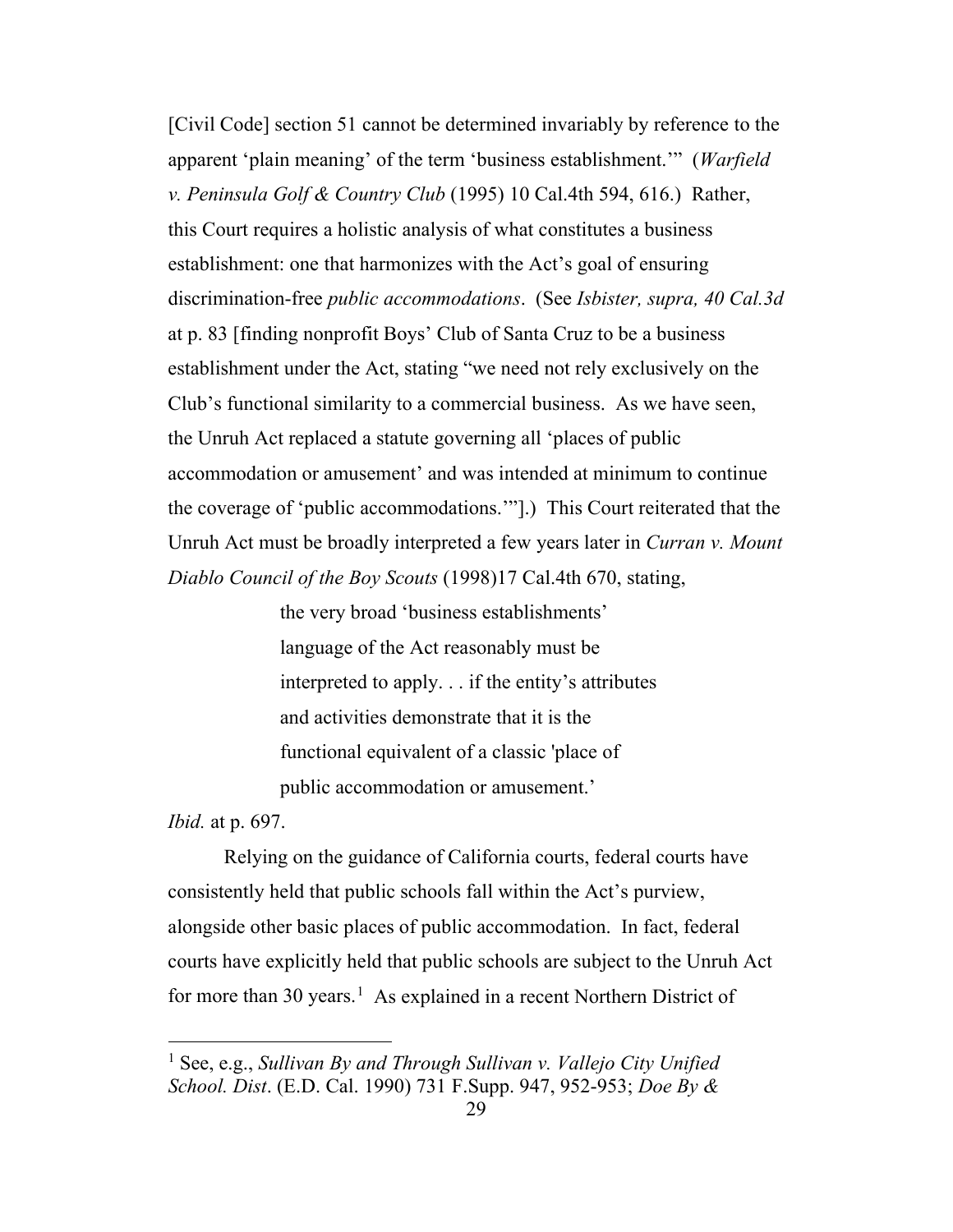California decision, "like the [Americans with Disabilities Act], the Act is concerned with equal access to places of public accommodation." (*Roe by and through Slagle v. Grossmont Union High School District* (S.D. Cal. 2020) 443 F.Supp.3d 1162, 1170.) In analyzing the Unruh Act's application to public schools as a public accommodation, another court explained,

<span id="page-29-16"></span><span id="page-29-15"></span><span id="page-29-14"></span><span id="page-29-13"></span><span id="page-29-12"></span><span id="page-29-11"></span><span id="page-29-10"></span><span id="page-29-9"></span><span id="page-29-8"></span><span id="page-29-7"></span><span id="page-29-6"></span><span id="page-29-5"></span><span id="page-29-4"></span><span id="page-29-3"></span><span id="page-29-2"></span><span id="page-29-1"></span><span id="page-29-0"></span>*Through Doe v. Petaluma City School Dist*. (N.D. Cal. 1993) 830 F.Supp. 1560, 1581-1582 ; *Nicole M. By & Through Jacqueline M. v. Martinez Unified School Dist*. (N.D. Cal. 1997) 964 F.Supp. 1369, 1388; *Clark v. West Contra Costa Unified School Dist*. (N.D. Cal., Mar. 15, 2000, No. 4884-CRB) 2000 WL 336382, at \*11; *Sutta ex rel. Sutta v. Acalanes Union High School Dist.* (N.D. Cal., Oct. 3, 2001, No. C01-1519 BZ) 2001 WL 1720616, at \*4; *Michelle M. v. Dunsmuir Joint Union School Dist*. (E.D. Cal., Apr. 12, 2005, No. CIVS042411MCEPAN) 2005 WL 8176750, at \*6; *Annamaria M v. Napa Valley Unified School Dist*. (N.D. Cal., May 30, 2006, No. C 03-0101 VRW) 2006 WL 1525733, at \*12; *D.K. ex rel. G.M. v. Solano County Office of Educ*. (E.D. Cal., Dec. 2, 2008, No. 2:08CV00534MCEDAD) 2008 WL 5114965, at \*6; *Walsh v. Tehachapi Unified School Dist*., (E.D. Cal. 2011) 827 F.Supp.2d 1107, 1123; *J.F. by Abel-Irby v. New Haven Unified School Dist*. (N.D. Cal., Jan. 22, 2014, No. C 13-03808 SI) 2014 WL 250431, at \*6; *E.F. v. Delano Joint Union High School Dist*. (E.D. Cal., Oct. 6, 2016, No. 116CV01166LJOJLT) 2016 WL 5846998, at \*9; *K.T. v. Pittsburg Unified School Dist*. (N.D. Cal. 2016) 219 F.Supp.3d 970, 983; *Z. T. by and through Hunter v. Santa Rosa City Schools* (N.D. Cal., Oct. 5, 2017, No. C 17-01452 WHA) 2017 WL 4418864, at \*7; *Yates v. East Side Union High School District* (N.D. Cal., Feb. 20, 2019, No. 18-CV-02966-JD) 2019 WL 721313, at \*3*; Whooley v. Tamalpais Union High School Dist.* (N.D. Cal. 2019) 399 F.Supp.3d 986, 998; *M.M. v. San Juan Unified School Dist*. (E.D. Cal., Sept. 24, 2020, No. 219CV00398TLNEFB) 2020 WL 5702265, at \*16; *R.N. by and through Neff v. Travis Unified School Dist.* (E.D. Cal., Dec. 8, 2020, No. 220CV00562KJMJDP) 2020 WL 7227561, at \*10; *Roe by and through Slagle v. Grossmont Union High School Dist*. (S.D. Cal. 2020) 443 F.Supp.3d 1162, 1170; see also *Guerra v. West Los Angeles Coll*ege, (C.D. Cal., June 14, 2017, No. CV 16-6796-MWF (KSX)) 2017 WL 10562682, at \*14 (finding that a California community college is a business establishment under Unruh).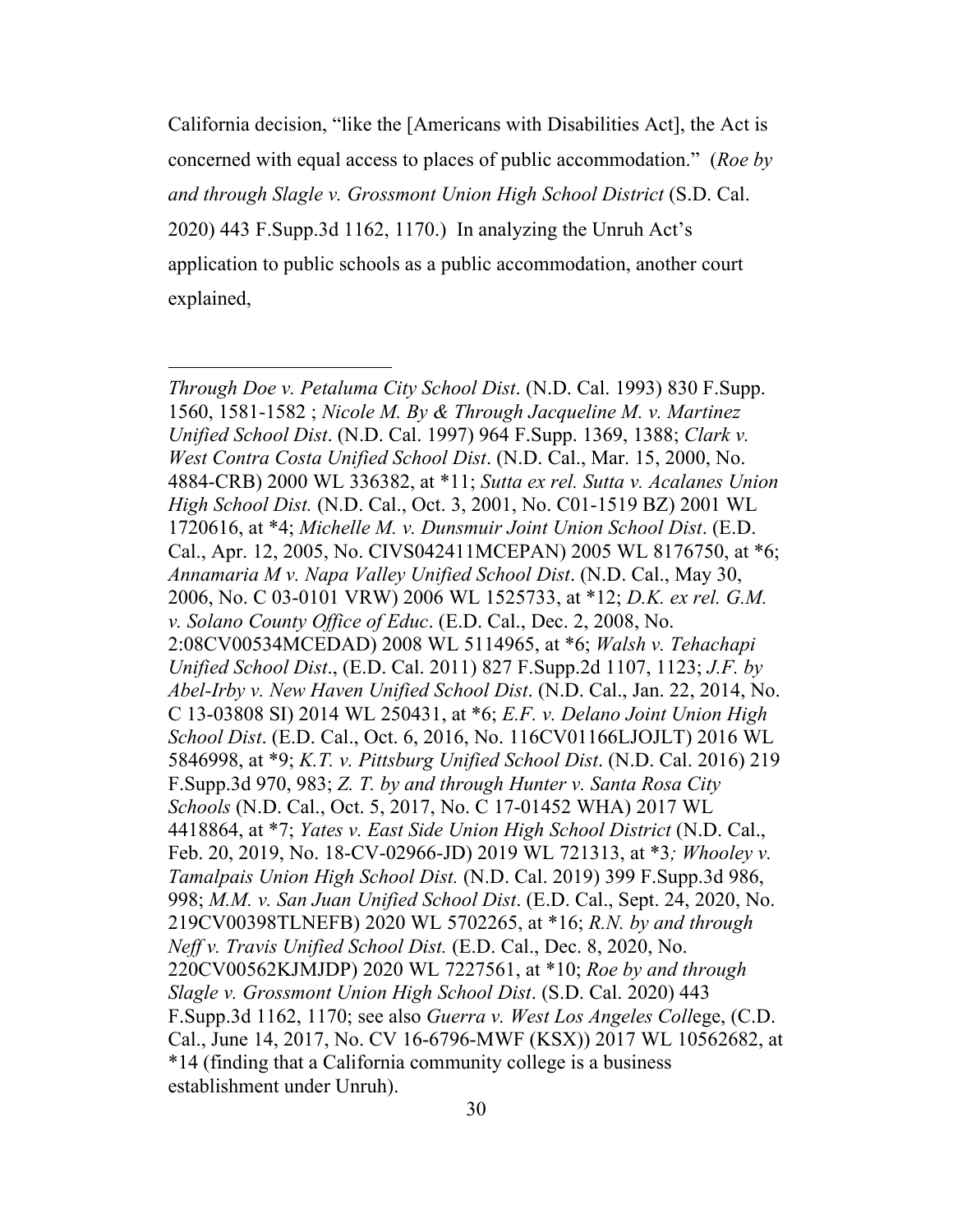[t]he Act applies to an organization that is "classically 'public' in its operation," namely one that "opens its . . . doors to the entire youthful population" of a city, or a "broad segment of the population," with "no attempt to select or restrict membership or access on the basis of personal, cultural, or religious affinity, as private clubs might do."

(*Whooley v. Tampalpais Union High School Dist.* (N.D. Cal. 2019) 399 F.Supp.3d 986, 997 (citing *Isbister* at pp. 81, 84).) While this Court is, of course, under no obligation to accept federal courts' interpretation of California law, federal courts have only reached such a conclusion by correctly following this Court's guidance on the Unruh Act—public schools are places of public accommodation and the Unruh Act must apply to them.

## <span id="page-30-0"></span>**C. The Legislature Has Reiterated that the Unruh Act Applies to Public Schools**

<span id="page-30-1"></span>The California Legislature has demonstrated in subsequent, related legislation that the Unruh Act applies to public schools. This subsequent legislation undermines the lower court's incorrect determination of the Unruh Act's legislative intent and makes strikingly clear the Legislature intends for the Unruh Act to apply to public schools. (*Donorovich-Odonnell v. Harris* (2015) 241 Cal.App.4th 1118, 1133 [finding subsequent legislation may offer "an indication of the legislative intent which may be considered together with other factors in arriving at the true intent existing at the time the legislation was enacted"]; see also *People v. Rodriguez* (2016) 1 Cal.5th 676, 686 [courts may consider "the entire legislative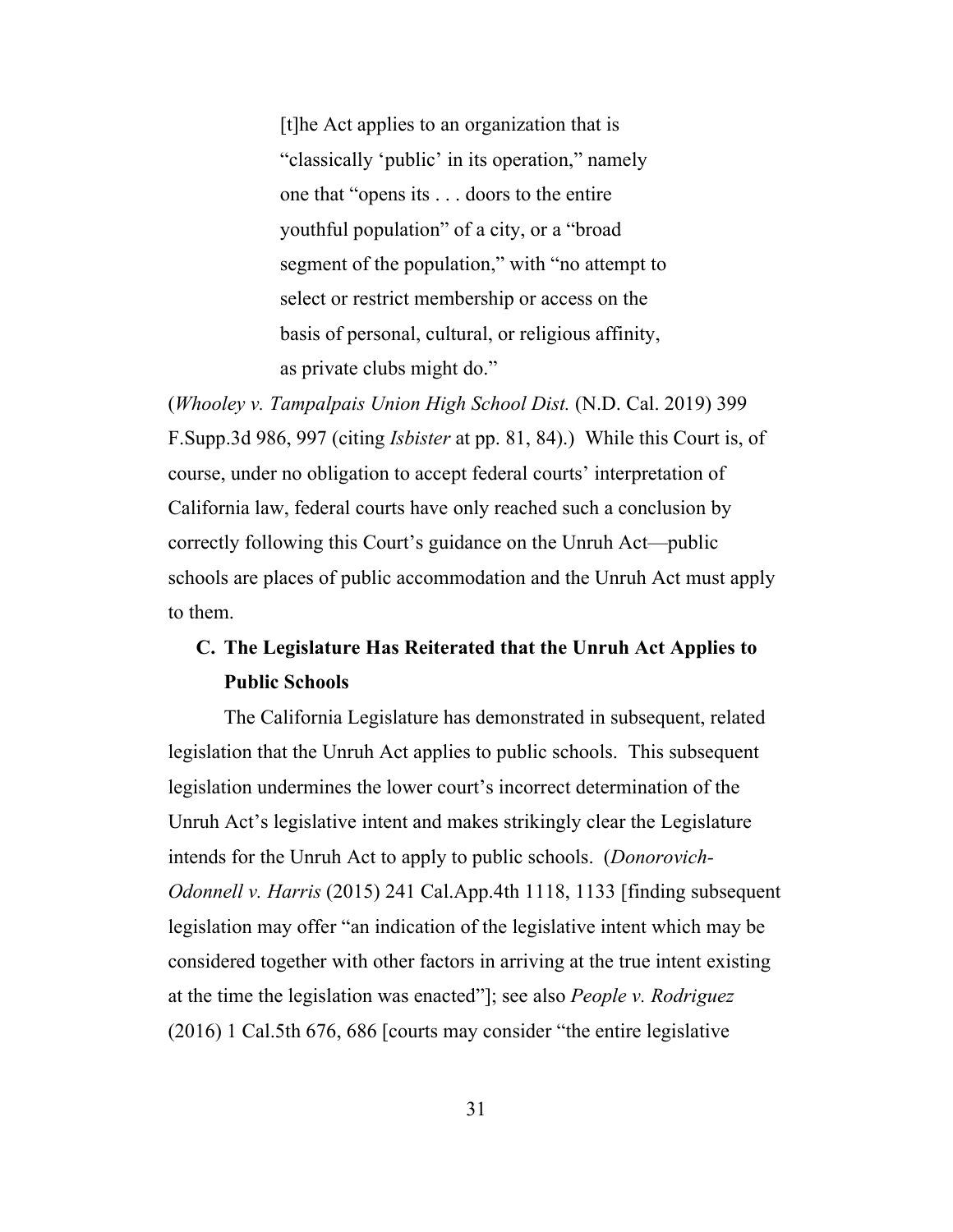scheme and related statutes in ascertaining the Legislature's intended purpose"].)

In 1997, the Legislature acknowledged the Unruh Act's function as part of an extensive anti-discrimination statutes applicable to educational institutions (including K-12 public schools) in California Education Code section 201. (Stats. 1998, Ch. 914, § 5.) Specifically, Education Code section 201 provides that "[it] is the intent of the Legislature that this chapter [on educational equity] shall be interpreted as consistent with . . . the Unruh Civil Rights Act (Secs. 51 to 53, incl., Civ. C.)." (Ed. Code, § 201, subd. (g).)

<span id="page-31-0"></span>In 2015, the California Legislature enacted Assembly Bill 302 ("A.B. 302"), which requires schools to provide lactation accommodations to students. In passing this legislation, the Legislature expressly declared that public schools are within the purview of the Unruh Act: "The Legislature finds and declares all of the following: . . . *[t]he Unruh Civil Rights Act (Section 51 of the Civil Code) prohibits businesses, including public schools,* from discriminating based on sex." (Stats. 2015, Ch. 690, Sec. 222 (emphasis added).)

Today, the Legislature is aware that courts and other government entities have long considered, and continue to consider, public schools to be within the Unruh Act's purview. Nonetheless, the Legislature has not sought to amend or narrow the scope of the Unruh Act. Instead, the Legislature has done the opposite, consistently broadening its scope. This further demonstrates its intent to have the Act govern public schools.

The Court of Appeal's holding in *Brennon B.* is contrary to the Legislature's intent and should be reversed.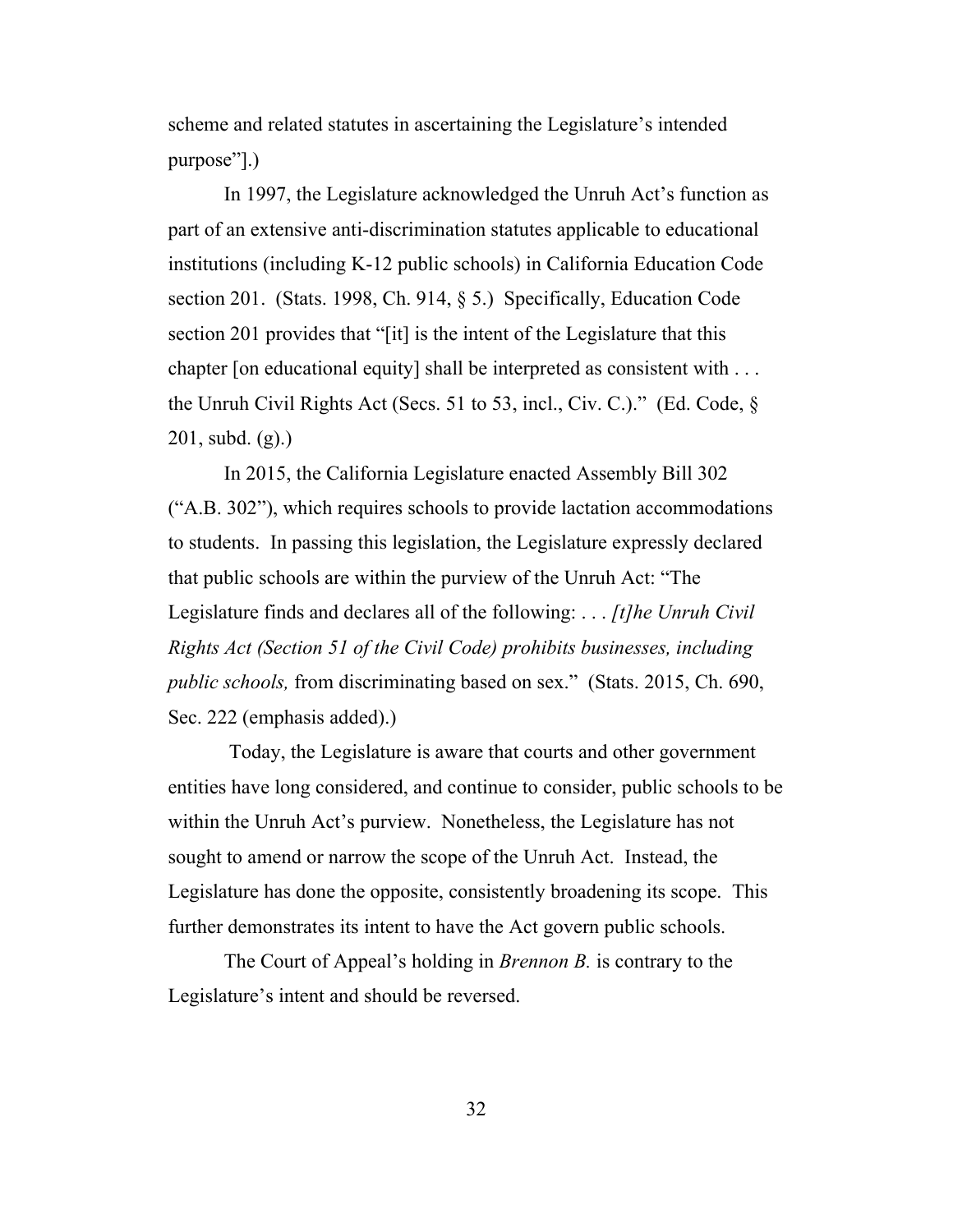# **D. State Enforcement Agencies Have Applied the Unruh Act to Schools**

State enforcement agencies have also recognized the application of the Unruh Act to schools, further demonstrating the widespread acceptance of the prior (and correct) interpretation of the Act. In 2017, the California Legislature passed Assembly Bill 699 (Stats. 2017, Ch. 493, Sec. 5. ("A.B. 699")), which clarified the protections for immigrant students in California schools. Then acting California Attorney General Xavier Becerra released a guidance document for K-12 schools on the implementation of A.B. 699, clarifying that certain discriminatory actions by a "local educational agency," a term including public schools, could violate the Unruh Act as well as federal civil rights law.<sup>[2](#page-32-3)</sup> (See Ed. Code, § 49005.1, subd. (c) ("'Local educational agency' means a school district, county office of education, charter school, the California Schools for the Deaf, and the California School for the Blind.")); 34 C.F.R. § 300.23 (defining Local Educational Agency for the Individuals with Disabilities Education Act).) This indicates that the state's top law enforcement office interpret the Unruh Act to apply to public schools.

<span id="page-32-1"></span><span id="page-32-0"></span>The Fair Employment and Housing Commission (FEHC), which was at the time responsible for enforcing various civil rights laws in California in the early 1990s, also applied the Unruh Act to public schools. (See *In the Matter of the Accusation of the Department of Fair Employment* 

<span id="page-32-3"></span><span id="page-32-2"></span><sup>2</sup> Cal. Office of the Attorney General, Promoting a Safe and Secure Learning Environment for All: Guidance and Model Policies to Assist California's K-12 Schools in Responding to Immigration Issues (Apr. 2018) n.18, n.24, [<https://oag.ca.gov/sites/all/files/agweb/pdfs/bcj/school](https://oag.ca.gov/sites/all/files/agweb/pdfs/bcj/school-guidance-model-k12.pdf)[guidance-model-k12.pdf>](https://oag.ca.gov/sites/all/files/agweb/pdfs/bcj/school-guidance-model-k12.pdf) (as of Sept. 14, 2021) (providing, in relevant part, that the Unruh Act requires "'full and equal accommodations, advantages, facilities, privileges, or services' for students irrespective of their immigration status").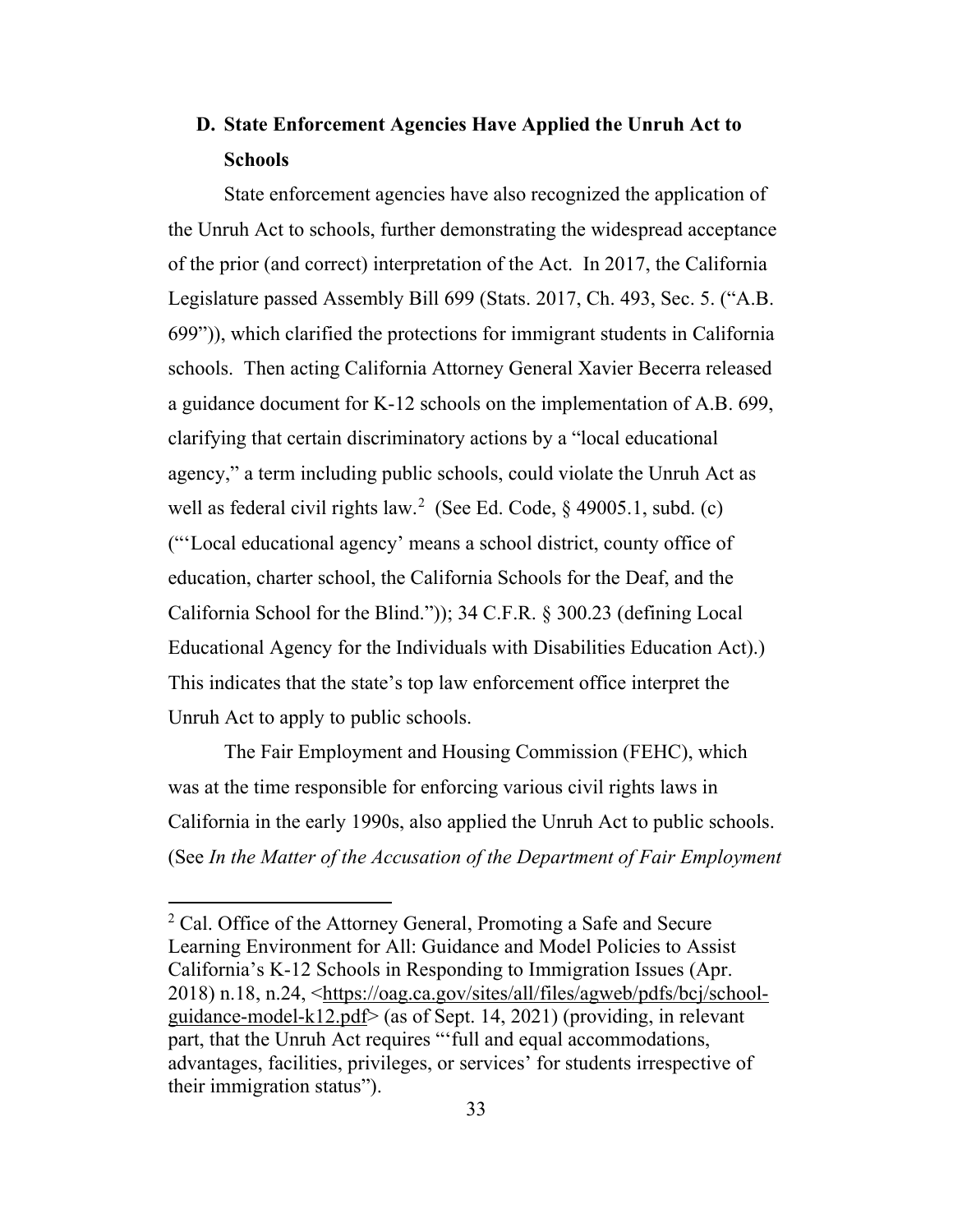*& Housing* (Nov. 18, 1993) FEHC Dec. No. 93-08, p. 11-14.) The Commission determined that the University of California, Berkeley, a public university, was a "business establishment" under the Unruh Act. (*Id*. at p. 14.) This decision was based on a recognition that the more plausible characterization of the Legislature's intent was "for both public and private schools to be covered by the Unruh Act's anti-discrimination mandate." (*Id.* at p. 12.)

Government enforcement agencies correctly interpret public schools to be "business establishments" within the meaning of the Unruh Act. It would create unnecessary confusion for agencies and regulated agencies, as well as be incorrect, to allow the Court of Appeal decision in *Brennon B.* to stand as decided.

## **E. School Districts Acknowledge that the Unruh Act Protects Public School Students**

The Court of Appeal's ruling is misplaced not only in that it departs from the legislative intent and this Court's guidance, but also in that it would upend the policies of California public school districts.

<span id="page-33-1"></span><span id="page-33-0"></span>California public school districts have relied on the Unruh Act, recognizing the Act applies to public schools and incorporating its requirements into school board policies. School districts publish board policies on a wide range of issues to operate programs and activities and to ensure the districts comply with state and federal laws. (Ed. Code, §§ 35010, 35160, 35160.5.) Some board policies provide notice to students and their families about their civil rights in schools and the rules and expectations about the way school staff treat their students. (See Ed. Code, § 234.7 (requiring local educational agencies, including school districts, to adopt policies limiting assistance with immigration enforcement in its schools).) School board policies acknowledge that the Unruh Act protects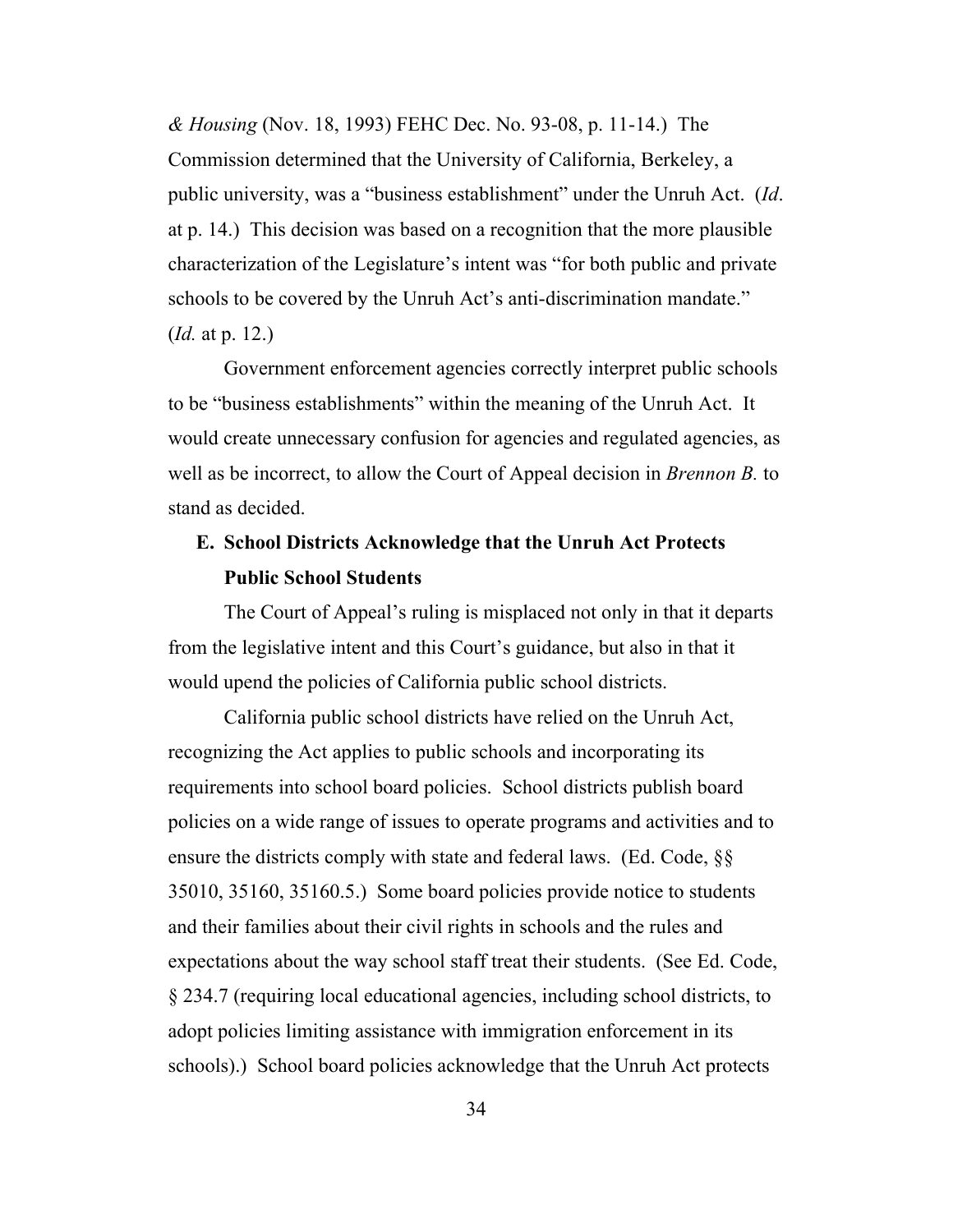public school students.<sup>[3](#page-34-1)</sup> This indicates that the governing boards of school districts correctly interpret the Unruh Act to govern public schools' obligations to protect students from discrimination.

<span id="page-34-1"></span><span id="page-34-0"></span><sup>3</sup> See Long Beach Unified School District, Board Policy 5146: Married/Pregnant/Parenting Students (last revised October 2, 2017), [https://www.lbschools.net/Asset/Files/BOE/Policies/BP-5146.pdf;](https://www.lbschools.net/Asset/Files/BOE/Policies/BP-5146.pdf) Fresno Unified School Dist., Board Policy 5146: Married/Pregnant/Parenting Students (last revised May 9, 2018), [https://mk0boardpoliciebxpnk.kinstacdn.com/wp-content/uploads/5146-BP-](https://mk0boardpoliciebxpnk.kinstacdn.com/wp-content/uploads/5146-BP-Married-Pregnant-Parenting-Students.pdf?highlight=Unruh)[Married-Pregnant-Parenting-Students.pdf?highlight=Unruh;](https://mk0boardpoliciebxpnk.kinstacdn.com/wp-content/uploads/5146-BP-Married-Pregnant-Parenting-Students.pdf?highlight=Unruh) Poway Unified School Dist., Board Policy 5146(a): Married/Pregnant/Parenting Students (adopted May 10, 2018), [https://www.powayusd.com/PUSD/media/Board-](https://www.powayusd.com/PUSD/media/Board-Images/BoardPolicy/5000/BP-5146-Married-Pregnant-Parenting-Students.pdf)[Images/BoardPolicy/5000/BP-5146-Married-Pregnant-Parenting-](https://www.powayusd.com/PUSD/media/Board-Images/BoardPolicy/5000/BP-5146-Married-Pregnant-Parenting-Students.pdf)[Students.pdf;](https://www.powayusd.com/PUSD/media/Board-Images/BoardPolicy/5000/BP-5146-Married-Pregnant-Parenting-Students.pdf) Ravenswood City School Dist., Board Policy 5146: Married/Pregnant/Parenting Students (adopted Nov. 14, 2019), <http://www.gamutonline.net/district/ravenswoodcity/DisplayPolicy/679990/> ; Sequoia Union High School Dist., Board Policy 5146: Married/Pregnant/Parenting Students (adopted March 27, 2019), [http://www.gamutonline.net/district/sequoiaunionhigh/DisplayPolicy/11304](http://www.gamutonline.net/district/sequoiaunionhigh/DisplayPolicy/1130495/) [95/;](http://www.gamutonline.net/district/sequoiaunionhigh/DisplayPolicy/1130495/) San Bernardino Unified School Dist., Administrative Regulation 4032: Reasonable Accommodation (approved October 16, 2007), [http://gamutonline.net/DisplayPolicy/451726/;](http://gamutonline.net/DisplayPolicy/451726/) Sweetwater High School Dist., Board Policy 5146: Married/Pregnant/Parenting Students (adopted November 17, 2008, revised January 28, 2019), [http://www.gamutonline.net/district/sweetwater/DisplayPolicy/1114693/;](http://www.gamutonline.net/district/sweetwater/DisplayPolicy/1114693/) Twin Rivers Unified School Dist., Board Policy 5146: Married/Pregnant/Parenting Students (adopted March 26, 2019), [http://gamutonline.net/DisplayPolicy/513778/;](http://gamutonline.net/DisplayPolicy/513778/) Stockton Unified School Dist., Board Policy 5146: Married/Pregnant/Parenting Students (adopted February 25, 2020), [http://www.gamutonline.net/district/stocktonusd/DisplayPolicy/1163357/;](http://www.gamutonline.net/district/stocktonusd/DisplayPolicy/1163357/) Riverside Unified School Dist., Board Policy 5146: Married/Pregnant/Parenting Students (adopted May 21, 1979, revised July 21, 2020), [http://www.gamutonline.net/district/riversideusd/DisplayPolicy/1129065/;](http://www.gamutonline.net/district/riversideusd/DisplayPolicy/1129065/) Fontana Unified School Dist., Board Policy 5146: Married/Pregnant/Parenting Students (adopted September 23, 2020), [http://www.gamutonline.net/district/fontana/DisplayPolicy/288158/;](http://www.gamutonline.net/district/fontana/DisplayPolicy/288158/) Elk

Grove Unified School Dist., Board Policy 5146: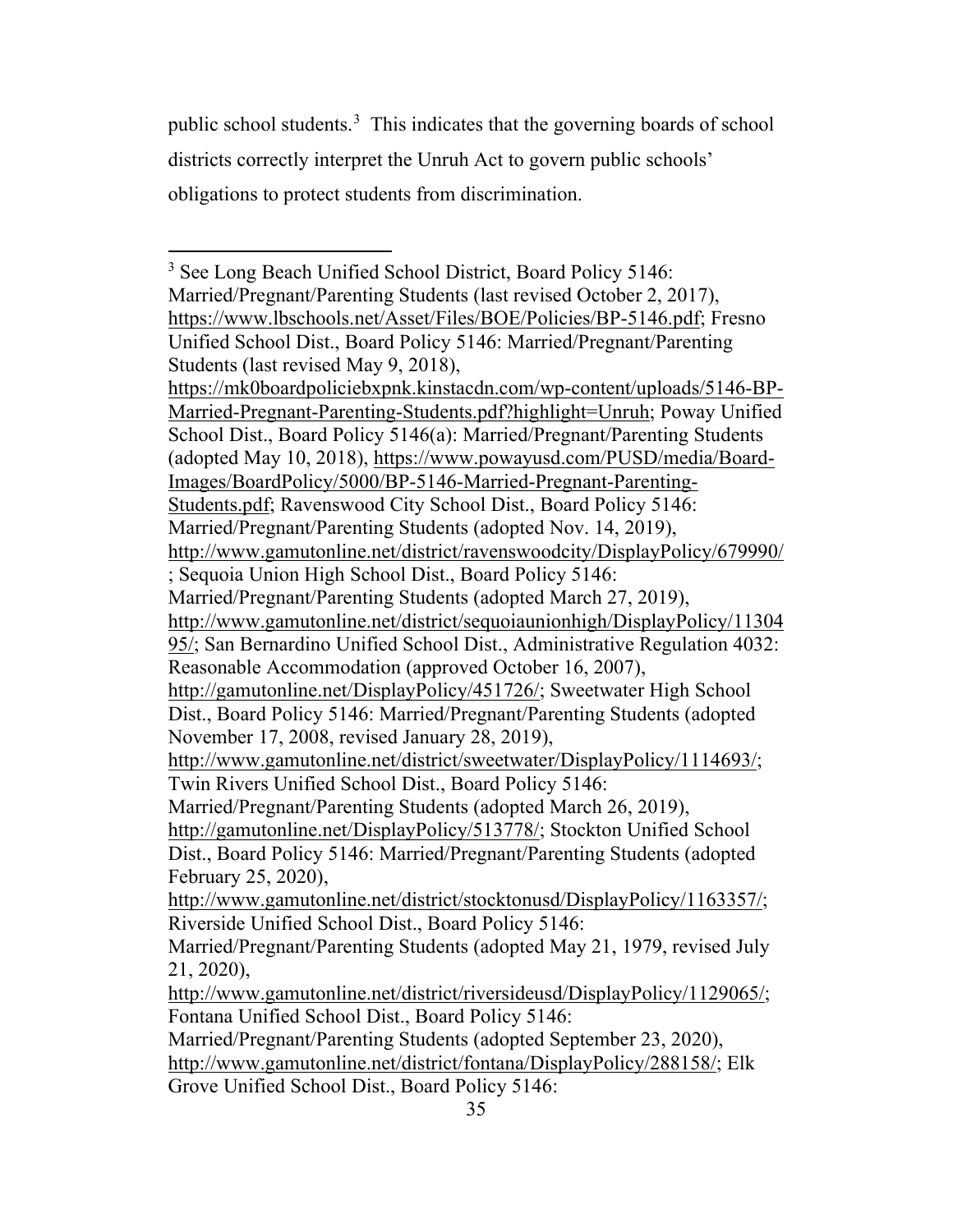School districts' acceptance of the applicability of the Unruh Act to public schools is more reason not to uproot the Act from its public school context. Excluding public schools from the Unruh Act would not only disturb critical civil rights protections for students but also create significant confusion for school districts. For example, nearly half of the board policies of California's 25 largest school districts would require revision.[4](#page-35-0) Allowing the Court of Appeal's *Brennon B.* decision to stand would cause confusion in the legal landscape and require changes that are beneficial neither to schools nor students.

# **II. CALIFORNIA'S HISTORY OF LEGALIZED DISCRIMINATION IN PUBLIC SCHOOLS**

California's public schools were built upon state-enforced separate and substandard education for Black, Asian American, Native American, and Latine<sup>[5](#page-35-1)</sup> students. While this history is disturbing and offensive to California's ideals and constitutional promises, it is important context for comprehending the Unruh Act's role in our state public education system.

Married/Pregnant/Parenting Students (adopted October 6, 2020), [http://gamutonline.net/district/elkgrove/DisplayPolicy/854180/;](http://gamutonline.net/district/elkgrove/DisplayPolicy/854180/) San Francisco Unified School District and County Office of Education, Board Policy 5146: Married/Pregnant/Parenting Students (adopted October 15, 2019),

[https://go.boarddocs.com/ca/sfusd/Board.nsf/goto?open&id=AGPQ8J6791](https://go.boarddocs.com/ca/sfusd/Board.nsf/goto?open&id=AGPQ8J67914B) [4B#;](https://go.boarddocs.com/ca/sfusd/Board.nsf/goto?open&id=AGPQ8J67914B) Corona-Norco Unified School District, Board Policy 5146: Married/Pregnant/Parenting Students (last revised Oct. 20, 2020),

[https://www.cnusd.k12.ca.us/common/pages/DisplayFile.aspx?itemId=289](https://www.cnusd.k12.ca.us/common/pages/DisplayFile.aspx?itemId=2890992) [0992](https://www.cnusd.k12.ca.us/common/pages/DisplayFile.aspx?itemId=2890992) (all the aforementioned policies include "Civil Code 51: Unruh Civil Rights Act" in the "Legal Reference" section)

<span id="page-35-0"></span><sup>&</sup>lt;sup>4</sup> At least 11 of the 25 largest public school districts in California explicitly recognize the Unruh Act in their board policies. (See *supra,* n. 3 for a list of these school districts.)

<span id="page-35-1"></span><sup>&</sup>lt;sup>5</sup> As used in this brief, the term "Latine" is a gender inclusive term and a gender-neutral alternative to the terms "Latino" and "Latina."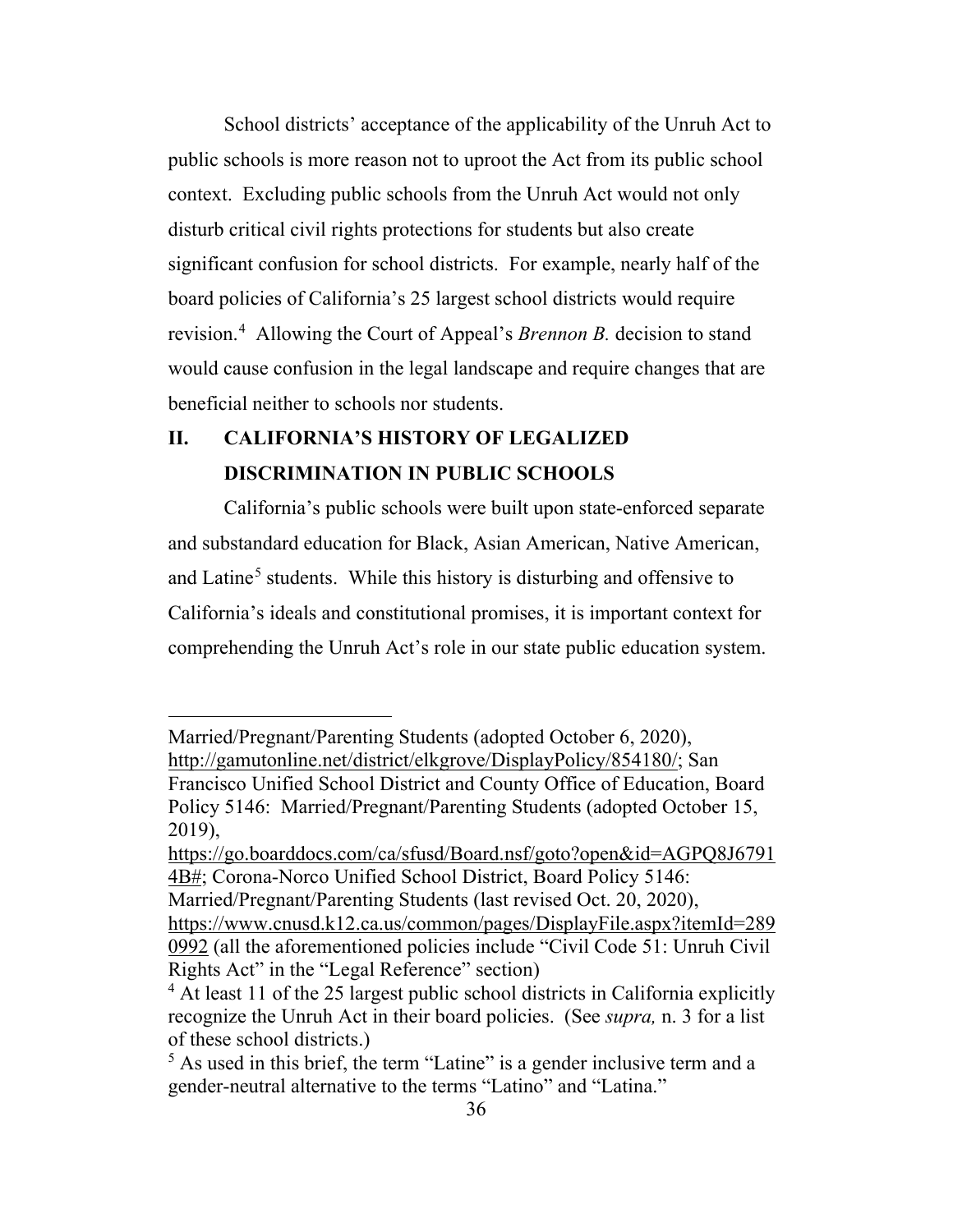From the state's inception and for many decades thereafter, California public schools were racially segregated, and this segregation was upheld by courts and Legislature alike. Notably, it was not until the 1950s, when the Unruh Act was passed, that the California Legislature began pushing for discrimination-free schools. The Unruh Act continues to be a key piece in the legislative framework working to remedy and heal the state's poignant history of racial and disability-based segregation, harassment, and discrimination in education.

<span id="page-36-0"></span>The California Constitution and California Courts have expressly proclaimed a right to public education. (See *Serrano v. Priest* (1971) 5 Cal.3d 584, 609 (holding that education is a fundamental right).) However, for most of the state's existence, that right has been purposefully denied to non-white students and their parents. Upon its founding as a state, California explicitly denied education to and discriminated against Asian, Native American, Latine, and Black students. Two years later, the California Legislature made this denial even clearer by passing a bill barring Black students from schools.<sup>[6](#page-36-4)</sup> The Legislature further clarified, in Sec. 18 of California's 1855 school law, that "the Marshals . . . shall . . . annually take a specific census of all the *white* children within their respective precincts . . . and make full report . . . to the County Superintendent of Common Schools, and . . . to the Trustees in their respective school districts."[7](#page-36-5) A few years later, California passed the

<span id="page-36-4"></span><span id="page-36-3"></span><span id="page-36-1"></span> $6$  U.S. Dept. of the Interior & National Park Service, Theme Study: Racial Desegregation in Public Education in the United States (Aug. 2000) OMB No. 1024-0018, p. 16,

[<sup>&</sup>lt;https://www.nps.gov/subjects/tellingallamericansstories/upload/CivilRight](https://www.nps.gov/subjects/tellingallamericansstories/upload/CivilRights_DesegPublicEd.pdf) s DesegPublicEd.pdf $\ge$  (as of September 14, 2021).

<span id="page-36-5"></span><span id="page-36-2"></span><sup>7</sup> Kuo, *Excluded, Segregated and Forgotten: A Historical View of the Discrimination of Chinese Americans in Public Schools* (1998) 5 Asian L.J. 181, 190.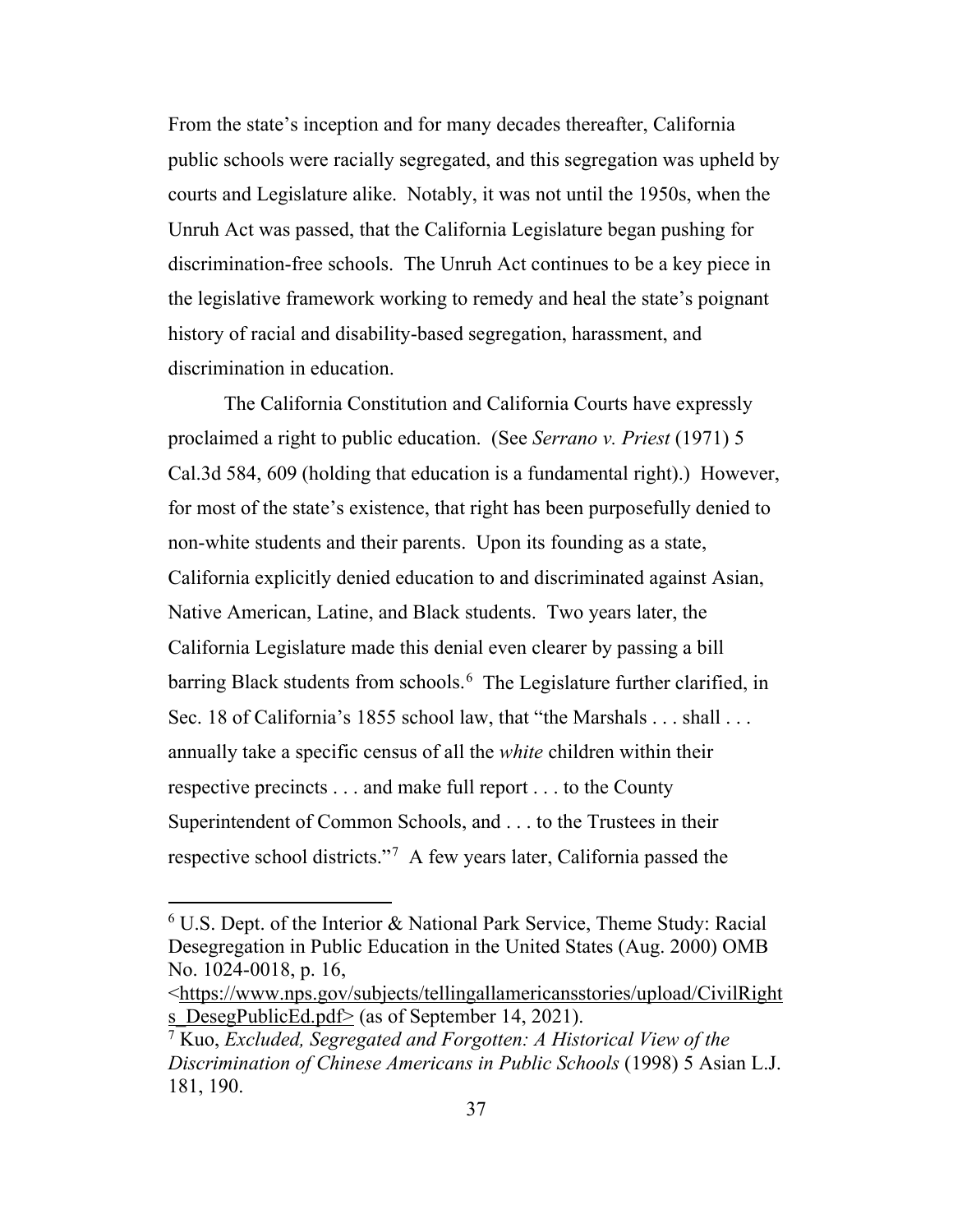School Law of 1860, which held that "Negroes, Mongolians, and Indians shall not be admitted into the public schools."[8](#page-37-2) This was codified and reaffirmed by the California Legislature in 1863. (Stats. 1863, ch. 159 § 68, p. 210, at [<https://clerk.assembly.ca.gov/content/statutes-and](https://clerk.assembly.ca.gov/content/statutes-and-amendments-codes-1863?archive_type=statutes)[amendments-codes-1863?archive\\_type=statutes>](https://clerk.assembly.ca.gov/content/statutes-and-amendments-codes-1863?archive_type=statutes) [as of Sept. 14, 2021].) The state went further to mandate that if any school were to admit nonwhite students, funds will be "[withheld] from the district in which such schools are situated, all shares of the State School Fund." (*Ibid*.)

In 1864, the California Legislature amended this point, but only to permit "separate School[s] for the education of Negroes, Mongolians, and Indians."[9](#page-37-3) Two years later, this was further amended to clarify that white public school districts may admit "half breeds" (students of mixed White and Native American descent) or those Native American students living with white families, following a majority vote by the local school board.<sup>10</sup> Explicit discrimination against and segregation of non-white students in California public schools persisted for nearly one hundred years, from the 1850s until the 1950s. For decades, Black students were denied schooling for not being "sufficiently advanced" (*Ward v. Flood* (1874) 48 Cal. 36, 46), Native American students were forced into dangerous and family-

<span id="page-37-4"></span><span id="page-37-1"></span>[<https://clerk.assembly.ca.gov/content/statutes-and-amendments-codes-](https://clerk.assembly.ca.gov/content/statutes-and-amendments-codes-1863?archive_type=statutes)1863?archive type=statutes> (as of Sept. 14, 2021). A few years later, the California legislature would delete the word "Mongolian" from this language, excluding Chinese students from both the all-white and the separate schools in the public school system – denying students of Chinese descent from any public education. Kuo, *supra* note 7 at p.184. <sup>10</sup> Hendrick, *Public Policy Toward the Education of Non-White Minority Group Children in California, 1849-1970* (1975) National Institution of Education 90, [<https://files.eric.ed.gov/fulltext/ED108998.pdf>](https://files.eric.ed.gov/fulltext/ED108998.pdf) (as of Sept. 14, 2021).

<span id="page-37-2"></span><span id="page-37-0"></span><sup>8</sup> *Ibid*.

<span id="page-37-3"></span><sup>9</sup> Stats.1863, c. 159 § 68, p. 210,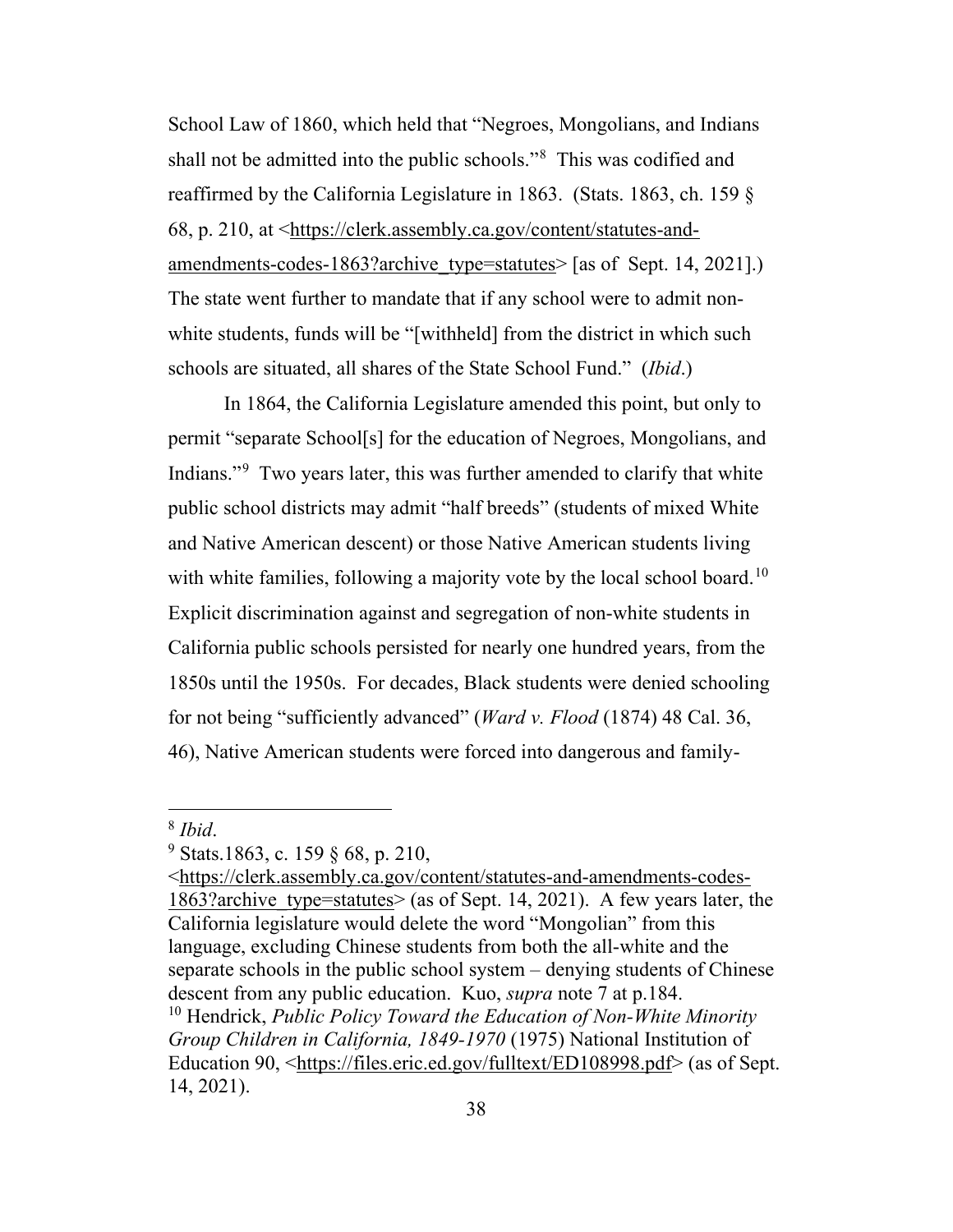shattering boarding schools,<sup>[11](#page-38-4)</sup> Asian students were sent to "Oriental schools,"<sup>[12](#page-38-5)</sup> and Mexican-American students were sent to segregated "new Americanization schools."[13](#page-38-6) California's esteemed public school system was, sadly, built on a foundation of racial inequality.

California education leaders not only discriminated against students based on their race but also based on their disability and national origin. In 1921, the California State Superintendent of Public Instruction argued that students with disabilities should be segregated from their nondisabled classmates and that immigrant populations in some communities were to blame for the high percentages of students with disabilities in some parts of California. (*Larry P. v. Riles* (N.D. Cal. 1979) 495 F.Supp. 926, 936–937, *aff'd in part, rev'd in part sub nom. Larry P. By Lucille P. v. Riles* (9th Cir. 1984) 793 F.2d 969.)

<span id="page-38-0"></span>World War II triggered new and shifting migration patterns as well as economic fluctuations, that had differing impacts on different racial groups in California's educational system. In the 1940s and 1950s, with the "rapid influx of non-white population" leading to shifting neighborhood compositions, there was an "accelerated rate of segregation," with white parents "objecting at every turn" when primarily white schools started to become more mixed.<sup>14</sup> A flare-up in racial tensions across California public schools was followed by a series of legal challenges under the Equal Protection Clause, including *Mendez v Westminster School Dist. of Orange County*, (9th Cir. 1947) 161 F.2d 774, 781, which successfully outlawed

<span id="page-38-4"></span><span id="page-38-3"></span><span id="page-38-1"></span><sup>11</sup> Wollenberg, *All Deliberate Speed: Segregation and Exclusion in California Schools, 1855-1975* (1975) 91.

<span id="page-38-5"></span><sup>12</sup> Hendrick, *supra* note 10 at 79.

<span id="page-38-6"></span><span id="page-38-2"></span><sup>13</sup> Scharf, *The Lemon Grove Incident* (1986) 32 J. San Diego Hist. 2, [<https://sandiegohistory.org/journal/1986/april/index-htm-104/.](https://sandiegohistory.org/journal/1986/april/index-htm-104/)>

<span id="page-38-7"></span><sup>14</sup> Hendrick, *supra* note 10 at 214.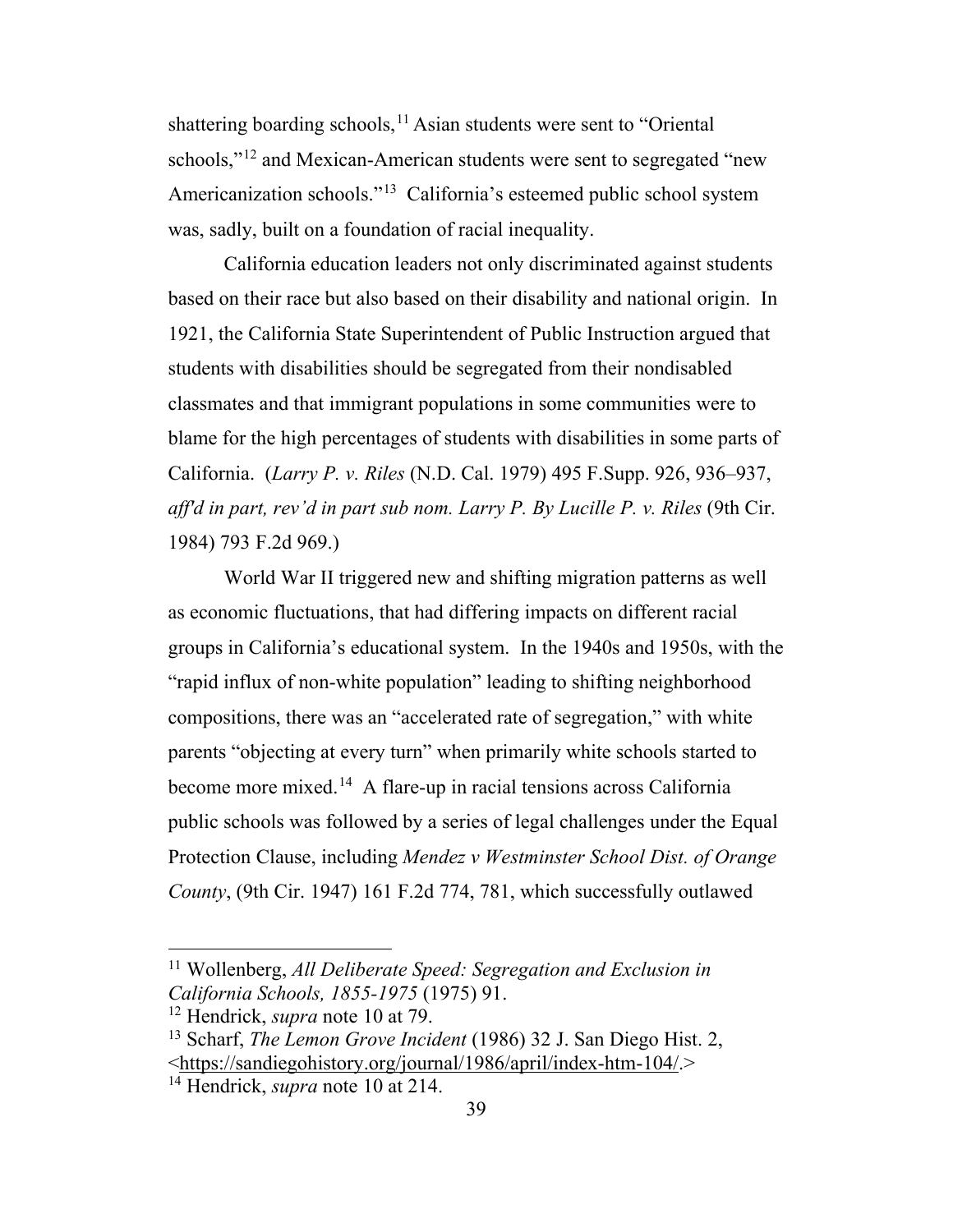<span id="page-39-0"></span>explicit racial segregation in California's public schools. *Westminster*  effectively paved the way for *Brown v. Board of Education of Topeka, Shawnee County, Kansas* (1954) 347 U.S. 483, which determined that a system of "separate but equal" schools were unconstitutional.

Unfortunately, while legal challenges aiming to integrate California's schools were able to erode *explicit* segregation in California public schools, they were insufficient to cure the ills of deeply embedded racial and social discrimination. So, shortly after the decision in *Brown*, in 1959, the California Legislature enacted the Unruh Act. The Act was passed in the context of the school integration movement,<sup>[15](#page-39-3)</sup> and was meant to have a significant impact on the landscape of civil rights claims within California's schools. In other words, the California Legislature used the Unruh Act to help afford those public school students who had been denied a seat in the classroom for decades a tool for demanding a fair opportunity to participate in California's freshly integrating schools.

<span id="page-39-1"></span>The Unruh Act was passed during extraordinarily tense times for students of color. Many courts were hostile toward integration. As *Reed v. Hollywood Professional School* (1959) 169 Cal.App.2d Supp. 887 ("*Reed*") demonstrates, courts readily excused actors who exposed students to racial discrimination. In rejecting the right to bring a discrimination claim against a private school that excluded children based solely on their race, the *Reed* court observed that, "private schools should be entitled to contract or refuse

<span id="page-39-3"></span><span id="page-39-2"></span><sup>15</sup> See Horowitz, *The 1959 California Equal Rights in Business Establishments Statute-A Problem in Statutory Application* (1960) 33 So.Cal.L.Rev. 260, 265 (explaining that the Unruh Act was introduced in the California Assembly in 1959 after a trial court decision held that a privately-owned grammar and secondary school could discriminate against a Black child in enrollment because the school was not a "'place of public accommodation' under the old Sections 51 and 52" of the Civil Code).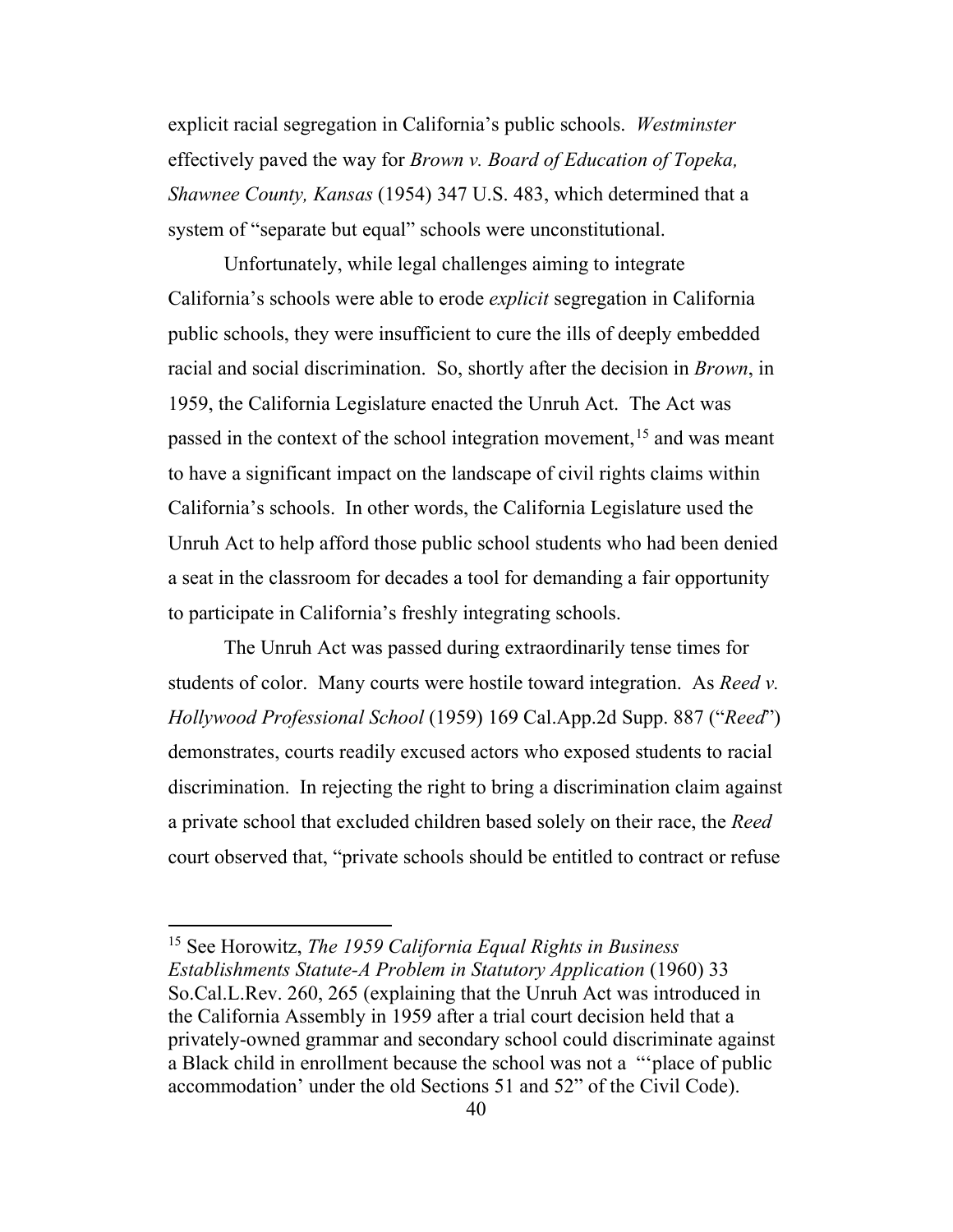to contract with students of their choice for whatever reason if such contract or refusal does not fall within the constitutional or statutory proscription against discrimination on the basis of race or color." (*Id.* at p. 892.) The *Reed* court used a narrow construction of Civil Code section 51, the precursor to the Unruh Act, to successfully thwart a young Black student from enforcing her civil rights against a private school. The Legislature rejected the notion that any entity could engage in blatant racism and passed the Unruh Act and subsequently amended it to expand the language of Civil Code section 51. The language of the Act has since been consistently, and correctly, applied in the "*broadest sense reasonably possible*," (*Isbister*, *supra*, 40 Cal.3d at p. 76)—giving students in both public and private schools a powerful tool to protect their civil rights.

# **III. THE UNRUH ACT IS CRITICAL TO PROTECTING MILLIONS OF PUBLIC SCHOOL STUDENTS FROM DISCRIMINATION**

#### **A. California's K-12 Student Population is Highly Diverse**

The Unruh Act is a key part of the legal framework that protects children from unlawful discrimination and harassment in schools based on protected characteristics enumerated in the Act. These protected characteristics include sex, race, color, religion, national origin, disability, sexual orientation, or medical condition. According to the California Department of Education's DataQuest resource, California serves  $6,002,523$  students.<sup>[16](#page-40-1)</sup> California's 6 million K-12 students are extremely diverse:

<span id="page-40-1"></span><span id="page-40-0"></span><sup>16</sup> Cal. Dept. of Education—DataQuest, *State Report: 2020-21 Enrollment by Ethnicity and Grade*,

[<sup>&</sup>lt;https://dq.cde.ca.gov/dataquest/dqcensus/EnrEthGrd.aspx?cds=00&agglev](https://dq.cde.ca.gov/dataquest/dqcensus/EnrEthGrd.aspx?cds=00&agglevel=State&year=2020-21) [el=State&year=2020-21>](https://dq.cde.ca.gov/dataquest/dqcensus/EnrEthGrd.aspx?cds=00&agglevel=State&year=2020-21) (as of Sept. 14, 2021).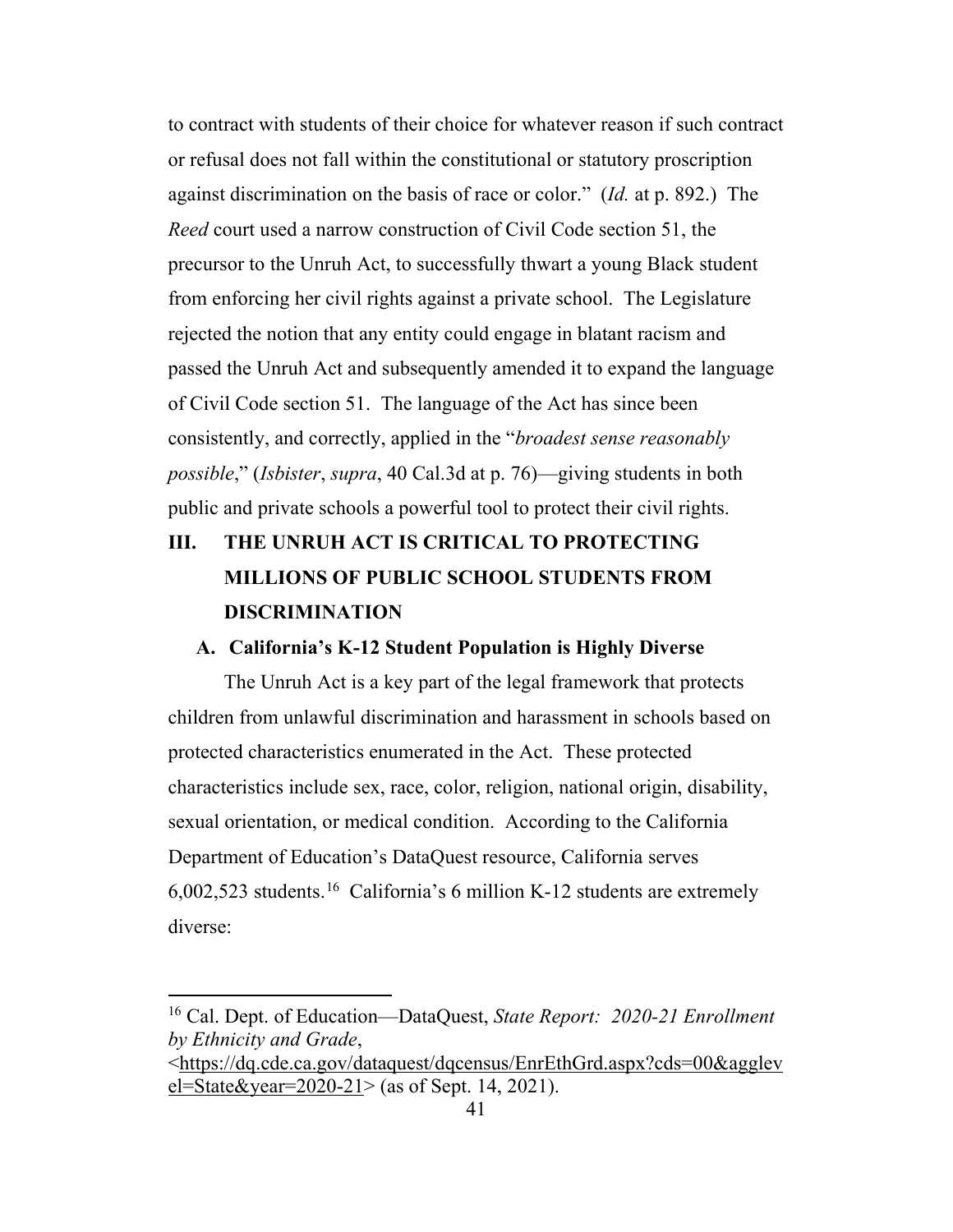- 73 percent are students of color<sup>17</sup>;
- 11.7 percent are students with a disability<sup>[18](#page-41-4)</sup>;
- 18.6 per cent are English learners<sup>[19](#page-41-5)</sup>;
- 10.3 percent of middle and high school students identified as LGBTQ in a [20](#page-41-6)17 survey<sup>20</sup>;
- $\bullet$  48.7 percent of currently enrolled students are girls<sup>[21](#page-41-7)</sup>

California's K-12 student diversity is an asset to our state. But diversity alone does not create inclusive and safe spaces for all. Conversely, researchers have found that "whites exposed to the racial demographic shift information . . . expressed more negative attitudes toward Latinos, Blacks, and Asian Americans; and expressed more automatic pro-White/anti-minority bias."<sup>[22](#page-41-8)</sup> The continuing prevalence of discrimination in public schools reaffirms the importance of the Unruh Act and its cruciality in California's schools.

<span id="page-41-3"></span><sup>17</sup> *Ibid.*

<span id="page-41-4"></span><span id="page-41-0"></span><sup>18</sup> Cal. Dept. of Education—Cal. School Dashboard, *2020 State of California Performance Overview*,

[<sup>&</sup>lt;https://www.caschooldashboard.org/reports/ca/2020>](https://www.caschooldashboard.org/reports/ca/2020) (as of Sept. 14, 2021).

<sup>19</sup> *Ibid.*

<span id="page-41-8"></span><span id="page-41-7"></span><span id="page-41-6"></span><span id="page-41-5"></span><span id="page-41-2"></span><span id="page-41-1"></span><sup>20</sup> Choi, Baams & Wilson, *LGBTQ Youth in California's Public Schools: Differences Across the State* (The Williams Institute, 2017) p. 4, [<https://williamsinstitute.law.ucla.edu/wp-content/uploads/LGBTQ-Youth-](https://williamsinstitute.law.ucla.edu/wp-content/uploads/LGBTQ-Youth-CA-Public-Schools-Oct-2017.pdf)[CA-Public-Schools-Oct-2017.pdf>](https://williamsinstitute.law.ucla.edu/wp-content/uploads/LGBTQ-Youth-CA-Public-Schools-Oct-2017.pdf) (as of Sept. 14, 2021). <sup>21</sup> Cal. Dept. of Education—DataQuest, *State Report: Enrollment Multi-Year Summary by Grade*, [<https://dq.cde.ca.gov/dataquest/dqcensus/EnrGrdYears.aspx?cds=00&aggl](https://dq.cde.ca.gov/dataquest/dqcensus/EnrGrdYears.aspx?cds=00&agglevel=state&year=2020-21) evel=state&year= $2020-21$  > (as of Sept. 14, 2021). <sup>22</sup> Craig & Richeson, *More Diverse Yet Less Tolerant? How the Increasingly Diverse Racial Landscape Affects White Americans' Racial Attitudes* (2014) 40 Personality and Social Psychology Bull. 750, 758, [<https://spcl.yale.edu/sites/default/files/files/Pers%20Soc%20Psychol%20](https://spcl.yale.edu/sites/default/files/files/Pers%20Soc%20Psychol%20Bull-2014-Craig-750-61.pdf) [Bull-2014-Craig-750-61.pdf>](https://spcl.yale.edu/sites/default/files/files/Pers%20Soc%20Psychol%20Bull-2014-Craig-750-61.pdf) (as of Sept. 14, 2021).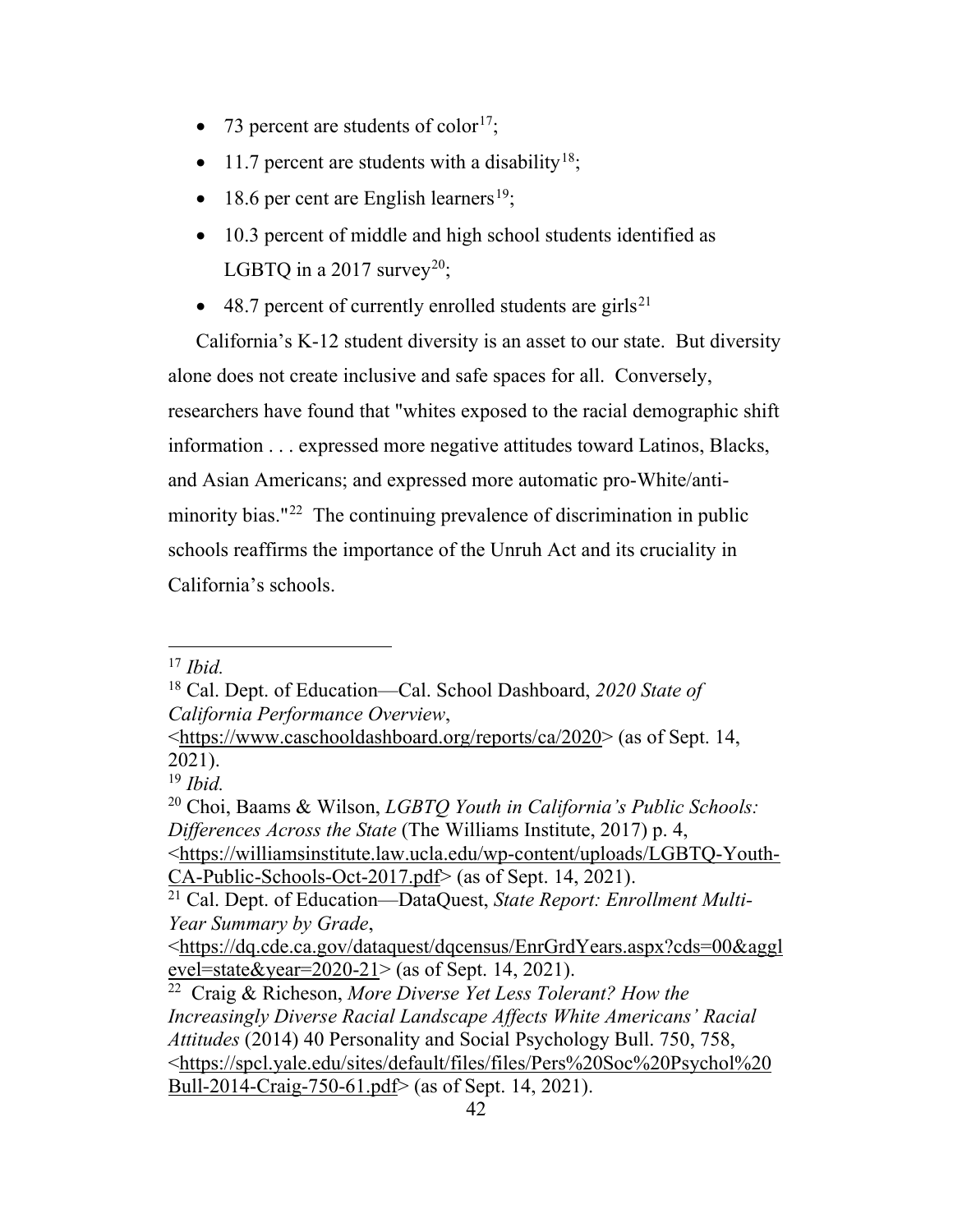## **B. Students in K-12 Schools Routinely Face Harassment and Discrimination in Schools**

The Court of Appeal's decision in *Brennon B.* over-simplified and understated the ways that students continue to experience discrimination in schools. California schools continue to be harmful and hostile learning environments for students who have been traditionally disenfranchised by the public education system, including students of color and students with disabilities.<sup>23</sup> This is extremely concerning, as children "spend most of their waking hours from early children until late adolescence" at school, and are particularly vulnerable.[24](#page-42-4) School discrimination can produce responses "similar to post-traumatic stress disorder," and children generally lack power and agency in school, which exacerbates the impact of discrimination. The continuing prevalence of discrimination in public schools, and the harsh impact of such discrimination, reaffirms the critical importance of the Unruh Act's applicability to California's schools.

<span id="page-42-0"></span>Examples of racial segregation in schools persist despite *Brown v. Board of Education* finding such discrimination unlawful more than fifty

[<https://learningpolicyinstitute.org/sites/default/files/product](https://learningpolicyinstitute.org/sites/default/files/product-files/Educating_Whole_Child_REPORT.pdf)files/Educating Whole Child REPORT.pdf> (as of Sept. 14, 2021) (explaining that "[c]onsiderable research shows that exclusionary responses, such as suspensions and expulsions, disproportionately affect students of color from low-income families and students with disabilities, who receive harsher penalties than those received by other students who engage in similar behaviors"); see also*, infra*, Section III.C. <sup>24</sup> Spears Brown, *The Educational, Psychological, and Social Impact of* 

<span id="page-42-3"></span><span id="page-42-1"></span><sup>23</sup> See, generally*,* Darling-Hammond & Cook-Harvey, *Educating the Whole Child: Improving School Climate to Support Student Success* (Sept. 2018) Learning Policy Institute, pp. 5-7,

<span id="page-42-4"></span><span id="page-42-2"></span>*Discrimination on the Immigrant Child* (Sept. 2015) Migration Policy Institute, pp. 3, 9,

[<sup>&</sup>lt;https://www.migrationpolicy.org/sites/default/files/publications/FCD-](https://www.migrationpolicy.org/sites/default/files/publications/FCD-Brown-FINALWEB.pdf)[Brown-FINALWEB.pdf>](https://www.migrationpolicy.org/sites/default/files/publications/FCD-Brown-FINALWEB.pdf) (as of Sept. 14, 2021).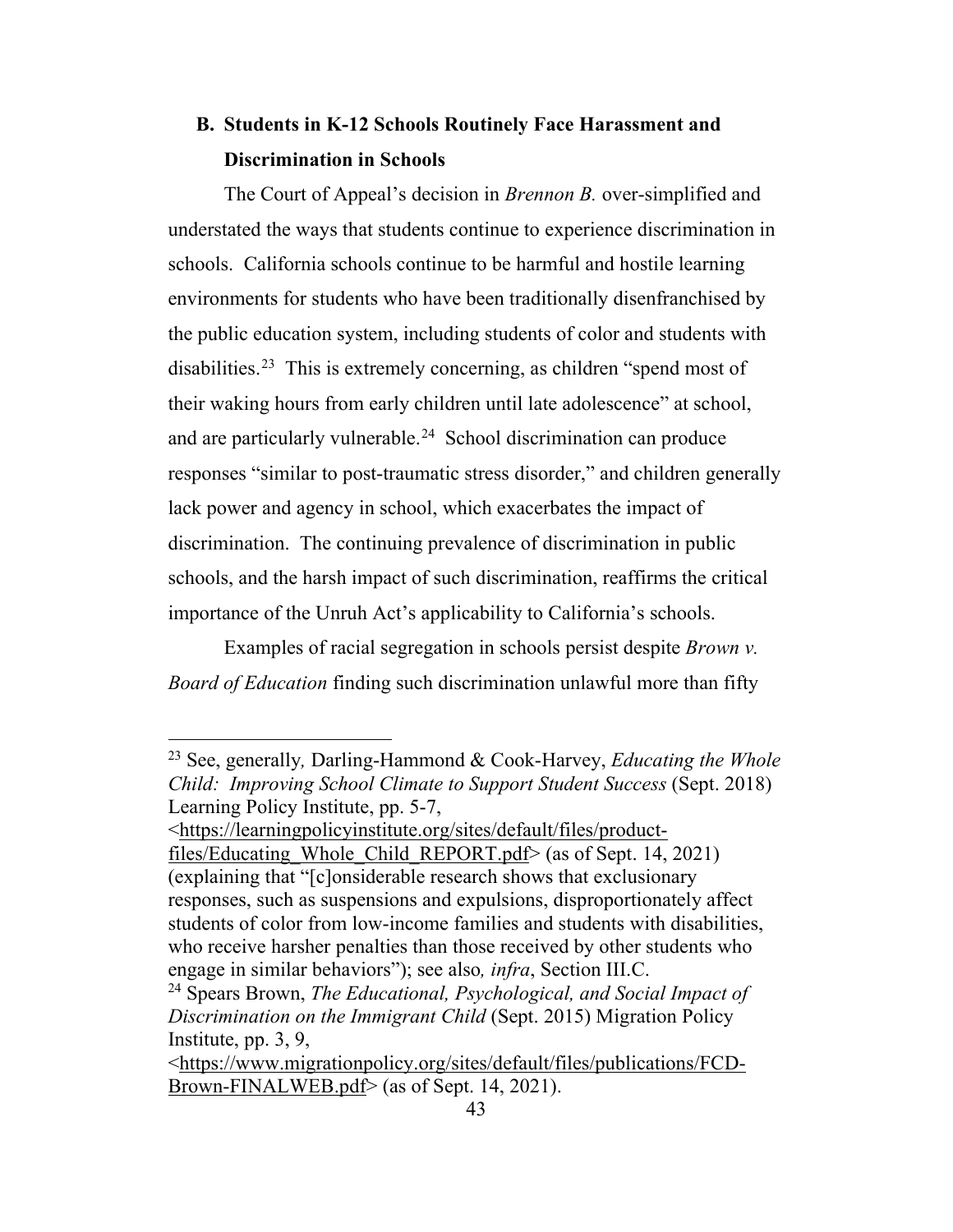years ago. For example, the State of California recently filed a lawsuit, and reached a favorable settlement, against the Sausalito Marin City School District after the "Attorney General's Office concluded in October of 2018 that the District had knowingly and intentionally maintained and exacerbated existing racial segregation, and had established an intentionally segregated school." (Complaint at ¶5.1, *The People of the State of California ex rel. Xavier Becerra, Attorney General of the State of California v. Sausalito Marin City School Dist*. (S.F. Super. Ct., Aug. 8, 2019, No. CGC-19-578227).)

<span id="page-43-0"></span>Similar recent stories illustrating the need for stringent antidiscrimination and anti-harassment laws in public schools abound:

- In 2017, the Kern High School District settled a lawsuit challenging the district's discriminatory practices that subjected Latine and Black students to higher rates of suspension, expulsion, and pushout to alternative schools.[25](#page-43-3)
- In 2018, Modesto City Schools reached a settlement with a coalition of families and advocates due to the district's discriminatory practices that subjected Black students, Latine students, and English learners to higher discipline rates.<sup>[26](#page-43-4)</sup>
- In 2019, parents of a Black student with disabilities filed a discrimination complaint against the Moreno Valley Unified School

<span id="page-43-3"></span><span id="page-43-1"></span><sup>25</sup> Adams, *Settlement in Kern discrimination lawsuit for new school discipline policies*, EdSource (July 24, 2017)

<span id="page-43-4"></span><span id="page-43-2"></span>[<sup>&</sup>lt;https://edsource.org/2017/settlement-in-kern-discrimination-lawsuit-calls](https://edsource.org/2017/settlement-in-kern-discrimination-lawsuit-calls-for-new-school-discipline-policies/585212)[for-new-school-discipline-policies/585212>](https://edsource.org/2017/settlement-in-kern-discrimination-lawsuit-calls-for-new-school-discipline-policies/585212) (as of September 11, 2021). <sup>26</sup> Carlson, *Modesto school district, charged with unfair discipline practices, reaches settlement*, The Modesto Bee (May 22, 2018) [<https://www.modbee.com/news/article211604669.html>](https://www.modbee.com/news/article211604669.html) (as of September 11, 2021).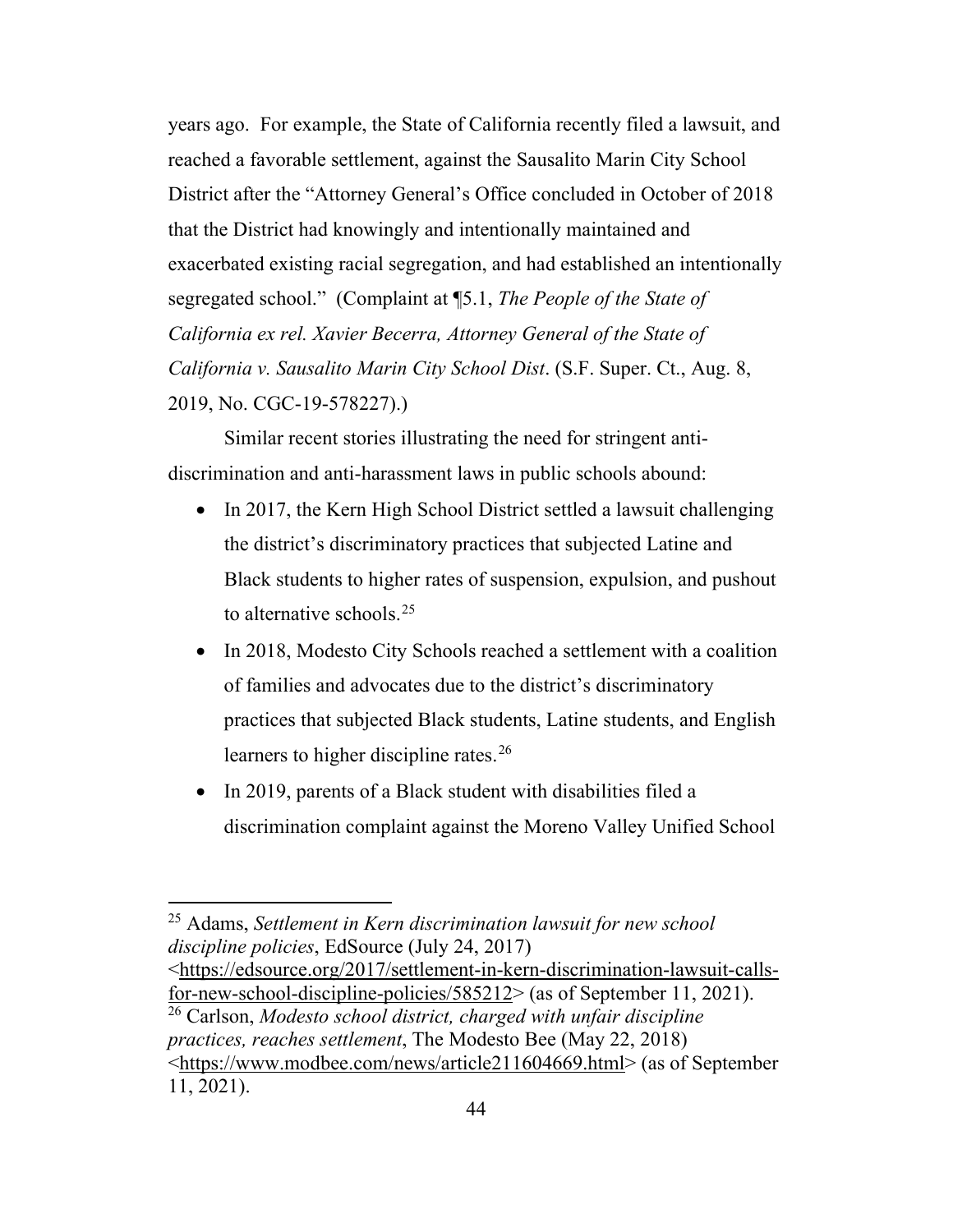District after school resource officers handcuffed the student four separate times for non-threatening, disability-related behavior.<sup>27</sup>

- In 2019, Stockton Unified School District settled a complaint by the California Department of Justice alleging that the district and its police department had been systematically discriminating against Black and Latine students and students with disabilities when referring them to law enforcement.<sup>[28](#page-44-5)</sup>
- In 2020, the California Healthy Kids Survey found that LGBTQ students are more than twice as likely as their cisgender and straight peers to experience bullying or harassment and that fewer than half of LGBTQ students reported feeling safe at school.<sup>[29](#page-44-6)</sup>
- In 2020, the Barstow Unified School District, Oroville City Elementary School District, and Oroville Union High School District

<span id="page-44-4"></span><span id="page-44-2"></span><sup>27</sup> Schwebke, *Parents of 11-year-old Black student repeatedly handcuffed by deputies file complaint against Moreno Valley Unified*, The Press-Enterprise (July 16, 2020) [<https://www.pe.com/2020/07/16/parents-of-11](https://www.pe.com/2020/07/16/parents-of-11-year-old-black-student-repeatedly-handcuffed-by-school-police-files-complaint-against-moreno-valley-unified/) [year-old-black-student-repeatedly-handcuffed-by-school-police-files](https://www.pe.com/2020/07/16/parents-of-11-year-old-black-student-repeatedly-handcuffed-by-school-police-files-complaint-against-moreno-valley-unified/)[complaint-against-moreno-valley-unified/>](https://www.pe.com/2020/07/16/parents-of-11-year-old-black-student-repeatedly-handcuffed-by-school-police-files-complaint-against-moreno-valley-unified/) (as of September 11, 2021). <sup>28</sup> Washburn, *Stockton Unified settles state complaint over discriminatory policing practices*, EdSource (Jan. 22, 2019),

<span id="page-44-5"></span><span id="page-44-3"></span>[<sup>&</sup>lt;https://edsource.org/2019/stockton-unified-settles-state-complaint-over](https://edsource.org/2019/stockton-unified-settles-state-complaint-over-discriminatory-policing-practices/607559)[discriminatory-policing-practices/607559>](https://edsource.org/2019/stockton-unified-settles-state-complaint-over-discriminatory-policing-practices/607559) (as of Sept. 11, 2021).

<span id="page-44-6"></span><span id="page-44-1"></span><sup>29</sup> Hanson, Zhang, Cerna, Stern, & Austin, *Understanding the Experiences of LGBTQ Students in California* (2019) WestEd,

[<sup>&</sup>lt;https://www.wested.org/wp-content/uploads/2020/09/Infographic-](https://www.wested.org/wp-content/uploads/2020/09/Infographic-LGBTQ-R21.pdf)

<span id="page-44-0"></span>[LGBTQ-R21.pdf>](https://www.wested.org/wp-content/uploads/2020/09/Infographic-LGBTQ-R21.pdf) (as of Jan. 22, 2021); see also Choi, Baams & Wilson, *LGBTQ Youth in California's Public Schools: Differences Across the State* (The Williams Institute, 2017) p. 4,

[https://williamsinstitute.law.ucla.edu/wp-content/uploads/LGBTQ-Youth-](https://williamsinstitute.law.ucla.edu/wp-content/uploads/LGBTQ-Youth-CA-Public-Schools-Oct-2017.pdf)[CA-Public-Schools-Oct-2017.pdf](https://williamsinstitute.law.ucla.edu/wp-content/uploads/LGBTQ-Youth-CA-Public-Schools-Oct-2017.pdf) (as of Sept. 14, 2021) ("LGBTQ youth reported higher rates of experiencing victimization in the form of verbal and physical harassment and abuse compared to non-LGBTQ youth. LGBTQ youth also reported feeling less safe at school than their non-LGBTQ peers.").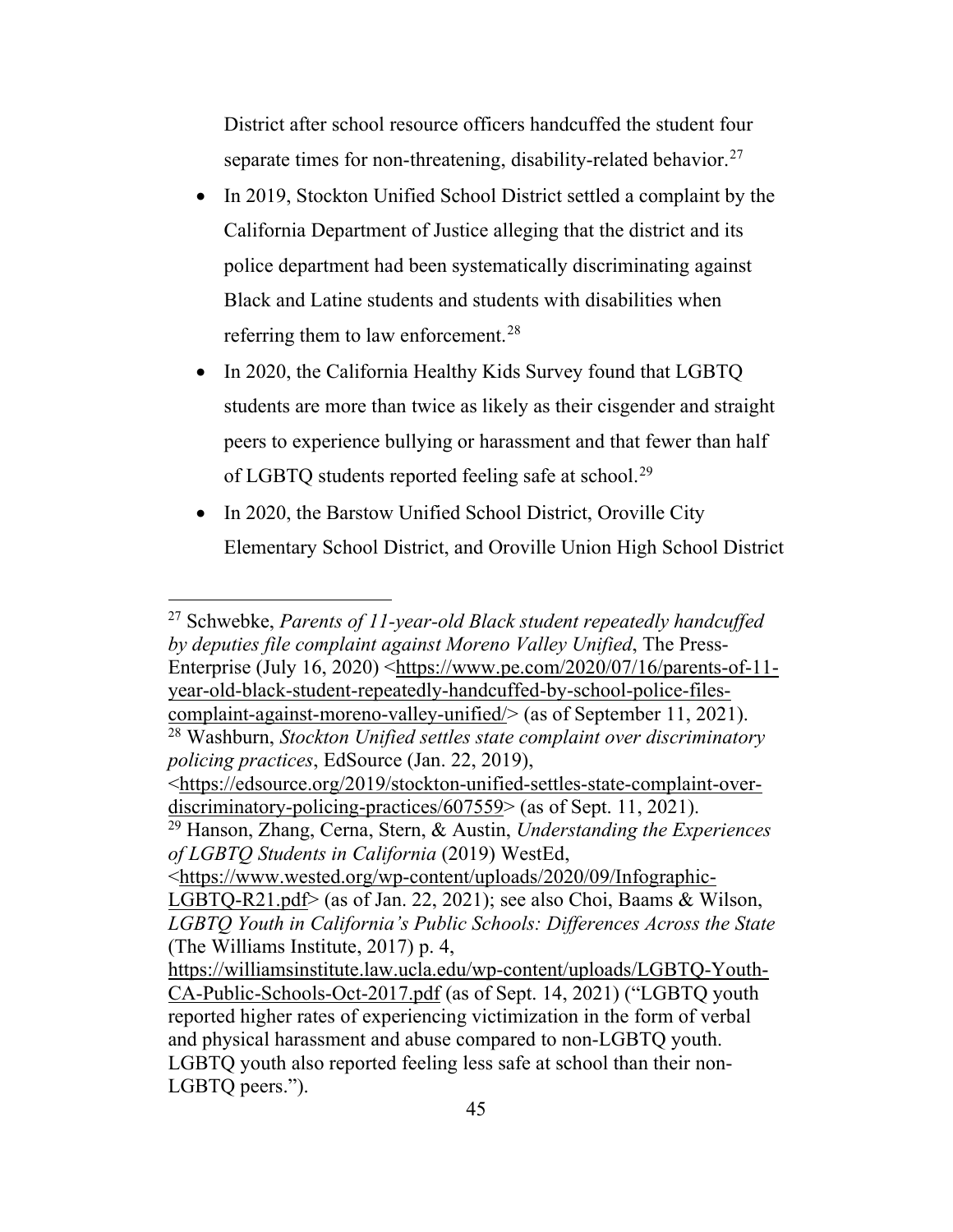entered into separate settlement agreements with the California Attorney General's Office for systematically discriminating against Black students and students with disabilities through punitive discipline.<sup>[30](#page-45-1)</sup>

Continued discrimination and harassment in California's schools underscore the importance of maintaining the Unruh Act's strong protections against discrimination in schools.

## **C. Education Equity Amici and Other Civil Rights Organizations Rely on the Unruh Act to Protect Public School Students**

For decades, the Unruh Act has served as an effective tool for California's most vulnerable students—particularly students of color, LGBTQ+ students, and students with disabilities— to have legal recourse when their schools engage in harmful discrimination or allow such discrimination and harassment to occur unchecked. As explained above *supra*, in Sections III.A-B., the need for civil rights protections in schools remains high.

The Unruh Act has served as a strong vehicle for advocates to ensure that California realizes its promise of providing safe, inclusive, and discrimination-free schools. Amici and other civil rights and legal organizations have relied on the Unruh Act to challenge student harassment and discrimination in public schools across the state. By way of example:

<span id="page-45-1"></span><span id="page-45-0"></span><sup>30</sup> Cal. Att'y Gen., *Attorney General Becerra Secures Settlements with Barstow and Oroville School Districts to Address Discriminatory Treatment of Students Based on Race and Disability Status,* Cal. Dep't of Just. (Aug. 25, 2020), [<https://oag.ca.gov/news/press-releases/attorney](https://oag.ca.gov/news/press-releases/attorney-general-becerra-secures-settlements-barstow-and-oroville-school)[general-becerra-secures-settlements-barstow-and-oroville-school>](https://oag.ca.gov/news/press-releases/attorney-general-becerra-secures-settlements-barstow-and-oroville-school) (as of Sept. 14, 2021).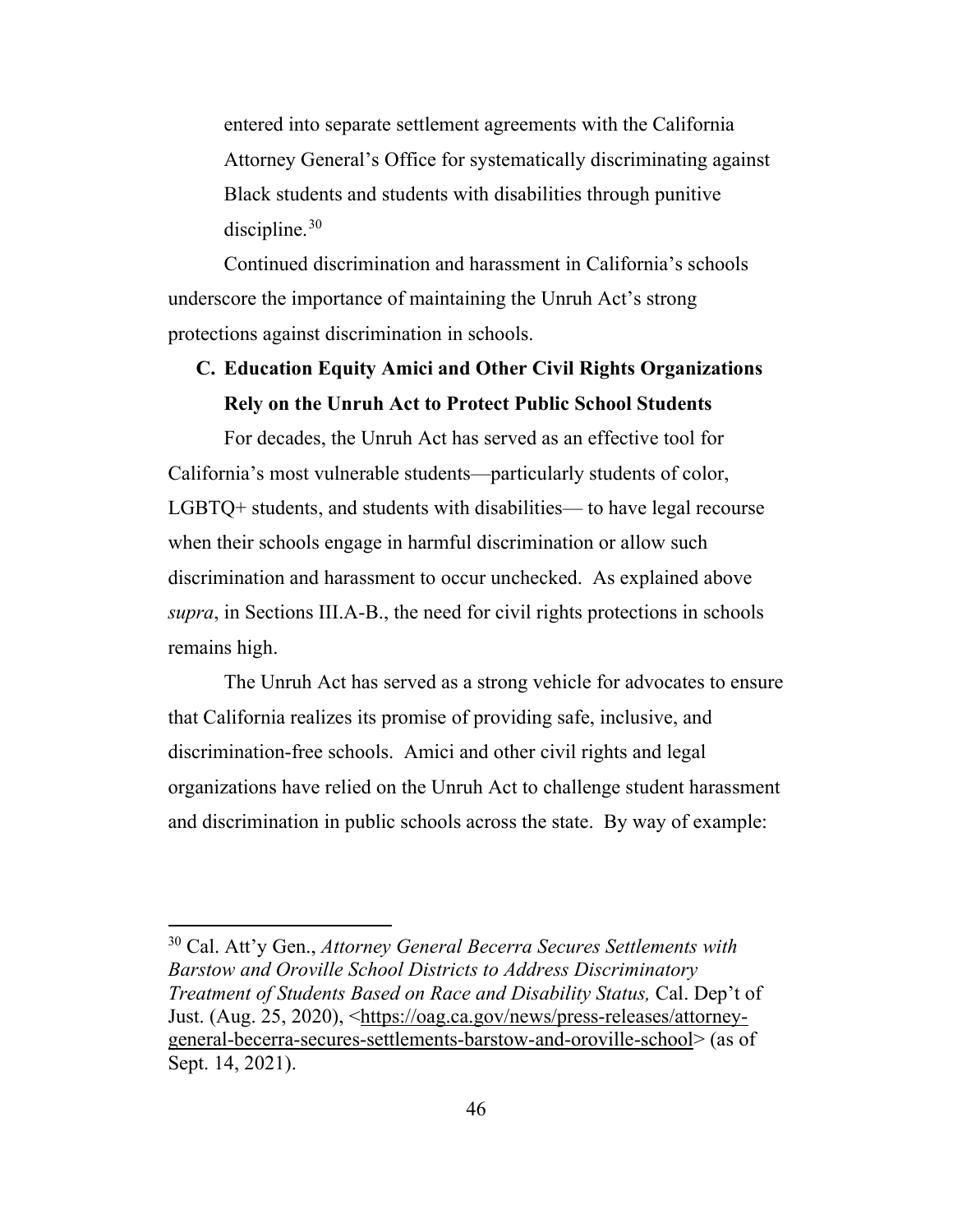- <span id="page-46-3"></span>• In *Reeder v. Chawanakee Unified School Disrict.*, (Madera Cnty. Super. Ct., 2019, MCV080168), the ACLU Foundation of Northern California asserted an Unruh Act claim against a northern California school district for censoring students who sought to publish pro-LGBTQ quotes in their yearbook.
- <span id="page-46-2"></span>• In *Jessica K. v. Eureka City Schools*, (N.D. Cal., Feb. 21, 2014, No. 3-13-cv-05854-JSC) 2014 WL 689029, the ACLU Foundation of Northern California and the National Center for Youth Law asserted an Unruh Act claim to challenge the racially and sexually hostile educational environment for Black and Native students, particularly Black and Native girls, in Eureka schools in northern California. *Jessica K.* resulted in a settlement requiring a district-wide school climate and disability services assessment, implementation of assessment recommendations and community engagement opportunities, policy revisions, monetary awards for the minor plaintiffs, and attorneys' fees.
- <span id="page-46-1"></span>• In *Doe v. Newport-Mesa Unified School Dist.*, (Orange Cnty. Super. Ct. Sept. 9, 2009, No. 30-2009-00120182-CU-CR-CJC), the ACLU Foundation of Southern California and Chapman University School of Law asserted an Unruh Act claim against a southern California school district that failed to protect a high school student from sexual harassment and took little action to address the school's hostile environment for female, gay, and lesbian students. The plaintiff settled for injunctive relief, including a written apology from the school district and mandatory training on sexism and homophobia for district staff and students, and attorneys' fees.
- <span id="page-46-0"></span>• In *C.N. v. Wolf* (C.D. Cal. 2005) 410 F.Supp.2d 894, 900, the ACLU Foundation of Southern California asserted an Unruh Act claim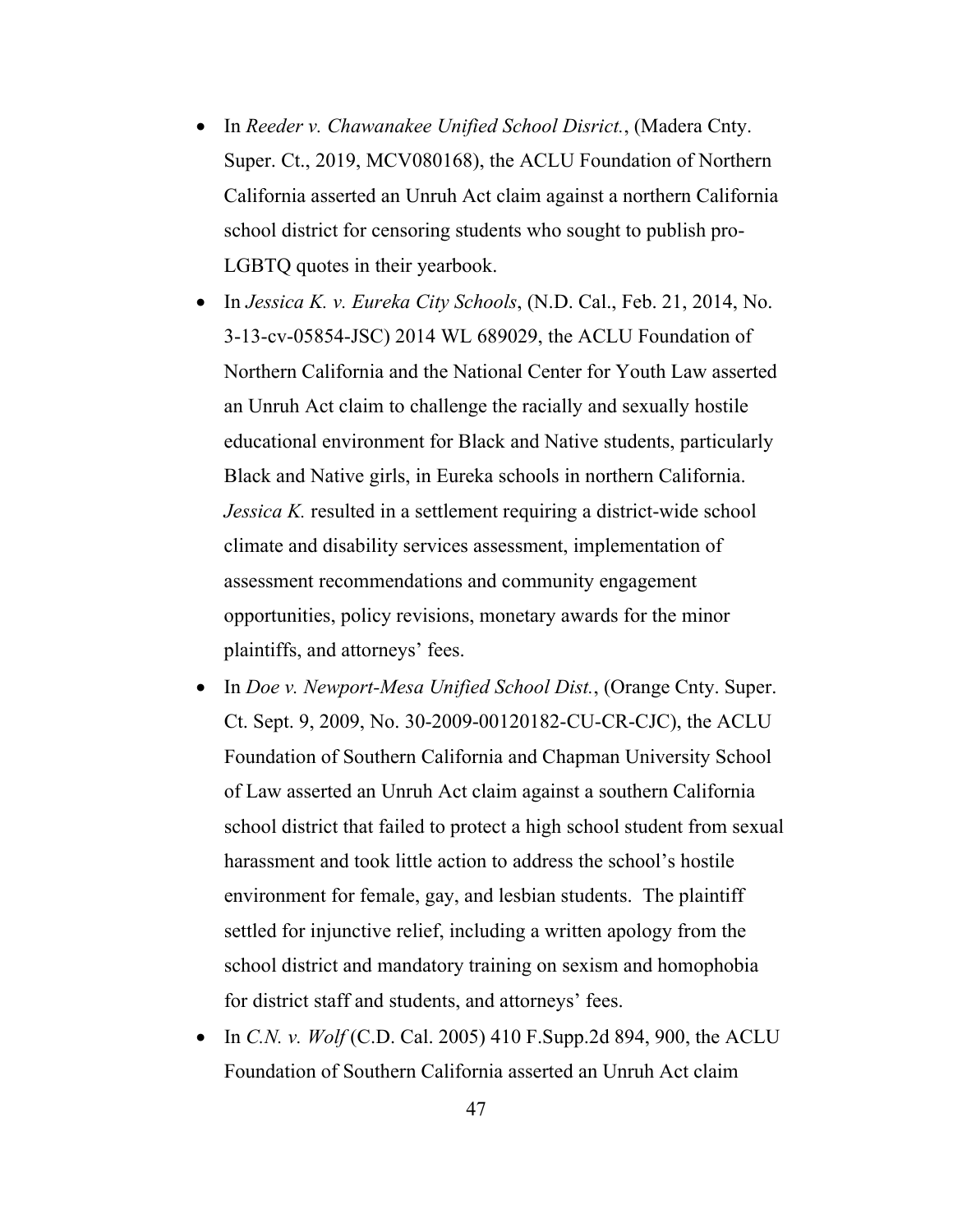against a southern California school district for sexual orientation discrimination against a lesbian student.

- <span id="page-47-1"></span>• In *Massey v. Banning Unified School Dist.* (C.D. Cal. 2003) 256 F.Supp.2d 1090, the ACLU Foundation of Southern California and the National Center for Lesbian Rights asserted an Unruh Act claim against a southern California school district on behalf of an eighthgrade student after she was prohibited from attending physical education because of her sexual orientation. The settlement in *Massey* required the school district to change its non-discrimination policy, provide training for staff and students, and pay \$45,000 to plaintiff.
- <span id="page-47-0"></span>• In *Gay-Straight Alliance Network v. Visalia Unified School Dist.* (E.D. Cal. 2001) 262 F.Supp.2d 1088, the ACLU Foundation of Northern California asserted an Unruh Act claim against a Central Valley school district for discriminating against a student based on his sexual orientation and failing to protect him from anti-gay slurs and comments from teachers and students. The plaintiff settled for \$130,000 and injunctive relief requiring revision of the antiharassment policy, staff training, campus compliance officers, and annual incident reports.

The Unruh Act has permitted education equity advocates to achieve important, broad-reaching policy changes benefiting thousands of students and increasing equity in California's school system. Accordingly, Amici urge the Court to preserve this critical protection for students facing discrimination and harassment by affirming that public schools are "business establishments" under the Unruh Act.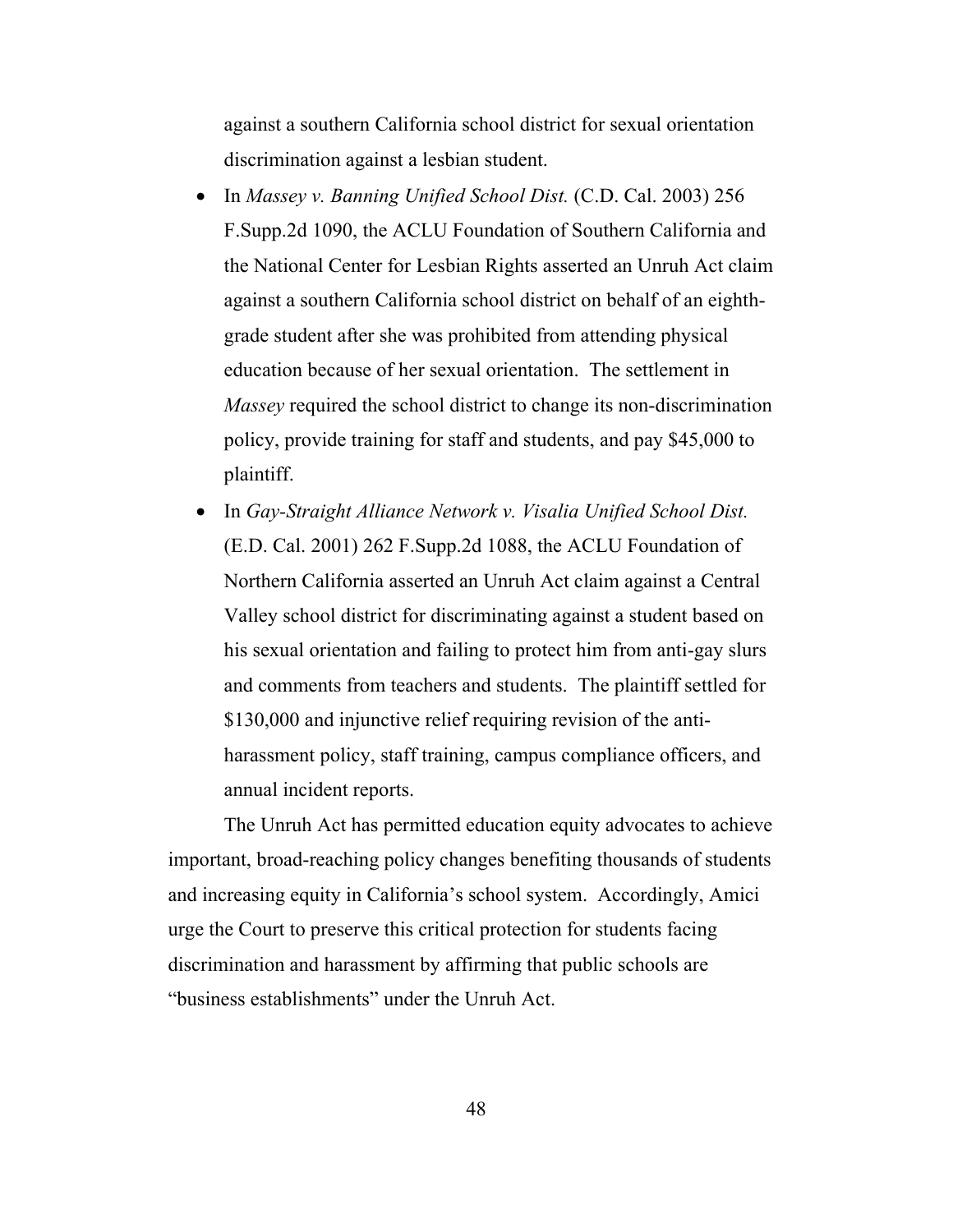# **D. The Unruh Act Provides Critical Remedies for Californians Who Endure Discrimination**

<span id="page-48-0"></span>The Unruh Act is one of the few civil rights protections that provides statutory damages acknowledging the inherent harm arising from identitybased discrimination. The Individuals with Disabilities Education Act and related state laws provide students with Individuals Education Program plans access to educational remedies, but not economic damages. (*Blanchard v. Morton School District* (9th Cir. 2007) 509 F.3d 934; *see*, *also*, *White v. State of California* (Ct. App. 1987) 195 Cal.App.3d 452.) The possibility of recovering economic damages has, at times, aided education advocates to encourage schools to institute systemic changes to remove harmful school policies and practices.

<span id="page-48-2"></span><span id="page-48-1"></span>The Unruh Act also provides victims of discrimination with the potential to recover attorneys' fees, an important remedy that this Court has acknowledged is critical to advance the goals of our state civil rights laws. (*See* Civ. Code § 52 [stating violators of the Unruh Act are "liable for each and every offense for the actual damages, and any amount that may be determined by a jury, or a court sitting without a jury, up to a maximum of three times the amount of actual damage but in no case less than four thousand dollars (\$4,000), and any attorney's fees that may be determined by the court[.]"); see also *Woodland Hills Residents Association, Inc. v. City Council of Los Angeles* (1979) 23 Cal.3d 917, 933 ("privately initiated lawsuits are often essential to the effectuation of the fundamental public policies embodied in constitutional or statutory provisions, and that, without some mechanism authorizing the award of attorney fees, private actions to enforce such important public policies will as a practical matter frequently be infeasible.") (internal citations omitted).) This unique feature of the Unruh Act bolsters the broad and impactful civil rights protections it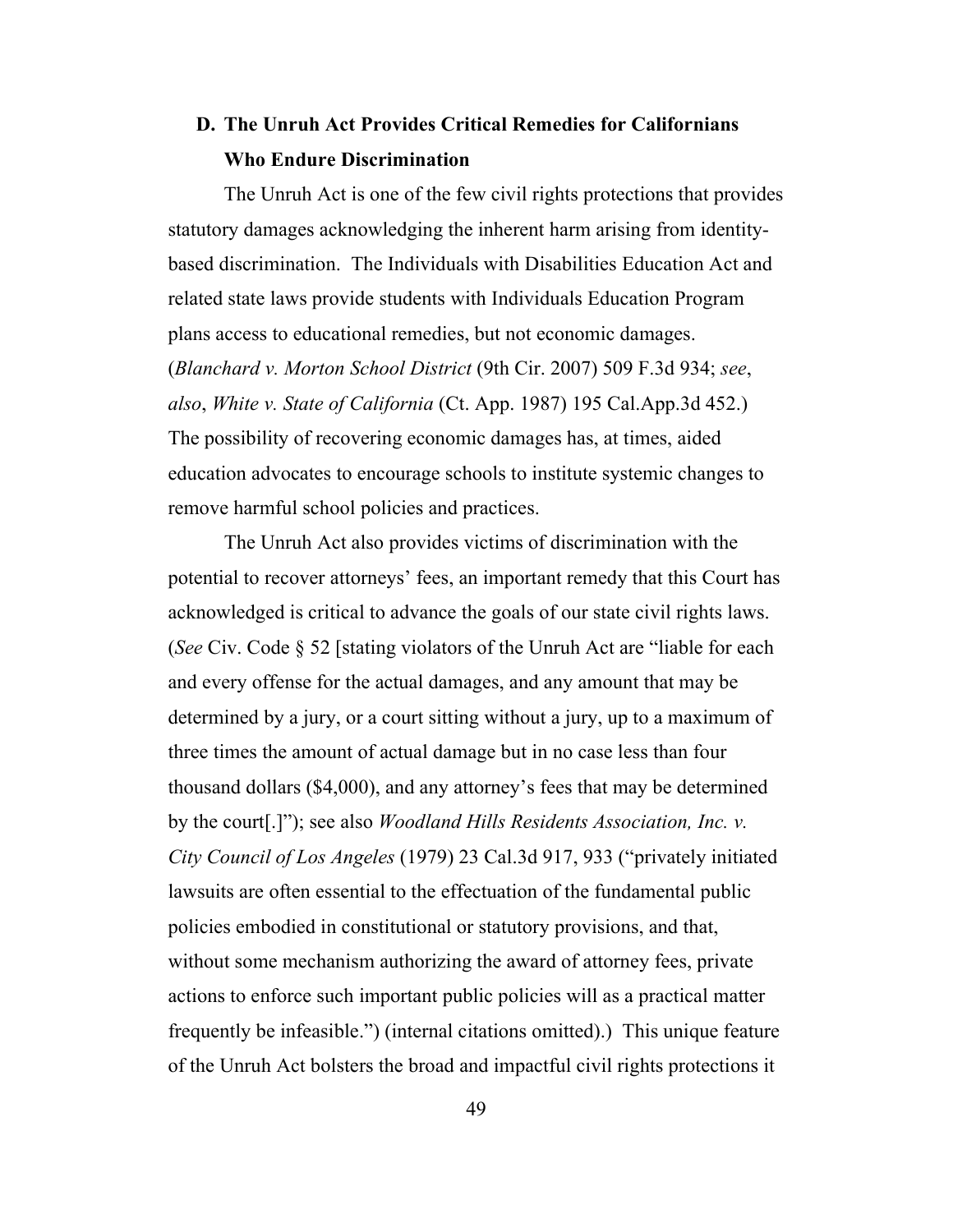offers to public school students—protections which the Court of Appeal's decision in *Brennon B.* threatens to abolish.

#### **CONCLUSION**

For all the foregoing reasons, Education Equity Amici respectfully request that this Court overturn the *Brennon B.* decision and hold that public schools are "business establishments" for purposes of the Unruh Civil Rights Act.

Dated: September 15, 2021 ACLU Foundation of Southern California

> ACLU Foundation of Northern California

ACLU Foundation of San Diego and Imperial Counties

By: */s/ Ana Mendoza* Ana Mendoza

*Attorney for Amici Curiae*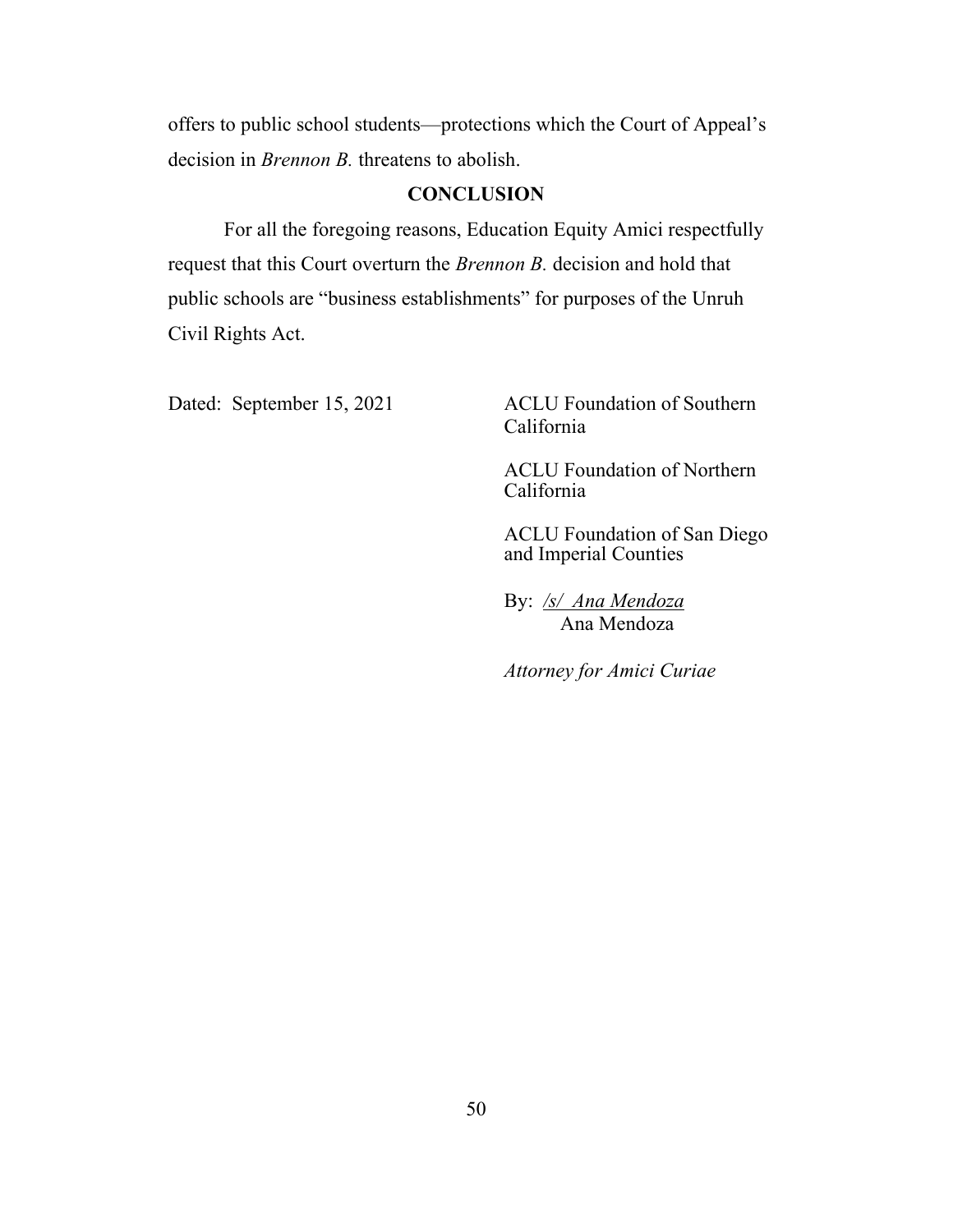#### **CERTIFICATE OF WORD COUNT**

Pursuant to Rule 8.520 (c) of the California Rules of Court and in reliance on the word count of the computer program used to prepare this Proposed Amici Curiae Brief, counsel certifies that the text of this brief (including footnotes) was produced using 13-point type and contains 6,972 words. This includes footnotes but excludes the tables required under Rule  $8.204(a)(1)$ , the cover information required under Rule  $8.204(b)(10)$ , the Certificate of Interested Entities or Persons required under Rule 8.208, the Application to File Amici Curiae Brief required under Rule 8.200(c)(1-3), this certificate, and the signature blocks. See Cal. Rule of Court, Rule  $8.204(c)(3)$ .

> ACLU Foundation of Southern California

Dated: September 15, 2021 By: /s/ Ana Mendoza

Ana Mendoza

*Attorney for Amici Curiae*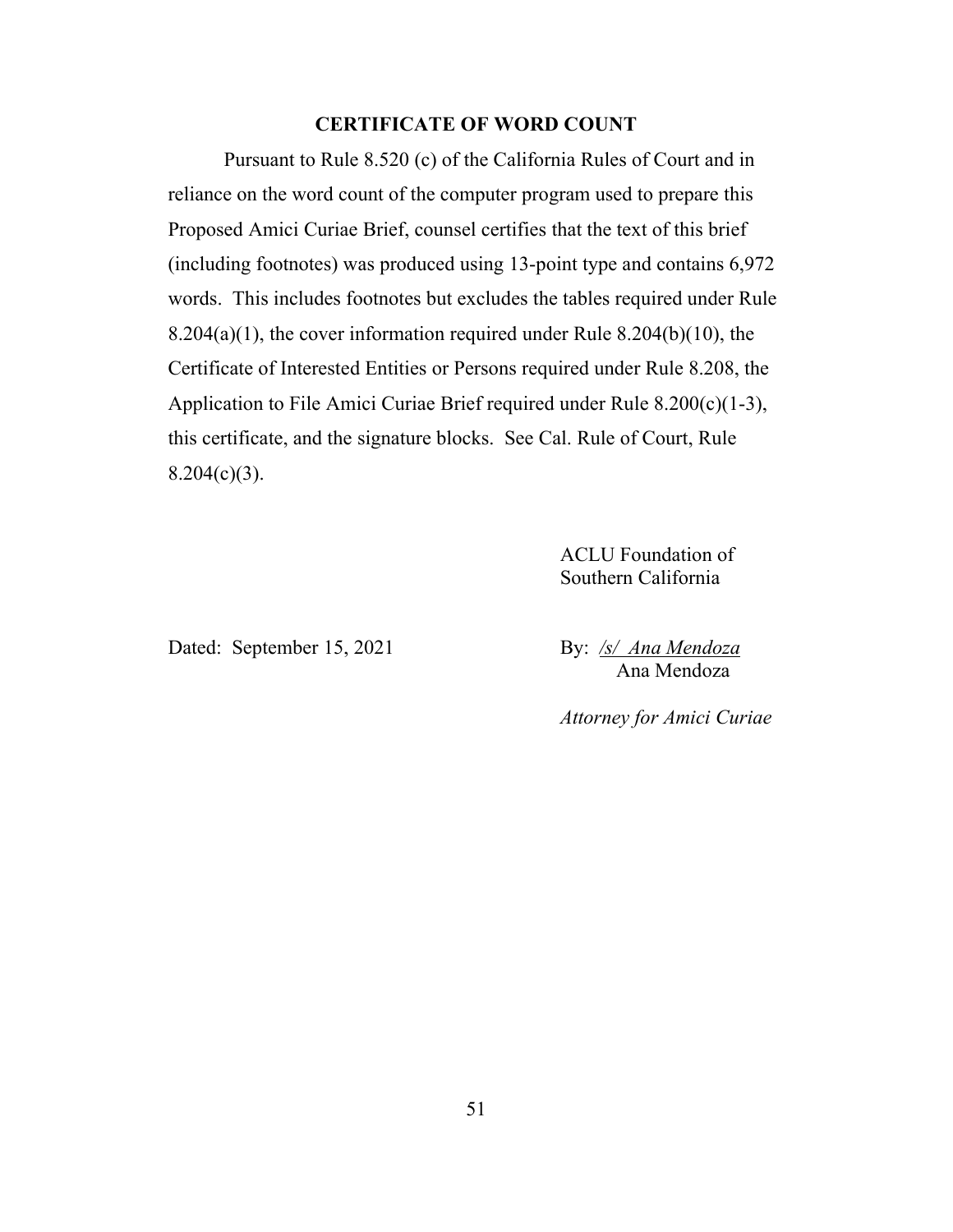#### **PROOF OF SERVICE**

#### STATE OF CALIFORNIA, COUNTY OF LOS ANGELES

I am employed in the County of Los Angeles, State of California. I am over the age of 18 and not a party to the within action. My business address is 1313 West Eighth Street, Los Angeles, California 90017. I am employed in the office of a member of the bar of this court at whose direction the service was made. On September 15, 2021, I served the attached document by electronically transmitting a true copy via this Court's TrueFiling system to the recipients listed on the below service list. Also on this date, I transmitted the above document to be mailed by Nationwide Legal, LLC via U.S. mail to the recipients listed on the below service list.

| Party                        | <b>Attorney/Address Served</b>     |
|------------------------------|------------------------------------|
| Brennon B.:                  | <b>Alan Charles Dell'Ario</b>      |
|                              | P.O. Box 359                       |
| Petitioner/Appellant         | Napa, California 94559             |
|                              | Micha Star Liberty                 |
|                              | Liberty Law Office                 |
|                              | 1970 Broadway, Suite 700           |
|                              | Oakland, CA 94612                  |
|                              | (via TrueFiling)                   |
| Contra Costa Superior Court: | <b>Hon. Charles Treat</b>          |
|                              | Department 12                      |
| Respondent                   | Contra Costa County Superior Court |
|                              | 1020 Ward Street                   |
|                              | Martinez, CA 94553                 |
|                              | (via U.S. Mail)                    |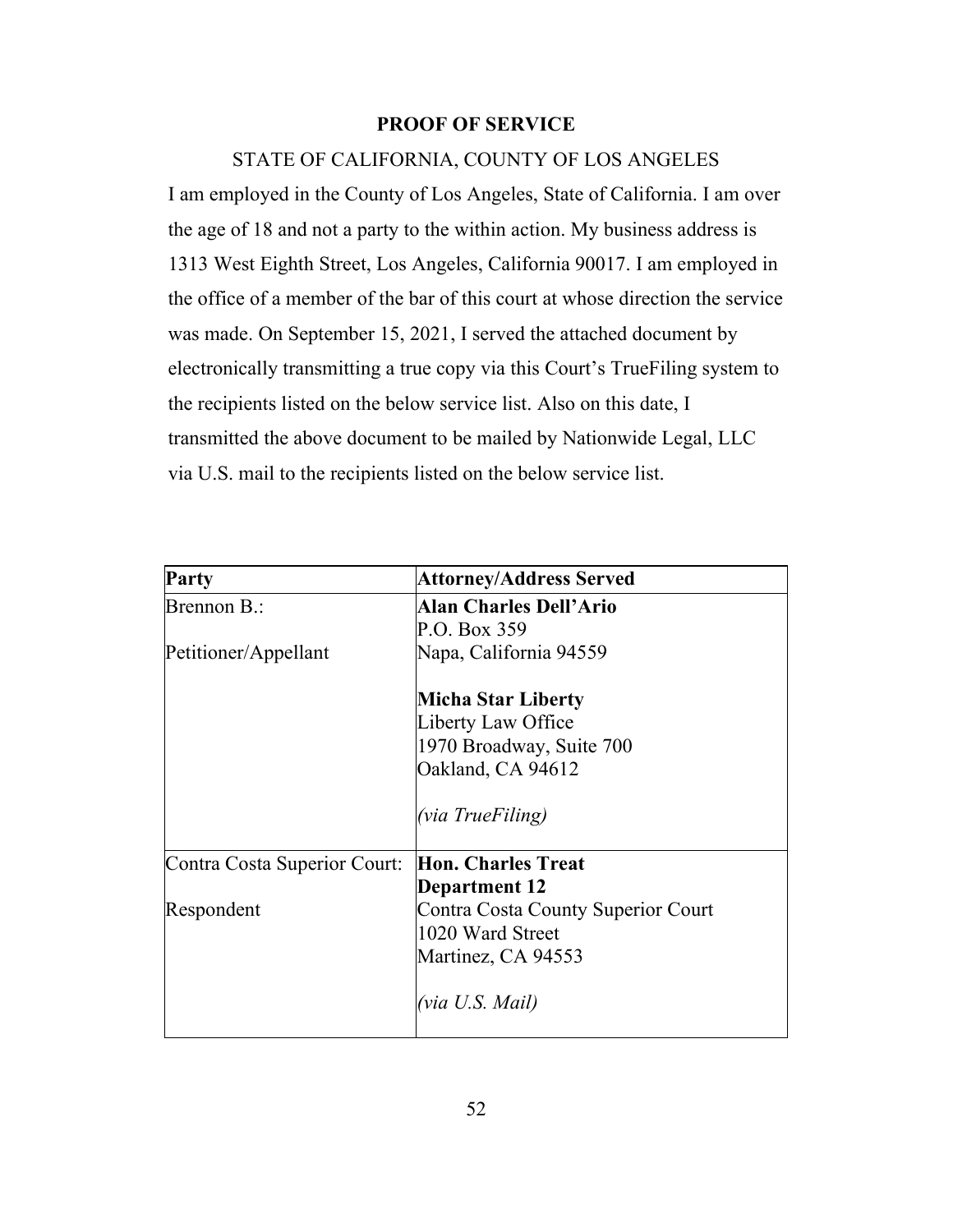| West Contra Costa Unified | <b>Timothy Patrick Murphy</b>                                          |
|---------------------------|------------------------------------------------------------------------|
| School District:          | <b>Cody Lee Saal</b>                                                   |
|                           | Edrington, Schirmer & Murphy, LLP                                      |
| Real Party in Interest    | 2300 Contra Costa Blvd., Suite 450                                     |
|                           | Pleasant Hill, CA 94523                                                |
|                           |                                                                        |
|                           | <b>Alison Katherine Beanum</b>                                         |
|                           | Douglas J. Collodel                                                    |
|                           | Clyde & Co US LLP                                                      |
|                           | 355 South Grand Avenue, Suite 1400                                     |
|                           | Los Angeles, CA 90071                                                  |
|                           | (via TrueFiling)                                                       |
| <b>Robert Evans:</b>      | <b>Timothy Patrick Murphy</b>                                          |
|                           | <b>Cody Lee Saal</b>                                                   |
| Real Party in Interest    | Edrington, Schirmer & Murphy, LLP                                      |
|                           | 2300 Contra Costa Blvd., Suite 450                                     |
|                           | Pleasant Hill, CA 94523                                                |
|                           |                                                                        |
|                           | <b>Alison Katherine Beanum</b>                                         |
|                           | Douglas J. Collodel                                                    |
|                           | Clyde & Co US LLP                                                      |
|                           | 355 South Grand Avenue, Suite 1400                                     |
|                           | Los Angeles, CA 90071                                                  |
|                           |                                                                        |
|                           | <i>(via TrueFiling)</i>                                                |
| State Solicitor General   | <b>State Solicitor General</b>                                         |
|                           | Office of the Attorney General                                         |
|                           | 1515 Clay Street                                                       |
|                           | Oakland, CA 94612-1499                                                 |
|                           | (via U.S. Mail)                                                        |
|                           |                                                                        |
|                           |                                                                        |
|                           | First District Court of Appeal, First District Court of Appeal, Div. 1 |
| Division 1                | 350 McAllister Street                                                  |
|                           | San Francisco, CA 94102                                                |
|                           | (via TrueFiling)                                                       |
|                           |                                                                        |
|                           |                                                                        |
|                           |                                                                        |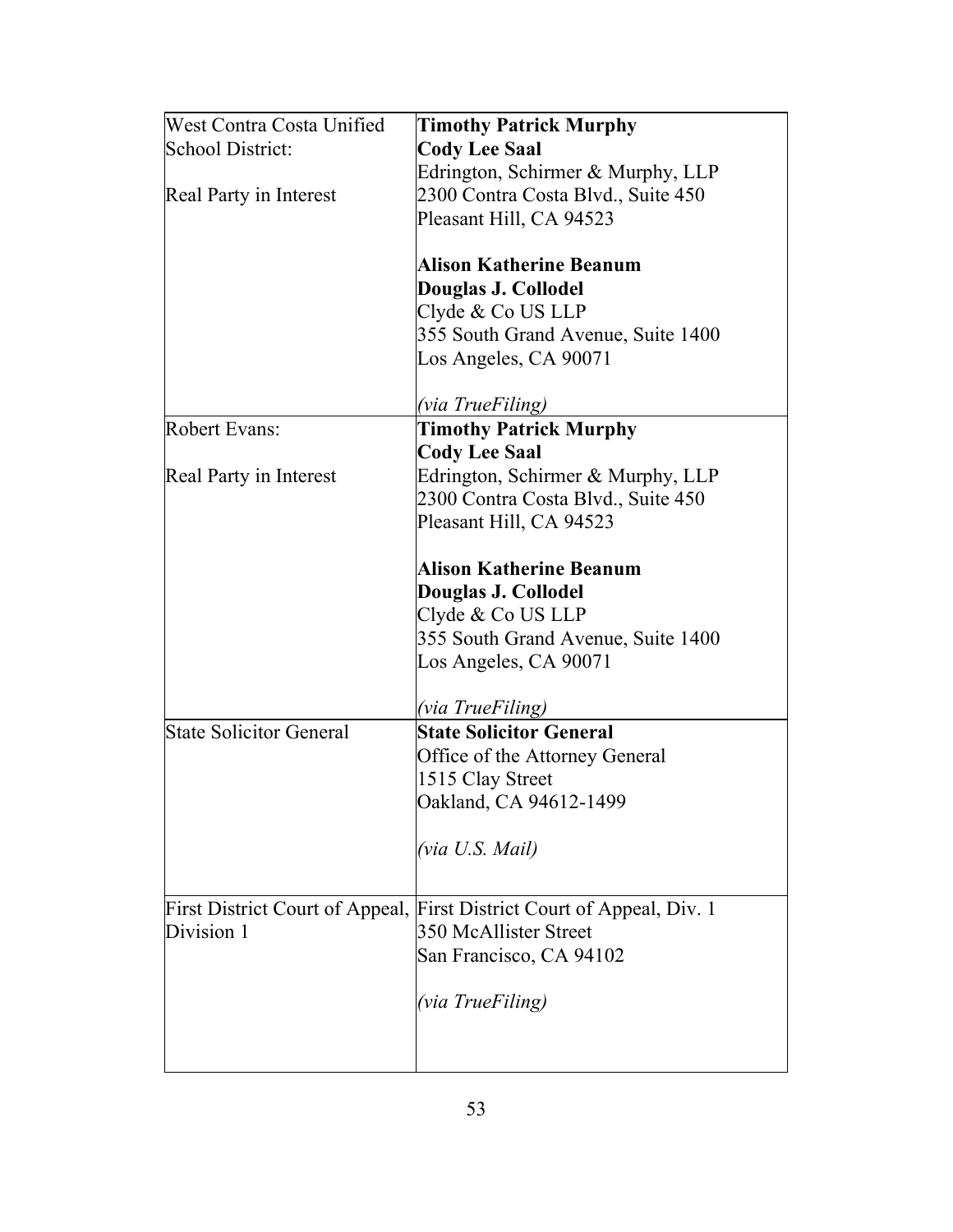I declare under penalty of perjury under the laws of the State of California and the United States of America that the above is true and correct.

Executed on September 15, 2021, at Los Angeles, California.

\_\_\_\_\_\_\_\_\_\_\_\_\_\_\_\_\_\_\_\_

Marelyn Garcia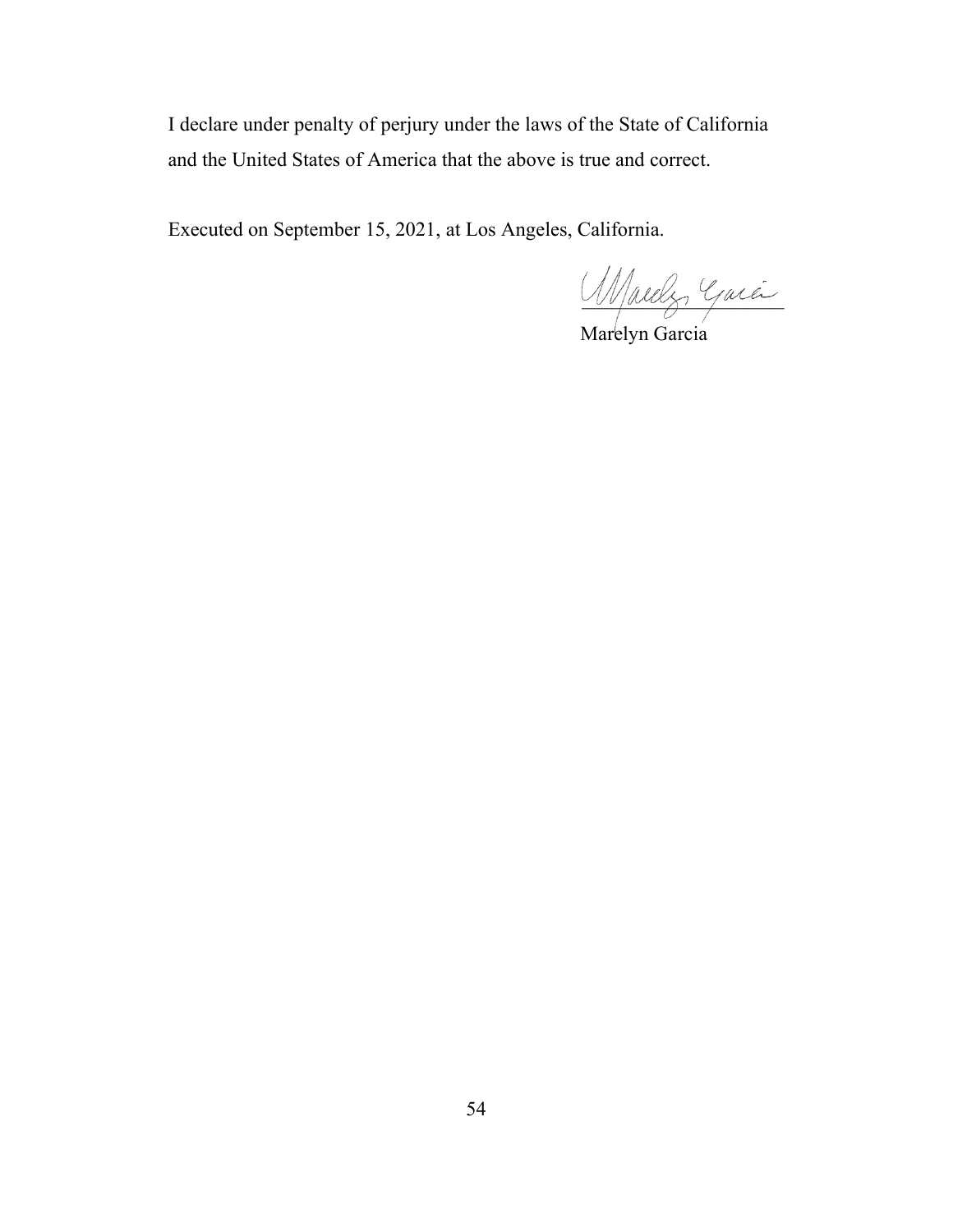#### **STATE OF CALIFORNIA**

Supreme Court of California

### *PROOF OF SERVICE*

### **STATE OF CALIFORNIA**

Supreme Court of California

#### Case Name:**B. (BRENNON) v. S.C. (WEST CONTRA COSTA UNIFIED SCHOOL DISTRICT)**

Case Number:**S266254**

Lower Court Case Number:**A157026**

- 1. At the time of service I was at least 18 years of age and not a party to this legal action.
- 2. My email address used to e-serve: **AMendoza@aclusocal.org**

3. I served by email a copy of the following document(s) indicated below:

Title(s) of papers e-served:

| <b>Filing Type</b>  | <b>Document Title</b>                                                       |  |
|---------------------|-----------------------------------------------------------------------------|--|
| <b>APPLICATION</b>  | S266254 Application and Proposed Amicus Brief - ACLU Education Equity Amici |  |
| Service Recipients: |                                                                             |  |

| <b>Person Served</b>                                                                   | <b>Email Address</b>                                    |       | Type Date / Time                                |
|----------------------------------------------------------------------------------------|---------------------------------------------------------|-------|-------------------------------------------------|
| Douglas Collodel<br>Clyde & Co US LLP<br>112797                                        | $\frac{1}{2}$ douglas.collodel@clydeco.us $\frac{1}{2}$ |       | 9/15/2021<br>Serve 8:26:57 PM                   |
| Sharon Arkin<br>The Arkin Law Firm<br>154858                                           | sarkin@arkinlawfirm.com                                 | le-   | 9/15/2021<br>Serve 8:26:57 PM                   |
| Angelo McCabe<br>Clyde & Co US LLP                                                     | angelo.mccabe@clydeco.us                                | $ e-$ | 9/15/2021<br>Serve 8:26:57 PM                   |
| Micha Liberty<br>Liberty Law Office                                                    | micha@libertylaw.com                                    | le-   | 9/15/2021<br>Serve 8:26:57 PM                   |
| Camille Banks<br>Dannis Woliver Kelley                                                 | cbanks@dwkesq.com                                       | e-    | 9/15/2021<br>Serve 8:26:57 PM                   |
| David Nahmias<br>Impact Fund<br>324097                                                 | dnahmias@impactfund.org                                 | le-   | 9/15/2021<br>Serve 8:26:57 PM                   |
| Ana Graciela Najera Mendoza<br><b>ACLU</b> Foundation of Southern California<br>301598 | AMendoza@aclusocal.org                                  | $ e-$ | 9/15/2021<br>Serve 8:26:57 PM                   |
| Ila Friend<br>Dannis Woliver Kelley                                                    | ifriend@dwkesq.com                                      | e-    | 9/15/2021<br>Serve 8:26:57 PM                   |
| Cody Saal<br>Edrington, Schirmer & Murphy LLP<br>286041                                | $\text{Csaal}(a)$ esmlawfirm.com                        | le-   | 9/15/2021<br>Serve 8:26:57 PM                   |
| David Obrand<br>Dannis Woliver Kelley<br>293657                                        | dobrand@dwkesq.com                                      | le-   | 9/15/2021<br>$\text{Serve}\ 8:26:57 \text{ PM}$ |
| Marelyn Garcia<br><b>ACLU</b> of Southern California                                   | mgarcia@aclusocal.org                                   | e-    | 9/15/2021<br>Serve 8:26:57 PM                   |